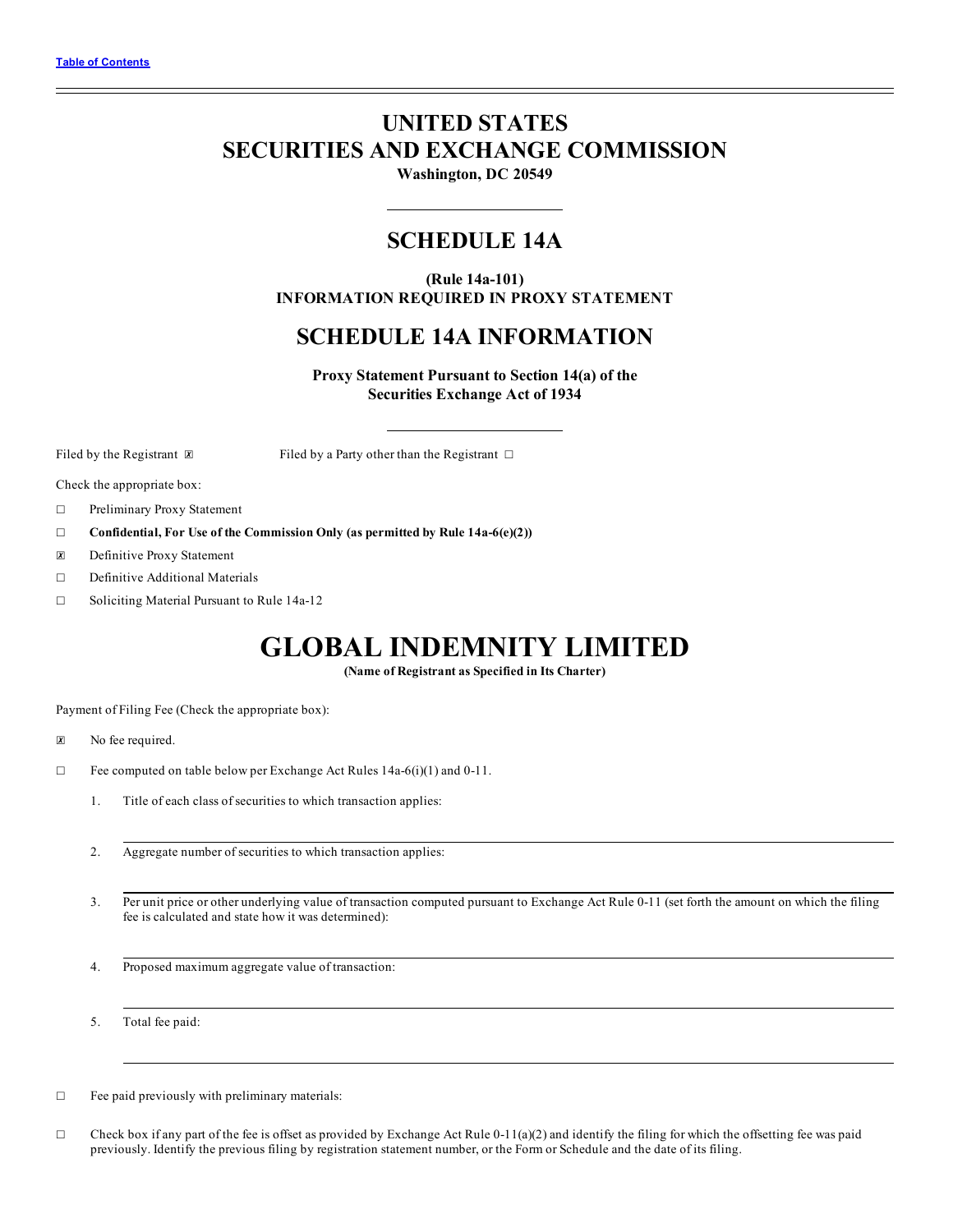- 1. Amount previously paid:
- 2. Form, Schedule or Registration Statement No.:
- 3. Filing Party:
- 4. Date Filed: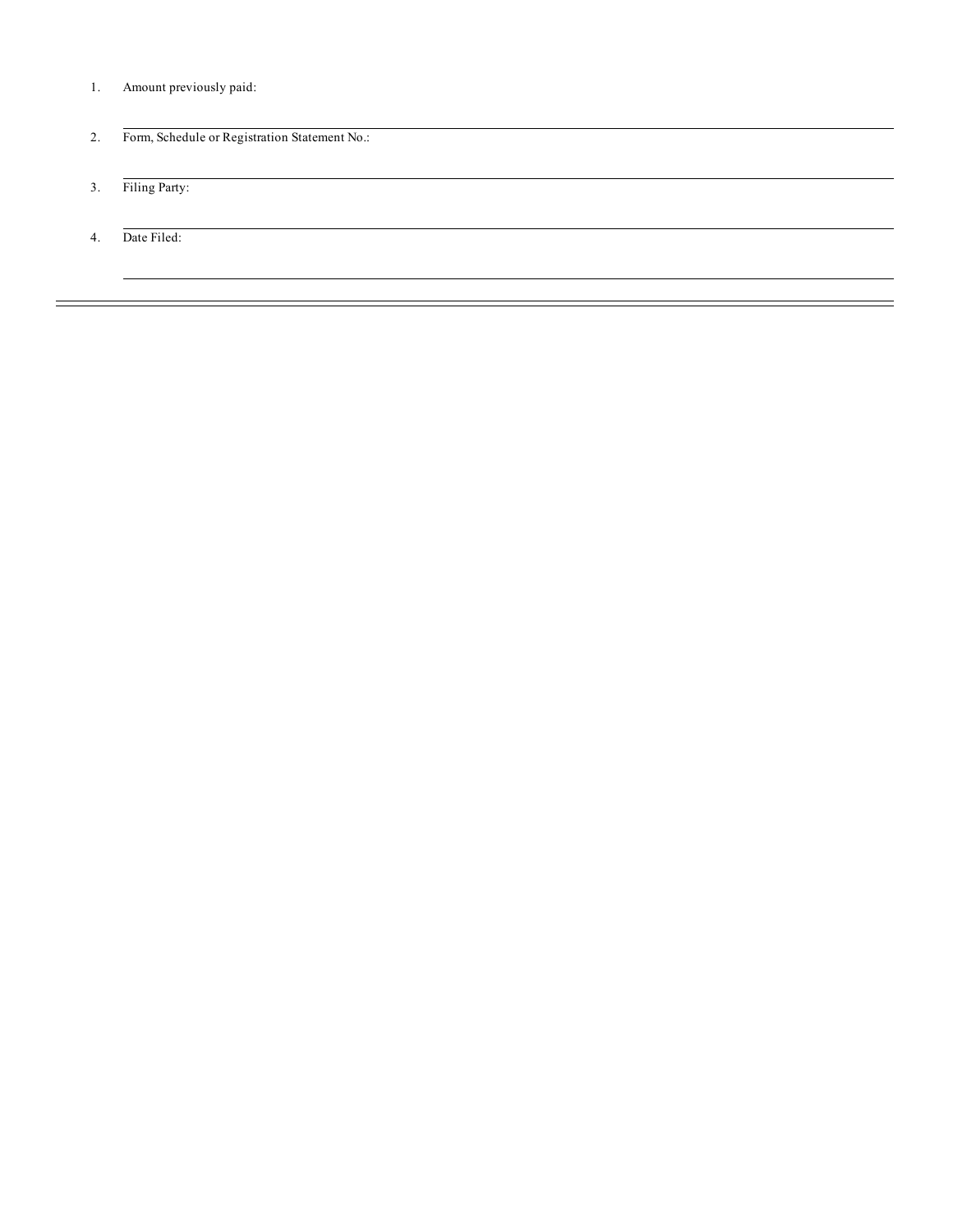

# **GLOBAL INDEMNITY LIMITED**

# **NOTICE OF ANNUAL GENERAL MEETING OF SHAREHOLDERS June 12, 2019**

| <b>TIME</b>              | 11:00 A.M. (Cayman Islands Time) on Wednesday, June 12, 2019.                                                                                                                                                                                                                                                                                                                                                                                                                                                                                                                                                                                                                                                                                                                                                                                                                                                                                                                                                           |
|--------------------------|-------------------------------------------------------------------------------------------------------------------------------------------------------------------------------------------------------------------------------------------------------------------------------------------------------------------------------------------------------------------------------------------------------------------------------------------------------------------------------------------------------------------------------------------------------------------------------------------------------------------------------------------------------------------------------------------------------------------------------------------------------------------------------------------------------------------------------------------------------------------------------------------------------------------------------------------------------------------------------------------------------------------------|
| <b>PLACE</b>             | Walkers, 190 Elgin Avenue, George Town, Grand Cayman, KY1-9001, Cayman Islands. You will be able to attend<br>the 2019 Annual General Meeting in person by coming to Walkers. If you plan to attend the 2019 Annual General<br>meeting in person, you will need to bring photo identification and the admission ticket attached to your proxy<br>card. If you hold your shares through a bank, broker or other nominee, in addition to photo identification, please<br>also bring with you a letter from the bank, broker or other nominee confirming your ownership as of the record date<br>(April 2, 2019). You will not be able to vote shares held through a bank, broker or other nominee in person at the<br>2019 Annual General Meeting unless you obtain a proxy, executed in your favor, from the record holder (i.e. bank,<br>broker or other nominee) giving you the right to vote at the 2019 Annual General Meeting. For directions to the<br>2019 Annual General Meeting, please call +1 (345) 949-0100. |
| <b>ITEMS OF BUSINESS</b> | By separate resolutions, to elect as directors the following individuals to the Board of Directors of Global<br>(1)<br>Indemnity Limited:<br>(a) Saul A. Fox<br>(b) Joseph W. Brown (c) Seth J. Gersch<br>(d) John H. Howes<br>(e) Jason B. Hurwitz<br>(f) Bruce R. Lederman<br>(g) Cynthia Y. Valko<br>(h) James D. Wehr                                                                                                                                                                                                                                                                                                                                                                                                                                                                                                                                                                                                                                                                                               |
|                          | To act on various matters concerning Global Indemnity Reinsurance Company, Ltd. and authorization of<br>(2)<br>Global Indemnity Limited to vote, as proxy, on such matters.                                                                                                                                                                                                                                                                                                                                                                                                                                                                                                                                                                                                                                                                                                                                                                                                                                             |
|                          | (3) To ratify the appointment of Global Indemnity Limited's independent auditors and to authorize our Board of<br>Directors acting through its Audit Committee to determine its fees.                                                                                                                                                                                                                                                                                                                                                                                                                                                                                                                                                                                                                                                                                                                                                                                                                                   |
|                          | (4) To transact such other business as may properly be brought before the 2019 Annual General Meeting or any<br>adjournments or postponements thereof.                                                                                                                                                                                                                                                                                                                                                                                                                                                                                                                                                                                                                                                                                                                                                                                                                                                                  |
|                          | The foregoing items, including the votes required in respect of each item, are more fully described and the full text<br>of the proposals are set forth in the proxy statement accompanying this Notice of Annual General Meeting of<br>Shareholders.                                                                                                                                                                                                                                                                                                                                                                                                                                                                                                                                                                                                                                                                                                                                                                   |
| <b>RECORD DATE</b>       | The Board of Directors has fixed the close of business (Eastern) on April 2, 2019 as the record date for the 2019<br>Annual General Meeting. All shareholders of record at that time are entitled to notice of and are entitled to vote in<br>person or by proxy at the 2019 Annual General Meeting or any adjournment or postponement thereof.                                                                                                                                                                                                                                                                                                                                                                                                                                                                                                                                                                                                                                                                         |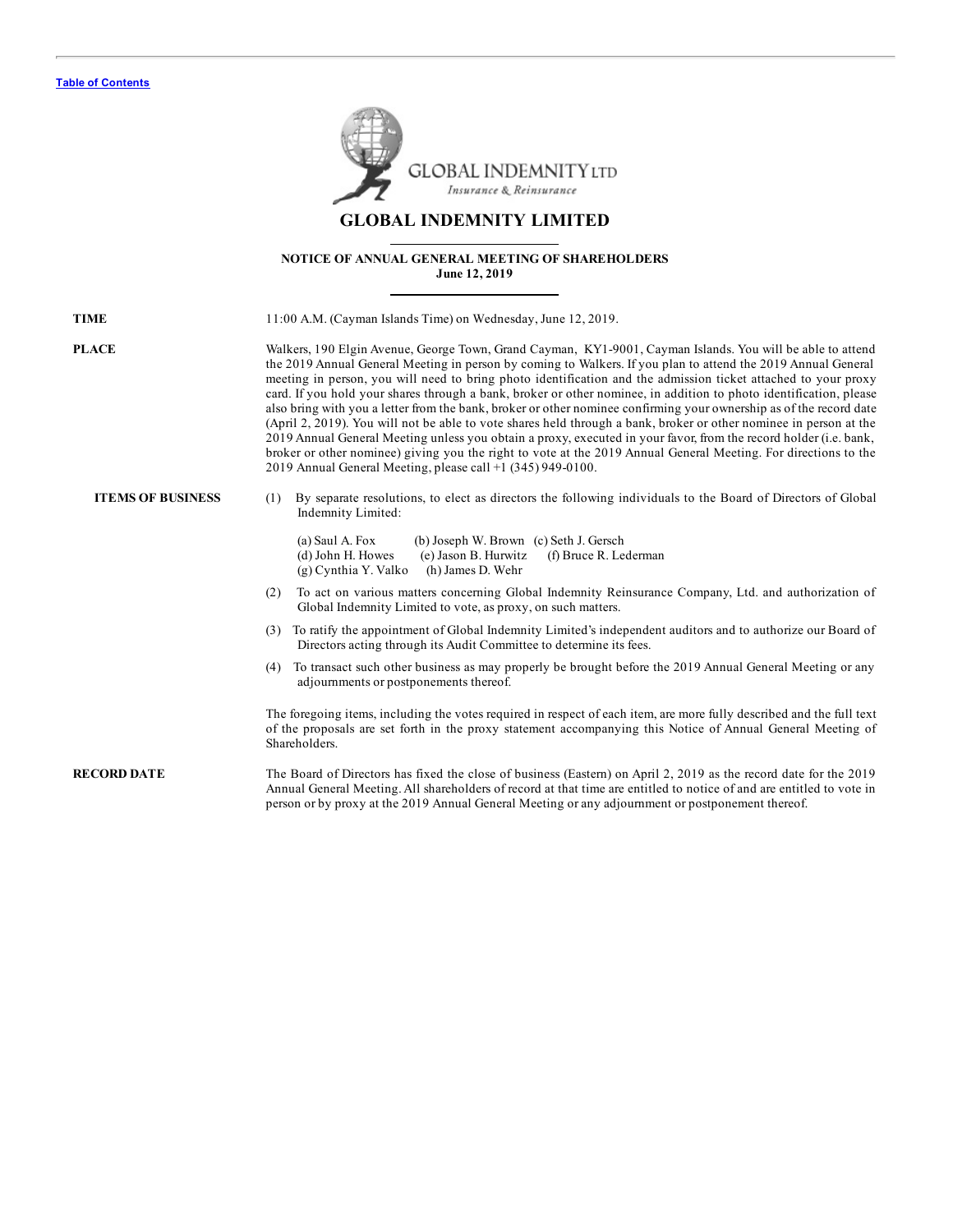**VOTING BY PROXY** You may vote your shares in person or by mail, by completing, signing and returning the enclosed proxy card by mail. For shares held through a bank, broker or other nominee, you may vote by submitting voting instructions to your bank, broker or other nominee.

By Order of the Board of Directors

STEPHEN W. RIES *Secretary April 30, 2019 Registered Of ice: 27 Hospital Road George Town, Grand Cayman KY1-9008 Cayman Islands*

**YOUR VOTE IS IMPORTANT. TO ENSURE YOUR REPRESENTATION AT THE MEETING, PLEASE SUBMIT YOUR PROXY AS** PROMPTLY AS POSSIBLE. IF YOU ARE A SHAREHOLDER WHO IS ENTITLED TO ATTEND THE MEETING AND VOTE, THEN YOU ARE ALSO ENTITLED TO APPOINT A PROXY OR PROXIES TO ATTEND AND VOTE ON YOUR BEHALF. THE PROXY IS NOT REQUIRED TO BE A SHAREHOLDER OF THE COMPANY. YOU MAY REVOKE A PREVIOUSLY DELIVERED PROXY AT ANY TIME **PRIOR TO THE 2019 ANNUAL GENERAL MEETING BY FOLLOWING THE INSTRUCTIONS IN THE ATTACHED PROXY STATEMENT.** IF YOU ATTEND THE MEETING, YOU MAY VOTE IN PERSON BY FOLLOWING THE INSTRUCTIONS IN THE ATTACHED PROXY **STATEMENT, EVEN IF YOU HAVE RETURNED A PROXY.**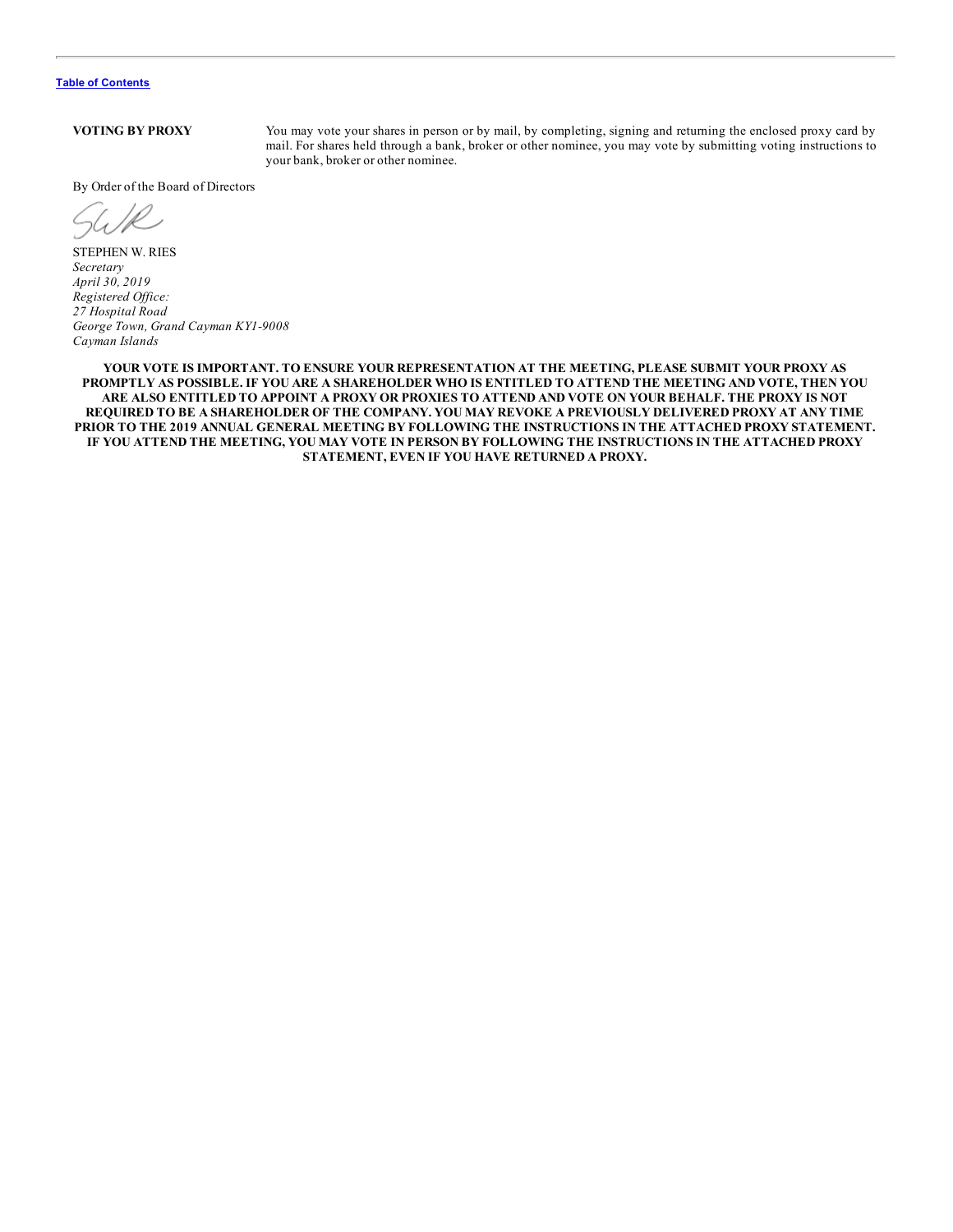# **TABLE OF CONTENTS**

<span id="page-4-0"></span>

|                                                                                                                                            | Page |
|--------------------------------------------------------------------------------------------------------------------------------------------|------|
| <b>General Information</b>                                                                                                                 |      |
| Company Information                                                                                                                        |      |
| Voting and Revocability of Proxies                                                                                                         | 1    |
| <b>Proposals Requiring Shareholder Vote</b>                                                                                                |      |
| Proposal One (A) Through One (H): Election of Directors                                                                                    | 5    |
| Proposal Two (A) and Two (B): Various Matters Concerning Global Indemnity Reinsurance Company, Ltd. and Authorization of Global            |      |
| Indemnity plc to Vote, as Proxy, on such Matters                                                                                           | 8    |
| Proposal Three: Ratification of Appointment of Global Indemnity Limited's Independent Auditors and Authorization of the Board of Directors |      |
| to Determine Its Fees                                                                                                                      | 10   |
| <b>Board of Directors and Certain Governance Matters</b>                                                                                   |      |
| <b>Board Structure</b>                                                                                                                     | 12   |
| Meetings and Independence Requirements                                                                                                     | 12   |
| <b>Board Committees</b>                                                                                                                    | 13   |
| Shareholder Nominations to Our Board of Directors and Other Shareholder Communications                                                     | 15   |
| <b>Executive Sessions</b>                                                                                                                  | 15   |
| Corporate Governance Guidelines and Code of Business Conduct and Ethics                                                                    | 15   |
| <b>Director Compensation</b>                                                                                                               | 16   |
| <b>Executive Officers</b>                                                                                                                  | 20   |
| <b>Executive Compensation</b>                                                                                                              |      |
| <b>Compensation Discussion and Analysis</b>                                                                                                | 21   |
| Introduction                                                                                                                               | 21   |
| Committee Activities and Compensation Paid To Named Executive Officers With Respect to 2018                                                | 21   |
| <b>Our Compensation Philosophy</b>                                                                                                         | 21   |
| <b>Other Considerations</b>                                                                                                                | 28   |
| Say-on-Pay and Say-on-Frequency                                                                                                            | 30   |
| <b>Compensation Committee Report</b>                                                                                                       | 31   |
| <b>Executive Compensation Tables, Employment Agreements, and CEO Pay Ratio</b>                                                             | 31   |
| <b>Additional Information</b>                                                                                                              |      |
| Compensation Committee Interlocks and Insider Participation                                                                                | 46   |
| Principal Shareholders and Security Ownership of Management                                                                                | 46   |
| <b>Related Party Transactions</b>                                                                                                          | 49   |
| <b>Audit Committee Report</b>                                                                                                              | 51   |
| <b>Shareholder Proposals</b>                                                                                                               | 52   |
| Section 16(a) Beneficial Ownership Reporting Compliance                                                                                    | 52   |
| <b>Other Matters</b>                                                                                                                       | 53   |
| Householding                                                                                                                               | 53   |
|                                                                                                                                            |      |

i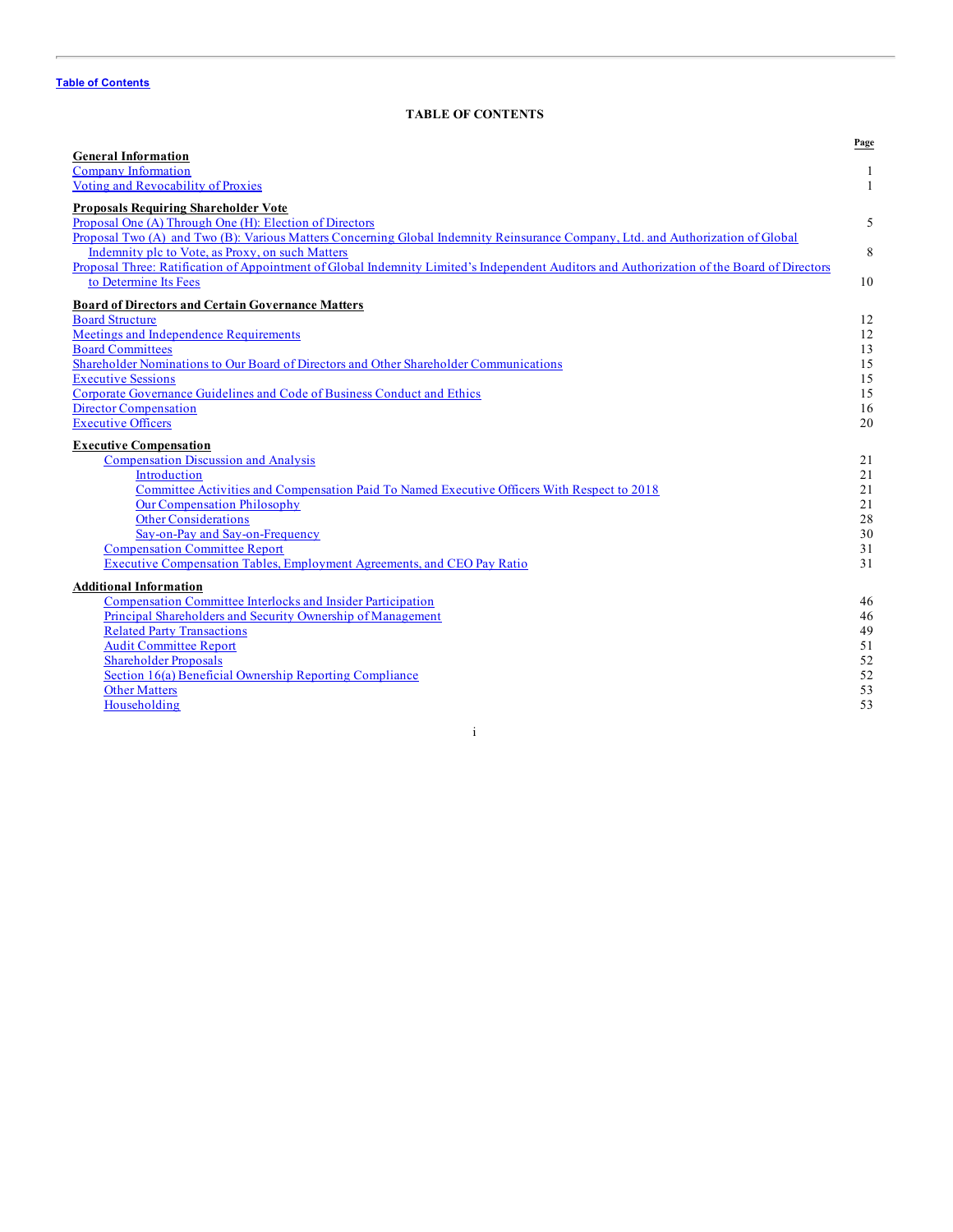<span id="page-5-0"></span>

# **GLOBAL INDEMNITY LIMITED**

**27 Hospital Road George Town, Grand Cayman KY1-9008 Cayman Islands www.global-indemnity.com +1 (345) 949-0100**

#### **PROXY STATEMENT**

The 2019 Annual General Meeting of Shareholders (the "Annual General Meeting") of Global Indemnity Limited will be held at Walkers, 190 Elgin Avenue, George Town, Grand Cayman, KY1-9001, Cayman Islands, at 11:00 A.M. (Cayman Islands Time) on June 12, 2019. On or about April 30, 2019, we mailed you a proxy card, the proxy statement for the Annual General Meeting (the "Proxy Statement"), and our Annual Report on Form 10-K for the year ended December 31, 2018 (the "10-K") (collectively, the "Proxy Materials.")

Our Board of Directors has fixed the close of business on April 2, 2019 as the record date for the Annual General Meeting. All shareholders of record at that time are entitled to notice of and are entitled to vote in person or by proxy at the Annual General Meeting and any adjournments or postponements thereof.

#### **COMPANY INFORMATION**

Global Indemnity Limited was incorporated on February 9, 2016 and its A ordinary shares began trading on the Nasdaq Global Select Market ("NASDAQ") under the symbol "GBLI" on November 7, 2016 as result of a redomestication transaction from Ireland to the Cayman Islands (the "Redomestication"). Our predecessor companies have been traded on the NASDAQ since 2003. Our website is www.global-indemnity.com. Information on our website is not incorporated into this Proxy Statement.

References in this Proxy Statement to "Global Indemnity," "Company," "we," "us," and "our" refer to Global Indemnity Limited and our consolidated subsidiaries unless the context requires otherwise or, prior to November 7, 2016, to Global Indemnity plc.

#### **VOTING AND REVOCABILITY OF PROXIES**

If, at the close of business on April 2, 2019, you were a shareholder of record, you may vote your shares by proxy either by mail or by attending the Annual General Meeting, or any adjournments or postponements thereof. For shares held through a bank, broker or other nominee, you may vote by following the instructions provided by your bank, broker or nominee to submit voting instructions to your bank, broker or other nominee. You may revoke your proxy or proxies at the times and in the manners described below.

If you are a shareholder of record or hold shares through a bank, broker or other nominee and are voting by proxy, in order to be counted **your mailed proxy card must be** *received* **by 11:59 p.m. (Cayman Time) on June 10, 2019.**

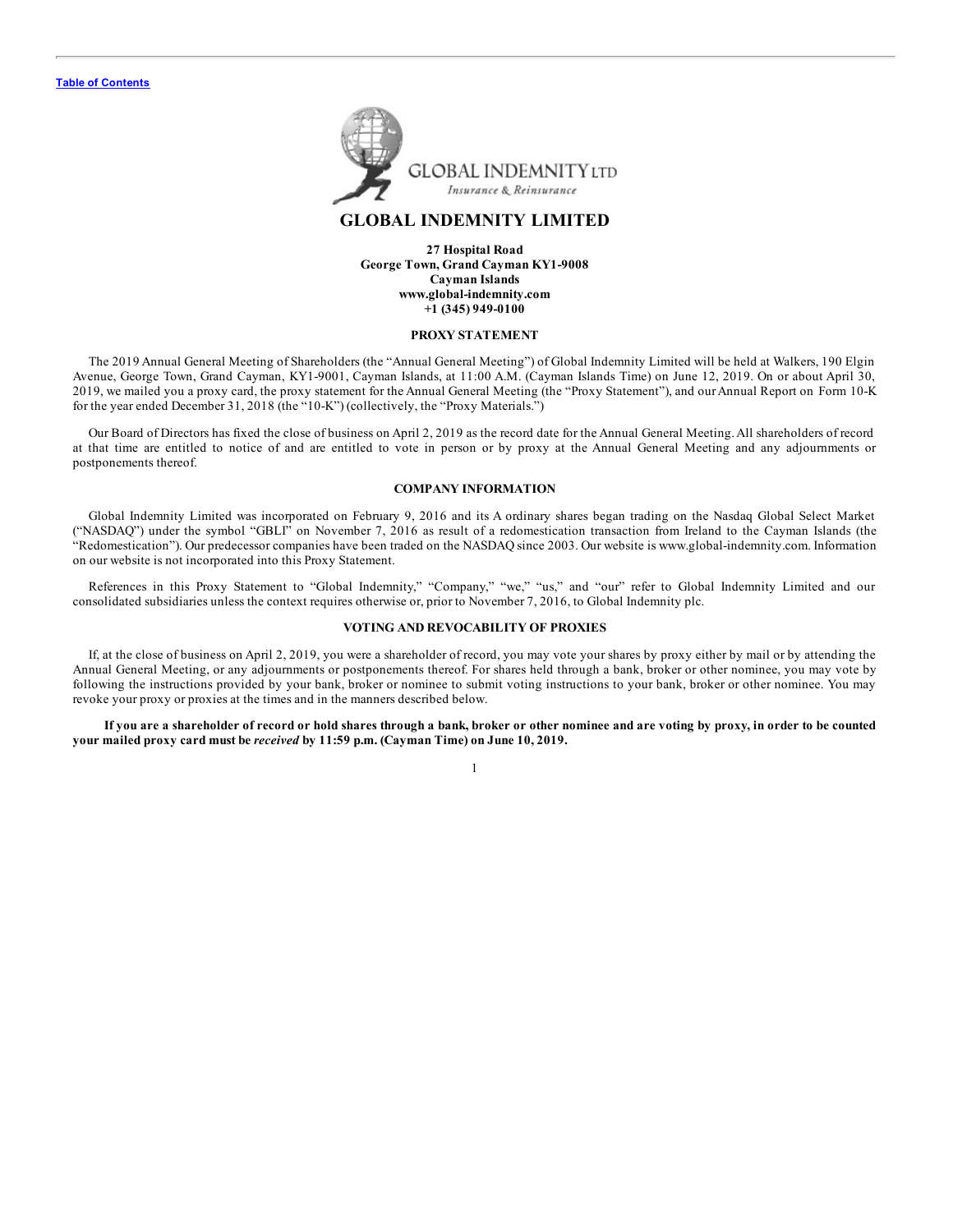#### To Vote By Proxy:

*For Shareholders of Record, By Mail:*

When you receive the proxy card, mark your selections on the proxy card.

Date and sign your name exactly as it appears on your proxy card.

Mail the proxy card in the postage-paid envelope that will be provided to you.

#### *If Shares Held Through a Bank, Broker, or Other Nominee:*

Follow the instructions provided by your bank, broker or other nominee to submit your voting instructions to your bank, broker or other nominee.

#### To Vote In Person:

#### *For Shareholders of Record:*

You can attend the Annual General Meeting and vote your shares in person. If you vote by proxy and also attend the Annual General Meeting, there is no need to vote again at the Annual General Meeting unless you wish to change your vote. To attend the Annual General Meeting in person, you must bring photo identification along with your admission ticket attached to your proxy card. Even if you plan to attend the Annual General Meeting, we recommend that you also vote by proxy so that your vote will be counted if you later decide not to attend the Annual General Meeting.

*If Shares Held Through a Bank, Broker, or Other Nominee:*

If you hold your shares through a bank, broker or other nominee, in addition to photo identification, please also bring with you a letter from the bank, broker or other nominee confirming your ownership as of the record date (April 2, 2019). You will not be able to vote such shares in person at the Annual General Meeting unless you obtain a proxy, executed in your favor, from the record holder (i.e. bank, broker or other nominee) giving you the right to vote at the Annual General Meeting.

### *General:*

Failure to bring any of the documentation above may delay your ability to attend, or prevent you from attending, the Annual General Meeting.

#### No cameras, recording equipment, electronic devices, large bags, briefcases or packages will be permitted in the Annual **General Meeting.**

For directions to the Annual General Meeting, please call +1 (345) 949-0100.

The following proposals are scheduled to be voted on at the Annual General Meeting:

• Proposal One (a) through One (h): By separate resolutions, to elect as directors the following individuals to the Board of Directors of Global Indemnity Limited:

(a) Saul A. Fox (b) Joseph W. Brown (c) Seth J. Gersch (d) John H. Howes (e) Jason B. Hurwitz (f) Bruce R. Lederman (g) Cynthia Y. Valko (h) James D. Wehr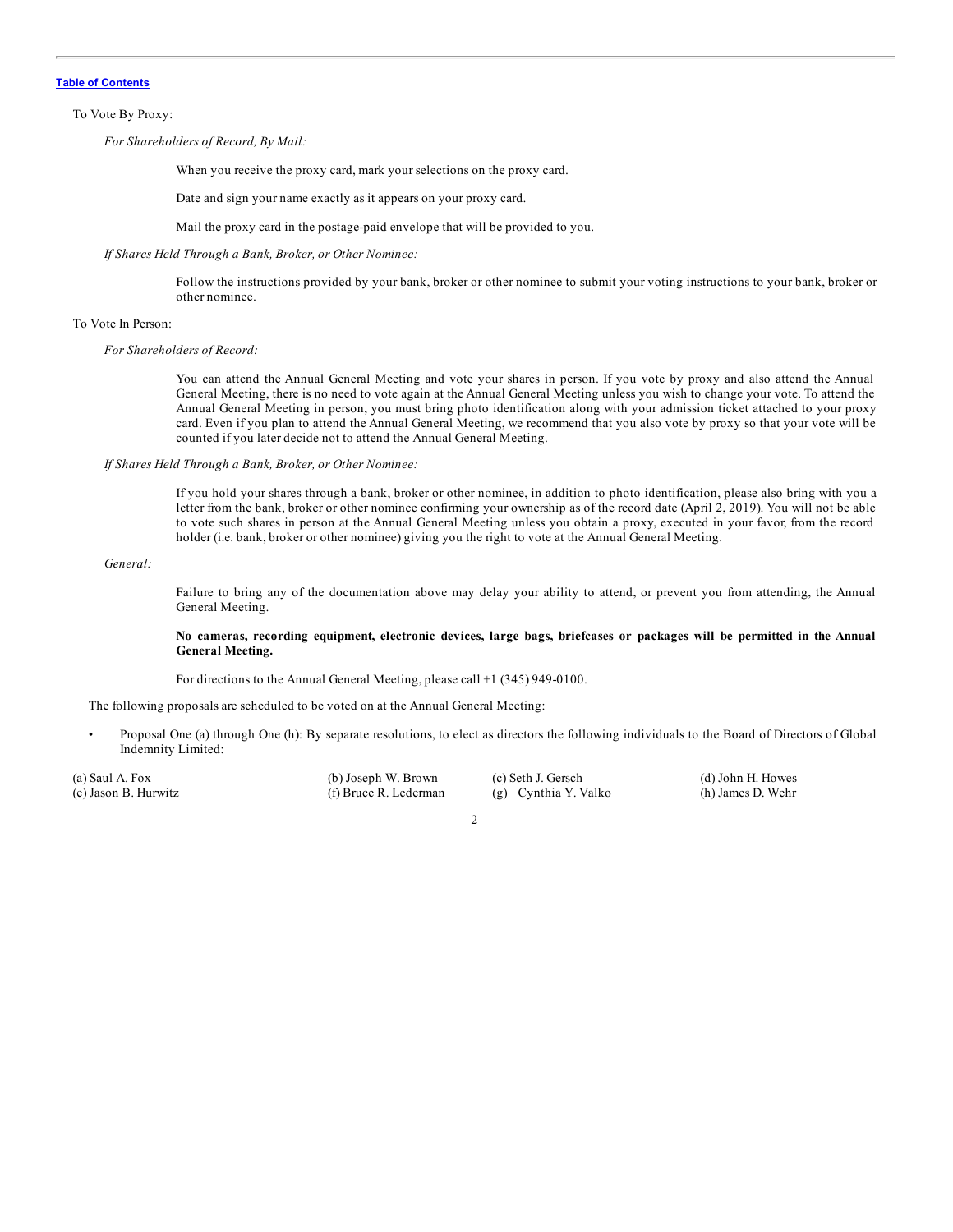- Proposal Two: To act on various matters concerning Global Indemnity Reinsurance Company, Ltd. and authorization of Global Indemnity Limited to vote, as proxy, on such matters.
- Proposal Three: To ratify the appointment of Global Indemnity Limited's independent auditors and to authorize our Board of Directors acting through its Audit Committee to determine its fees.

In addition, if any other matters are properly brought up at the Annual General Meeting (other than the proposals contained in this Proxy Statement) or any adjournments or postponements thereof, then the individuals named in your proxy card will have the authority to vote your shares on those matters in accordance with their discretion and judgment. The Board of Directors currently does not know of any matters to be raised at the Annual General Meeting other than the proposals contained in this Proxy Statement.

On the record date, 10,113,527 Aordinary shares and 4,133,366 B ordinary shares of Global Indemnity were issued and outstanding. On each matter voted on at the Annual General Meeting and any adjournment or postponement thereof, each record holder of A ordinary shares will be entitled to one vote per share and each record holder of B ordinary shares will be entitled to ten votes per share. The holders of A ordinary shares and the holders of B ordinary shares will vote together as a single class.

The required quorum for the Annual General Meeting consists of one or more shareholders present in person or by proxy and entitled to vote that hold in the aggregate at least a majority of the votes entitled to be cast at the Annual General Meeting. For each of the proposals being considered at the Annual General Meeting, approval of the proposal requires the affirmative vote of a simple majority of the votes cast. For Proposal Two, the approval of a matter concerning Global Indemnity Reinsurance Company, Ltd. ("Global Indemnity Re"), a subsidiary of Global Indemnity, must be submitted for approval by our shareholders pursuant to our Articles of Association, and requires the affirmative vote of a majority of the votes cast by the shareholders entitled to vote and present in person or by proxy at the Annual General Meeting. Our Board of Directors will cause our corporate representative or proxy to vote the shares of Global Indemnity Re at the Global Indemnity Re annual general meeting in the same proportion as the votes received at the Annual General Meeting from our shareholders on this proposal.

If you mark your proxy as "Abstain" on any matter, or if you give specific instructions that no vote be cast on any specific matter, the shares represented by your proxy will not be voted on that matter and will have no effect on the outcome of such matter, but will be counted in determining whether a quorum is present. Proxies submitted by banks, brokers, or other nominees that do not indicate a vote for one or more of the proposals because the bank, broker, or other nominee does not have discretionary voting authority, but does have discretionary authority to vote on at least one proposal, and has not received instructions as to how to vote on those proposals (so called "broker non-votes") are also considered in determining whether a quorum is present, but will not affect the outcome of any vote.

Banks, brokers, or other nominees holding shares in street name for beneficial owners are generally required to vote such shares in the manner directed by the beneficial owner. In the absence of timely directions, your broker, bank or other nominee will have discretion to vote your shares on our sole "routine" matter, the proposal to ratify Global Indemnity Limited's independent auditors for the fiscal year ending December 31, 2019. Your broker will not have discretion to vote on any other proposals, which are "non-routine" matters, absent direction from you.

You may vote your shares at the Annual General Meeting in person or by proxy. All valid proxies received before the Annual General Meeting will be voted according to their terms. If you complete your proxy properly, but do not provide instructions as to how to vote your shares, your proxy will be voted as follows at the Annual General Meeting or any adjournments or postponements thereof:

• "FOR" the election of all nominees for director of Global Indemnity Limited named herein.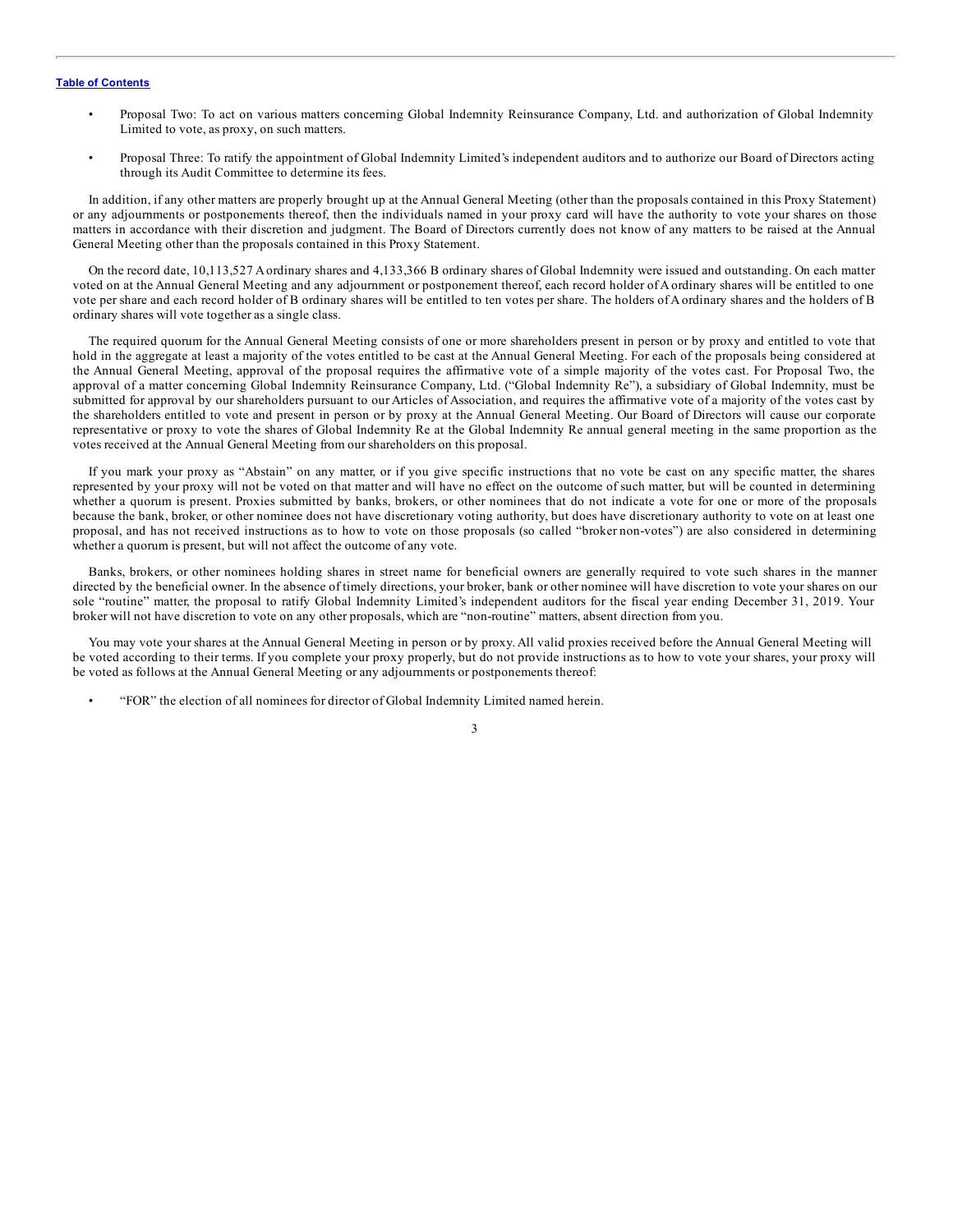- "FOR" the matters concerning Global Indemnity Re, including the election of all nominees for director and alternate directors named herein.
- "FOR" the ratification of the appointment of Global Indemnity Limited's independent auditors and the authorization of our Board of Directors acting through its Audit Committee to set their fees.

Except as discussed under "Proposal Two — Matter Concerning Global Indemnity Reinsurance Company, Ltd.," if any other business is properly brought before the Annual General Meeting, shares subject to proxies will be voted, to the extent permitted by the rules and regulations of the Securities and Exchange Commission (the "SEC"), in accordance with the discretion of the persons voting such proxies. If you are a shareholder of record, you may change your vote and revoke your proxy by:

- Sending a written statement to that effect to our Corporate Secretary c/o Global Indemnity Limited, 27 Hospital Road, George Town, Grand Cayman KY1-9008, Cayman Islands, Attn: Walkers, provided such statement is *received* no later than 11:59 p.m. (Cayman Time) on June 10, 2019;
- Submitting a properly signed proxy card with a later date that is *received* no later than 11:59 p.m. (Cayman Time) on June 10, 2019; or
- Attending the Annual General Meeting and voting in person.

We will bear the cost of preparing and soliciting proxies, including the reasonable charges and expenses of brokerage firms or other nominees for forwarding proxy materials to shareholders. In addition to solicitation by mail, certain of our directors, officers, and employees may solicit proxies personally or by telephone or other electronic means without extra compensation, with the exception of reimbursement for actual expenses incurred in connection with the solicitation. The enclosed proxy is solicited by and on behalf of our Board of Directors.

#### **IMPORTANT NOTICE REGARDING THE AVAILABILITY OF PROXY MATERIALS FOR THE SHAREHOLDER MEETING TO BE HELD ON JUNE 12, 2019**

**The Proxy Statement and Annual Report on Form 10-K are available on or about April 30, 2019 at: https://www.envisionreports.com/GBLI**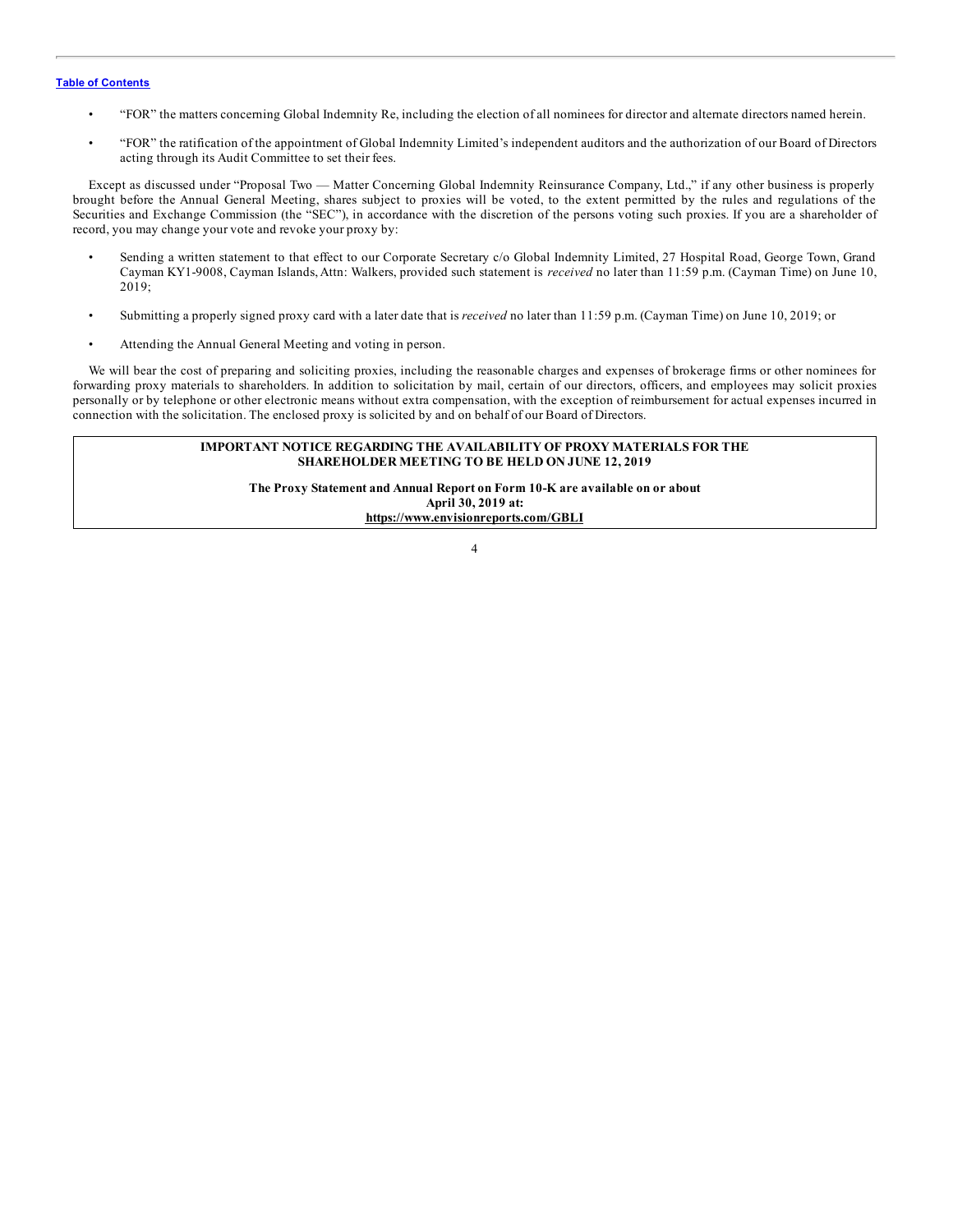#### **PROPOSAL ONE (A) THROUGH ONE (H): ELECTION OF OUR DIRECTORS**

<span id="page-9-0"></span>Our Articles of Association provide that the size of our Board of Directors shall be determined from time to time by our Board of Directors, but unless such number is so fixed, our Board of Directors will consist of seven directors. The number of directors on our Board of Directors is currently fixed at eight. Our current directors are Saul A. Fox, Joseph W. Brown, Seth J. Gersch, John H. Howes, Jason B. Hurwitz, Bruce R. Lederman, Cynthia Y. Valko, and James D. Wehr. Our Board of Directors has nominated eight persons for election as directors whose terms will expire at the 2019 Annual General Meeting of Shareholders, or when their successors are duly elected and qualified. Our current nominees, each of whom is currently serving as a director, are Saul A. Fox, Joseph W. Brown, Seth J. Gersch, John H. Howes, Jason B. Hurwitz, Bruce R. Lederman, Cynthia Y. Valko, and James D. Wehr. If any of the nominees becomes unable to or declines to serve as a director prior to election at the Annual General Meeting, the persons named in the accompanying proxy shall have discretionary authority to vote for a substitute or substitutes as the Fox Paine Funds, as defined below in Footnote 5 to the Principal Shareholders and Security Ownership of Management table, and/or the Board of Directors may nominate.

Under our Articles of Association, the Fox Paine Funds, our controlling shareholder, have the right to appoint a number of directors equal in aggregate to the Fox Paine Entities' percentage beneficial ownership of voting shares of Global Indemnity for so long as the Fox Paine Entities beneficially own shares representing an aggregate of 25% or more of the voting power in Global Indemnity. The Fox Paine Funds and FM Entities (collectively with Fox Paine & Company, LLC, the "Fox Paine Entities") beneficially own shares representing approximately 80% and 2% respectively of the voting power of Global Indemnity as of April 2, 2019 and the Fox Paine Funds have the right to appoint seven of our eight directors. All of the directors and nominees listed herein have been nominated in accordance with such provisions.

See "Additional Information – Principal Shareholders and Security Ownership of Management."

#### **Nominees for Director – Proposals One (a) Through One (h)**

Proposal One (a) – *Saul A. Fox,* 65, served as a director of Global Indemnity and its predecessor companies since August 2003, as Chairman of the Company since September 2003, as the Company's Chief Executive Officer from February 2007 to June 2007, and as chief executive of Fox Paine & Company, LLC, a private equity firm, from its founding in 1996 through to the date hereof. The Fox Paine Entities constitute the Company's largest shareholder.

Fox Paine & Company, LLC arranged, on behalf of Global Indemnity, the acquisitions of our predecessor companies, United National, Penn America and American Reliable. Fox Paine & Company, LLC also arranged and "back stopped" Global Indemnity's \$100 million Rights Offering in 2009, as well as the Company's 2015 repurchase of 11.7 million Global Indemnity shares (representing 45% of the outstanding shares) for \$268 million (including shares subject to repurchase options). Over his 30 year career in private equity, Mr. Fox orchestrated numerous other acquisitions, mergers, divestitures and financing transactions, both in financial services, as well in such areas as energy, independent power generation, medical instruments, and oil and natural gas exploration and production information technology solutions. Prior to founding Fox Paine & Company, LLC, Mr. Fox was a general partner of Kohlberg, Kravis & Roberts & Co. ("KKR"), a global alternative asset manager. During his 13 years at KKR, Mr. Fox led the highly successful acquisitions and divestitures of American Reinsurance, Canadian General Insurance (KKR's first acquisition outside of the United States), and Motel 6. Prior to joining KKR, Mr. Fox was an attorney at Latham & Watkins LLP, specializing in tax and business law.

Mr. Fox received a baccalaureate degree in Communications from Temple University in 1975 (*summa cum laude*) and a Doctor of Jurisprudence degree from the University of Pennsylvania School of Law in 1978 (*cum laude*). Mr. Fox is currently a member of the board of overseers for the University of Pennsylvania Law School as well as a board member of several eleemosynary organizations.

Proposal One (b) – *Joseph W. Brown*, 70, has served as a director on our Board of Directors since December 2015. Until December 2017, Mr. Brown served on the board of directors of MBIA, Inc. (NYSE: MBI) and until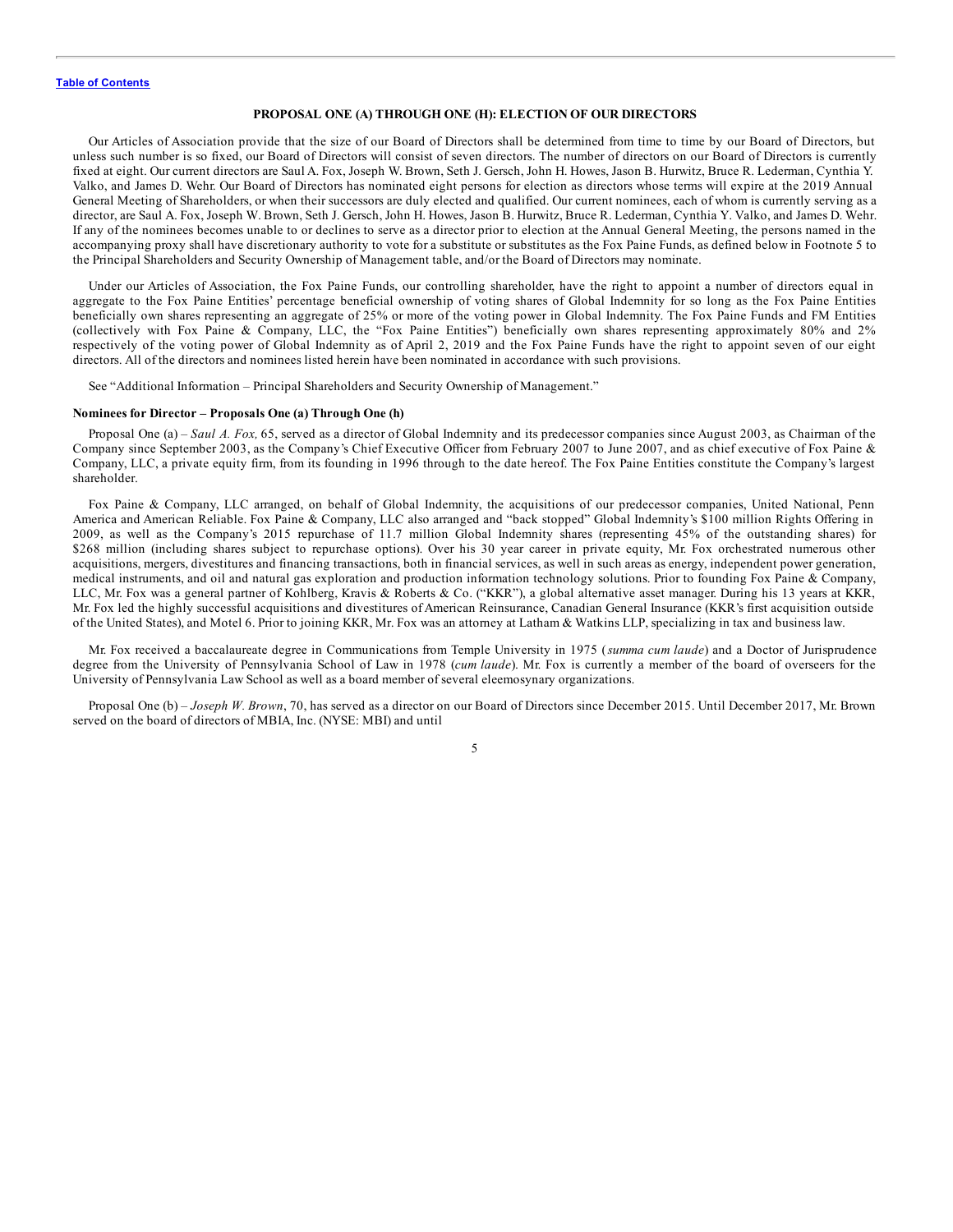September 2017, Mr. Brown was the Chief Executive Officer of MBIA, Inc. He rejoined MBIA Inc. in February 2008 as Chairman and Chief Executive Officer and served as Chairman until May 7, 2009. He previously served as Executive Chairman from May 6, 2004 and until he retired from that position on May 3, 2007. Until May 2004, he had served as Chairman and Chief Executive Officer. He originally joined the Company as Chief Executive Officer in January 1999, having been a Director since 1986 and became Chairman in May 1999. Prior to joining the Company, Mr. Brown was Chairman of the Board of Talegen Holdings, Inc. from 1992 through 1998. Prior to joining Talegen, Mr. Brown had been with Fireman's Fund Insurance Company as President and Chief Executive Officer. Mr. Brown's experience and skills in the insurance and financial guarantee industries were considered when nominating him to our Board of Directors.

Proposal One (c) – *Seth J. Gersch*, 71, has served as a director on our Board of Directors since February 2008. Mr. Gersch is currently on the advisory panel of Fox Paine & Company, LLC. He was the chief operating officer of Fox Paine & Company, LLC from 2007 through 2009. Prior to joining Fox Paine & Company, LLC, Mr. Gersch was the chief operating officer and a member of the executive committee of ThinkEquity Partners, LLC from 2004 through 2007. From 2002 through 2004, Mr. Gersch was president and chief executive officer of Presidio Capital Advisors, LLC. In addition, Mr. Gersch held several positions with Banc of America Securities' predecessor organization, Montgomery Securities and founded the BrokerDealer Services Division of Banc of America Securities where he served as president and chief executive officer. Mr. Gersch is a member of the board of directors of Cradle Holdings (Cayman) Ltd. and previously served as a member of the board of directors of Paradigm, Ltd. He also served as a director of the San Francisco 49ers Foundation, the charitable arm of the San Francisco 49ers football organization, from 2000 through 2016. Mr. Gersch received a BBA in accounting and electronic data processing from Pace University. Mr. Gersch's experience and skills acquired through his business and financial background with international companies was considered when nominating him to our Board of Directors.

Proposal One (d) – *John H. Howes*, 79, has served as a director on our Board of Directors since July 2012. Most recently, Mr. Howes was chairman of the brokers committee of the Aircraft Builders Council and served on the boards of Alliance RE Co. PLC and Charles Taylor Consulting PLC. In the early 2000s, Mr. Howes ran the Aerospace Division of Benfield (now Aon Benfield, a division of AON plc), after it was acquired from EW Blanch before becoming a consultant to Benfield. He joined EW Blanch in 1999 after it acquired Crawley Warren Group PLC. In the early 1980's he joined Crawley Warren Group PLC becoming group deputy chairman and served in that position until its acquisition. In 1991 he was instrumental in forming Internal Space Brokers by partnering Crawley Warren Group PLC with Frank Crystal & Co. and Le Blanc de Nicolay. In 1978, prior to joining Crawley Warren Group PLC, Mr. Howes was elected to the board of Minet Holdings and was chairman of the group's worldwide production and marketing division and joint integration group for Minet and Corroon & Black. Mr. Howes began his career with JH Minet & Co., a Lloyds of London Broker, in the late 1960s. Mr. Howes served on the board of directors of Satec srl until 2018. Mr. Howes' experience and skills acquired through his insurance and reinsurance background with insurance and reinsurance brokers were considered when nominating him to our Board of Directors.

Proposal One (e) – *Jason B. Hurwitz*, 46, has served as a director on our Board of Directors since September 2017. As a principal and advisor during his career, Mr. Hurwitz completed 25 corporate acquisitions totaling \$5 billion and served on the Boards of Directors of seven of these companies. Since 2004, he has been managing member of Hurwitz Capital LLC, serving as a consultant to various insurance companies and private equity firms and as a private investor. From 2008 to 2010, Mr. Hurwitz was a managing director of Essex Equity Capital Management LLC where he identified and led investments in securities of insurance, reinsurance, energy and retail companies which generated over \$100 million of gain. Mr. Hurwitz served as a director at Fox Paine & Company, LLC from 1997 to 2003, with responsibilities spanning investment due diligence, execution and monitoring, investor relations, and oversight of the firm's accounting staff. Prior to joining Fox Paine & Company, LLC, Mr. Hurwitz was with McCown De Leeuw & Co. and James D. Wolfensohn Incorporated. He received a B.S. in Economics (*summa cum laude*) from The Wharton School, University of Pennsylvania. Mr. Hurwitz's experience and skills acquired through his investing and consulting background were considered when nominating him to our Board of Directors.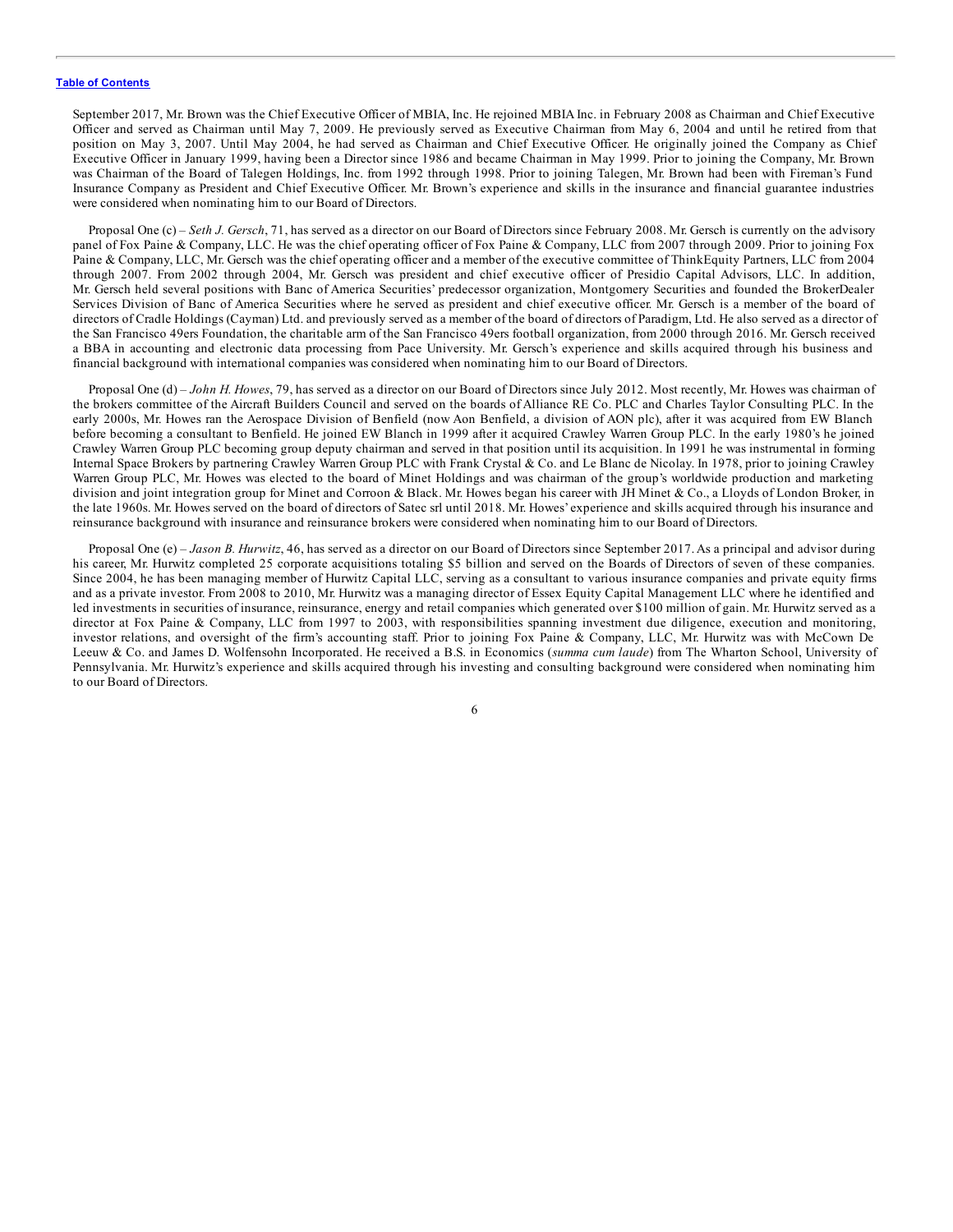Proposal One (f) – *Bruce R. Lederman*, 76, has served as director on our Board of Directors since December 2015. Mr. Lederman is a co-founder of a number of companies, including: the 2012 co-founding of Digital PowerRadio, LLC, a company that develops, patents and markets products that more efficiently transmit and store digital information; the 2009 co-founding of Critical Alert Systems, LLC, a company that specialized in providing communication services to hospitals and related medical facilities that was dissolved in 2018; the 2008 co-founding of a hedge fund specializing in purchasing the stock of publicly traded special purpose acquisition companies; and the co-founder of HD Partners Acquisition Corporation, a special purpose acquisition company (AMEX: HDP) that was dissolved in 2008. He is also the co-founder of a company that built and purchased telecommunications towers and a company that manufactured liquid personal care products. Both companies were sold. From 1969 until his retirement as a senior partner in 2000, Mr. Lederman was an attorney at the law firm Latham & Watkins LLP, where he specialized in business transactions. Prior to joining Latham & Watkins, from 1968 to 1969, he was a law clerk to the Honorable Irving Hill, a U.S. District court Judge for the Central District of California. Mr. Lederman attended the London School of Economics and received a B.S. in Economics (*cum laude*) from the Wharton School – University of Pennsylvania. He obtained his law degree (*cum laude*) from the Harvard Law School. Mr. Lederman's legal, financial and entrepreneurial experience and skills were considered when nominating him to our Board of Directors.

Proposal One (g) – *Cynthia Y. Valko*, 64, has served as a director on our Board of Directors since September 2011. Since September 2011, Ms. Valko has also served as our Chief Executive Officer. From February 2010 to September 2011, Ms. Valko served as Senior Vice President – commercial lines at GMAC Insurance. Ms. Valko served as a management consultant for Cerberus Private Equity directing turnaround/sales transactions for their GMAC Insurance Property and Casualty Business from 2007 through 2010. From 1998 through 2006, Ms. Valko was Chief Operating Officer/Executive Vice President of New York Life International. In this capacity, she was a member of the board of directors of New York Life International, a wholly owned subsidiary of New York Life Insurance Company. She chaired the Mexico subsidiary board of directors of Seguros Monterrey and was a member of the board of directors of HSBC/New York Life Argentina. Prior to joining New York Life International, Ms. Valko held numerous positions of increasing responsibility in the insurance industry beginning in 1976. Ms. Valko received a B.S. in Mathematics from Juniata College. Ms. Valko's over thirty years of experience as an insurance industry executive, including her experience as an executive officer of insurance companies were considered when nominating her to our Board of Directors. In addition, as our Chief Executive Officer, Ms. Valko is in the best position to understand our operations and business.

Proposal One (h) – *James D. Wehr*, 62, has served as a director on our Board of Directors since September 2018. From 2009 through 2016, Mr. Wehr served as the Chief Executive Officer of The Phoenix Companies, Inc. (NYSE: PNX), a life insurance and annuities company. He joined Phoenix in 1981 and his early investment positions included credit research, securities trading and portfolio management. He has extensive experience investing in public fixed income securities, as well as private equity, private debt and alternative investments. From 2004 to 2009, Mr. Wehr was Phoenix's Chief Investment Officer. He retired in 2016 after completing the sale of Phoenix to Nassau Reinsurance Group Holdings, L.P. Mr. Wehr earned a Bachelor's degree from Fairfield University and a Master of Business Administration from the University of Connecticut. Mr. Wehr's experience and skills as an executive in the insurance industry and his financial background were considered when nominating him to our Board of Directors.

#### **Required Vote**

To be elected as a director, each nominee must receive the affirmative vote of a majority of the votes cast at the Annual General Meeting in person or by proxy. There is no cumulative voting in the election of directors. Under our articles of association, we are required to have at least one director. If no nominee receives a majority of the votes cast at the Annual General Meeting in person or by proxy, then the two nominees with the highest number of votes will be elected to our Board of Directors until his or her successor shall be appointed or elected.

#### The Board of Directors Recommends Voting "For" Each of the Directors Nominated for Election in Proposal One (a) through One (h).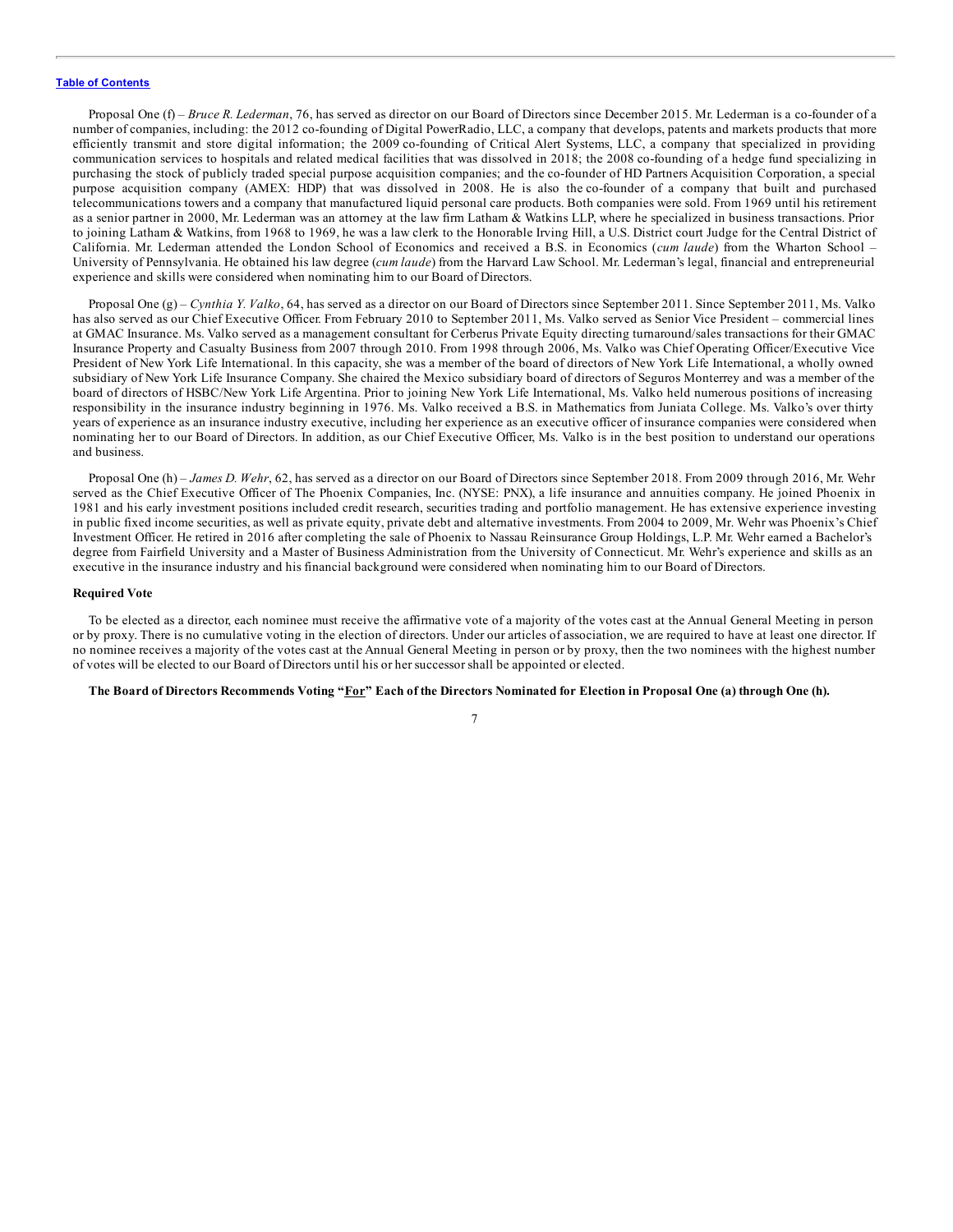#### <span id="page-12-0"></span>**PROPOSAL TWO (A) AND TWO (B): VARIOUS MATTERS CONCERNING GLOBAL INDEMNITY REINSURANCE COMPANY, LTD. AND AUTHORIZATION OF GLOBAL INDEMNITY LIMITED TO VOTE, AS PROXY, ON SUCH MATTERS.**

#### **General**

Under our Articles of Association, if we are required or entitled to vote at a general meeting of certain of our non-U.S. subsidiaries, our Board of Directors must refer the subject matter of the vote to our shareholders at a general meeting and seek authority from our shareholders for our corporate representative or proxy to vote in favor of the resolutions proposed by these subsidiaries. We are submitting the matter described below concerning our subsidiary, Global Indemnity Re, to our shareholders for their approval at the Annual General Meeting. Our Board of Directors will cause our corporate representative or proxy to vote our shares in Global Indemnity Re in the same proportion as the votes received at the Annual General Meeting from our shareholders on the matters proposed by this subsidiary as described below. The Global Indemnity Re matters require the affirmative vote of a majority of the votes cast by the shareholders entitled to vote and present in person or by proxy at the annual general meeting of Global Indemnity Re.

We are the sole shareholder of Global Indemnity Re. It is proposed that we be authorized to vote in favor of the following matters at the annual general meeting of Global Indemnity Re or any adjournments or postponements thereof.

#### **Proposal Two (a) — Election of Directors and Alternate Directors of Global Indemnity Re**

The board of directors of Global Indemnity Re has nominated three persons for election as directors and two persons for election as alternate directors whose terms will expire at the 2019 annual general meeting of shareholders of Global Indemnity Re, or when their successors are duly elected and qualified. If any of the nominees becomes unable to or declines to serve prior to the election at the annual general meeting of Global Indemnity Re, the persons named in the accompanying proxy shall have discretionary authority to vote for a substitute or substitutes as the board of directors of Global Indemnity Re may nominate.

Set forth below is biographical information concerning the persons nominated for election as directors of Global Indemnity Re:

*Stephen Green,* 56, has served on the board of directors and as President of Global Indemnity Re since January 2012. Prior to joining Global Indemnity Re, Mr. Green spent 25 years with KPMG. From September 2009 to November 2010, he was the chief executive officer of KPMG's global captive insurer Park Indemnity. He served as the office managing partner for KPMG in Bermuda from July 2004 to September 2009. From 1998 to July 2004, Mr. Green served as KPMG Bermuda's head of insurance group. Prior to 1998 Mr. Green served in various positions at KPMG Bermuda and Peat, Marwick Mitchell in the United Kingdom. Mr. Green is a fellow of the institute of chartered accountants in England and Wales. Mr. Green graduated with a B.A. (Hons) in accountancy and finance from Northumberland University in 1985.

*Terence J. Power*, 66, has served on the board of directors of Global Indemnity Re since October 2013. Since 2003, Mr. Power has served as President of Dyna Management Services, Ltd. Mr. Power has over 30 years of experience in the Bermuda insurance and captive management industry. From 1982 through 2002, Mr. Power was the principal, executive vice president and financial controller for International Advisory Services, Ltd. Prior to that, Mr. Power was with KPMG Bermuda/Moore Stephens & Butterfield. Mr. Power is a Fellow of the Institute of Chartered Accountants in Ireland. Mr. Power received a Bachelor of Commerce from the University College Dublin.

*Cynthia Y. Valko,* 64, has served on the board of directors of Global Indemnity Re since September 2011. For additional information, see the biographical information for Ms. Valko in Proposal One (g).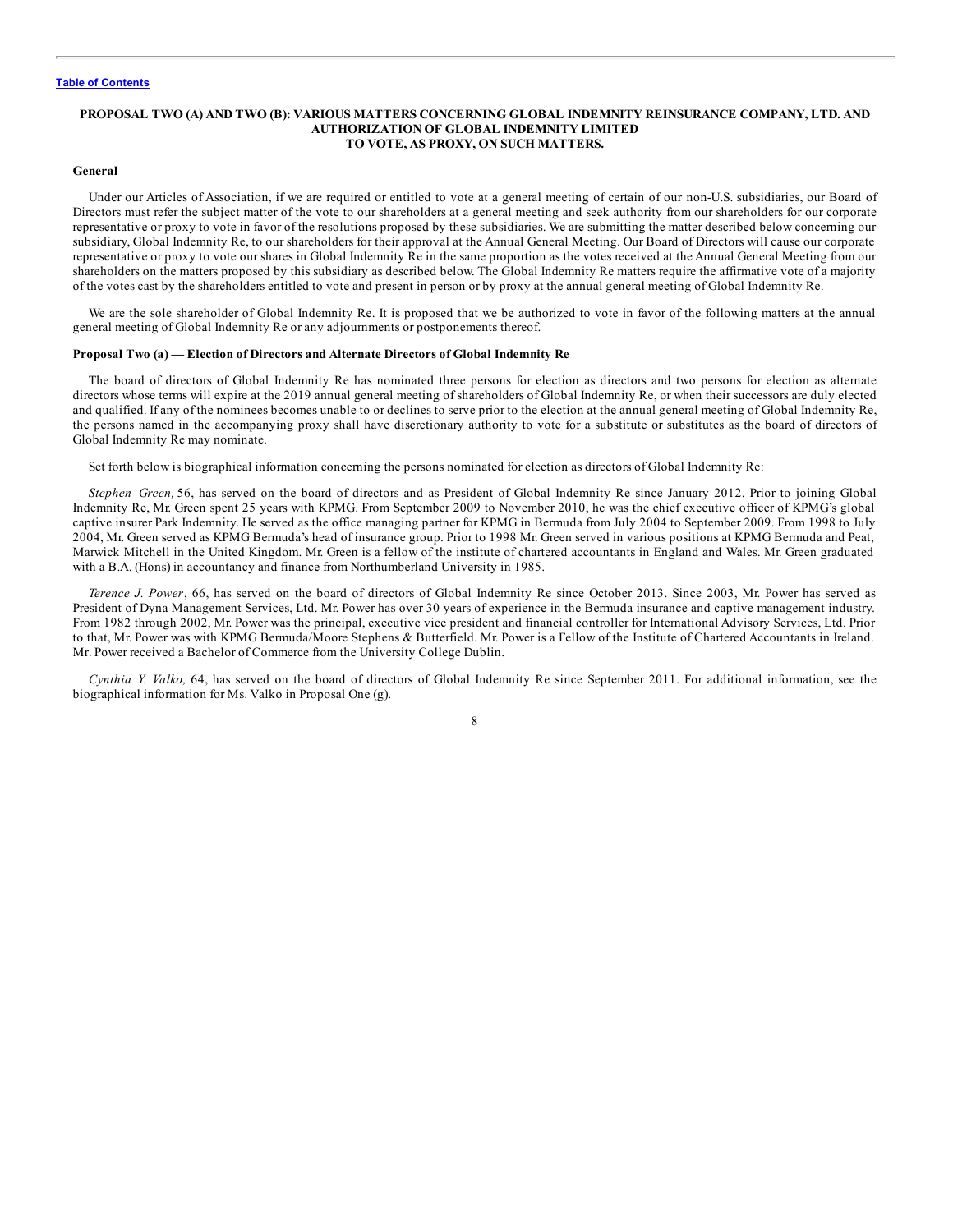Set forth below is biographical information concerning the persons nominated for election as alternate directors of Global Indemnity Re:

*Marie-Joelle Chapleau*, 40, has served as an alternate director to Stephen Green on the board of directors of Global Indemnity Re and as its Chief Operating Officer since January 2013. Prior to joining Global Indemnity Re, Ms. Chapleau was a senior account manager for JLT Insurance Management (Bermuda) Ltd., where she was responsible for Global Indemnity Re's outsourced accounting functions. Ms. Chapleau is a certified public accountant, chartered property and casualty underwriter, registered professional liability underwriter and an associate in reinsurance. Ms. Chapleau graduated with a B.A. in finance and international business from Concordia University and certificate in science of accounting from the University of Quebec in Montreal.

*Grainne Richmond*, 42, has served as an alternate director to Terence J. Power on the board of directors of Global Indemnity Re since October 2013 and is Vice-President at Dyna Management Services, Ltd. where she has been employed since May 2011. Ms. Richmond has over 17 years of experience in accounting and assurance, with the last 11 years spent working in captive management in Bermuda. From 2008 to April 2011, Ms. Richmond was the vice president — client captive services at Artex Risk Solutions, Inc. and assistant vice president from 2005 to 2008. Prior to that Ms. Richmond worked for International Advisory Services Ltd. in Bermuda, PricewaterhouseCoopers in Dublin and Deloitte Touche. Ms. Richmond is a Fellow of the Institute of Chartered Accountants of Ireland, secretary of the Bermuda Insurance Managers Association and a member of the Association of Anti-Money Laundering Specialists.

#### **Proposal Two (b) — Appointment of Independent Auditor**

The board of directors of Global Indemnity Re has appointed Ernst & Young, Ltd., Hamilton, Bermuda, ("EY Bermuda") as the independent auditor of Global Indemnity Re for the fiscal year ending December 31, 2019. At the annual general meeting of Global Indemnity Re or any adjournments or postponements thereof, shareholders will be asked to ratify this appointment. Representatives of EY Bermuda are not expected to be present at the meeting.

#### **Other Matters**

In addition to the matter set forth above for which we are soliciting your proxy, we expect that the financial statements of Global Indemnity Re for the year ended December 31, 2018, together with the report of the independent auditors in respect of these financial statements, will be presented for approval at the annual general meeting of Global Indemnity Re in accordance with Bermuda law. We will refer this matter to our shareholders present in person and entitled to vote at the annual general meeting of Global Indemnity Re. We are not asking you for a proxy with respect to this matter **and you are requested not to send us a proxy with respect to this matter.**

We know of no other specific matter to be brought before the annual general meeting of Global Indemnity Re that is not referred to in this Proxy Statement. If any other matter properly comes before the annual general meeting of Global Indemnity Re, our corporate representative or proxy will vote in accordance with his or her judgment on such matter.

#### **Required Vote**

Proposal Two requires the affirmative vote of a majority of the votes cast at the Annual General Meeting in order to ensure passage of the above proposal related to Global Indemnity Re. Our Board of Directors will cause our corporate representative or proxy to vote the shares in Global Indemnity Re in the same proportion as the votes received at the Annual General Meeting or any adjournments or postponements thereof from our shareholders on the above proposal.

The Board of Directors Recommends voting "For" All of the Directors of Global Indemnity Re Nominated for Election in Proposal Two **(a) and "For" Proposal Two (b).**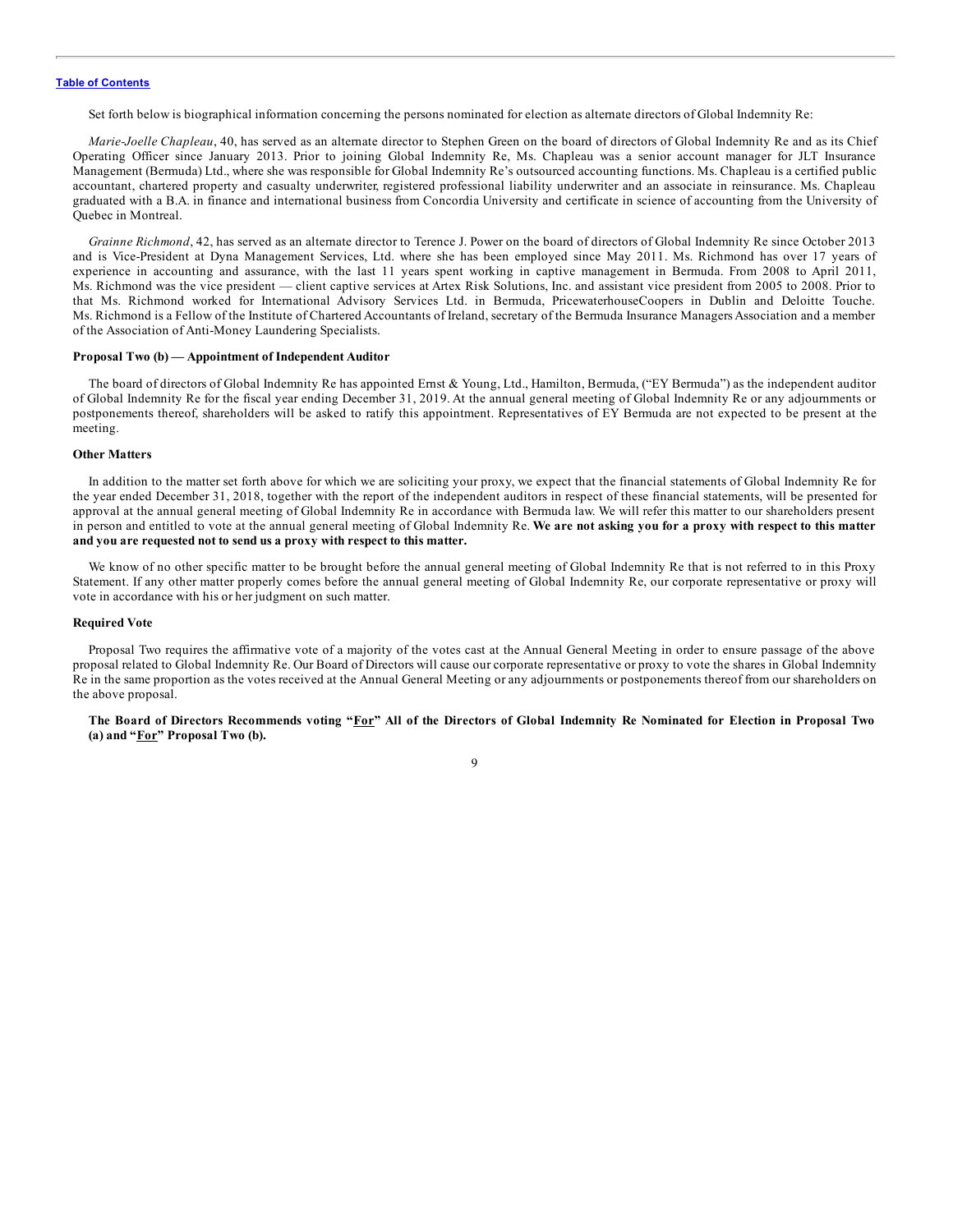#### <span id="page-14-0"></span>**PROPOSAL THREE: RATIFICATION OF APPOINTMENT OF GLOBAL INDEMNITY LIMITED'S INDEPENDENT AUDITOR AND AUTHORIZATION OF THE BOARD OF DIRECTORS TO DETERMINE ITS FEES**

#### **General**

The appointment of an independent auditor is made annually by the Audit Committee. The Audit Committee reviews both the audit scope and estimated fees for professional services for the coming year. The Audit Committee has appointed Ernst & Young Global Limited ("EY") as our independent auditor for the fiscal year ending December 31, 2019. As a matter of good corporate governance, the Audit Committee submits its selection of the independent auditors to our shareholders for ratification in a non-binding vote at the Annual General Meeting. In addition, shareholders will be asked to authorize our Board of Directors acting through its Audit Committee to set the fees for EY. If the shareholders do not ratify the appointment of EY, the selection of our independent registered public accounting firm may be reconsidered by the Audit Committee. Even if the selection is ratified, the Audit Committee in its discretion may select a different independent auditor at any time during the year if it determines that such a change is in the best interests of the Company and its shareholders.

A representative of EY is expected to be available telephonically to respond to appropriate questions from shareholders at the Annual General Meeting. The representative will also have the opportunity to make a statement if he or she desires.

#### **Information Regarding Our Independent Auditors**

The following table shows the fees that were billed to us by EY for professional services rendered for the fiscal years ended December 31, 2018 and December 31, 2017.

| 2017                       |
|----------------------------|
| \$1,719,806<br>\$1,606,826 |
| 90,719<br>70,000           |
| 66,820<br>529,650          |
| .930<br>3.490              |
| \$1,880,835<br>\$2,208,406 |
|                            |

# *Audit Fees*

This category includes fees for the audit of our annual financial statements and review of interim quarterly financial statements included on our quarterly reports on Form 10-Q and services that are normally provided by EY in connection with statutory and regulatory filings or engagements.

#### *Audit-Related Fees*

This category includes fees for assurance and related services that are reasonably related to the performance of the audit or review of our financial statements and are not included above under "Audit Fees." For 2018, we paid EY \$90,719 for expanded audit hours related to proposed international tax structures. For 2017, we paid EY \$70,000 for comfort letters related to our March 2017 debt offering.

#### *Tax Fees*

This category includes fees for tax compliance, tax advice, and tax planning. The services provided included tax advice and assistance with tax compliance and reporting to federal, state and foreign taxing authorities as well as transfer pricing services. In addition, we paid EY \$2,302 in 2018 for tax fees related to consultations on U.S. tax reform and \$337,383 in 2017 for tax fees related to consultations on international tax structures and our migration from Ireland to the Cayman Islands.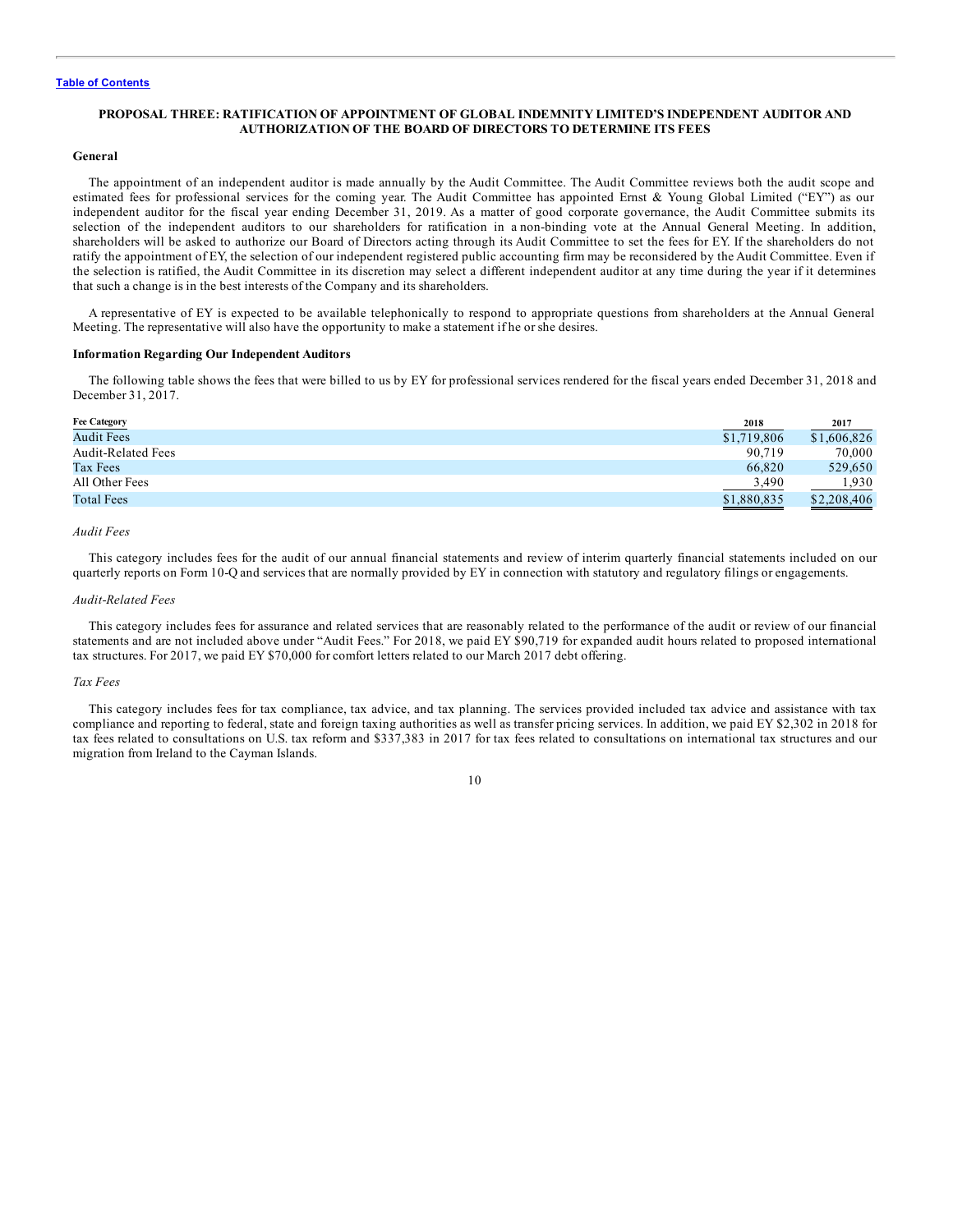#### *All Other Fees*

This category includes fees for products and services provided by EY that are not included in the categories described above. For 2018, we paid EY \$3,490 for on-line accounting research services. For 2017, we paid EY \$1,930 in fees for on-line accounting research services. The Audit Committee considered whether providing the non-audit services shown in the table above was compatible with maintaining EY independence and concluded that it was.

#### *Pre-Approval of Services*

To ensure that our independent auditor maintains the highest level of independence and pursuant to the Audit Committee Pre-Approval Policy, the Audit Committee is required to pre-approve the audit and permitted non-audit services performed by our independent auditors. The Audit Committee pre-approved 100% of the fees for audit and non-audit services performed by EY during the year ended December 31, 2018. To ensure that the provision of these services does not impair the independence of our independent auditor, unless a type of service to be provided by our independent auditor and the associated fees have been pre-approved in accordance with the Audit Committee Pre-Approval Policy, the Audit Committee's separate pre-approval of any proposed services and the associated fees is required. The Audit Committee Pre-Approval Policy only applies to services provided to us by our independent auditor; it does not apply to similar services performed by persons other than our independent auditor. The term of any pre-approval is 12 months from the date of pre-approval, unless the Audit Committee specifically provides for a different period. The Audit Committee will periodically, or more often as it deems necessary in its judgment, reassess and revise the Audit Committee Pre-Approval Policy. The Audit Committee most recently reassessed and approved its Audit Committee Pre-Approval Policy in November 2016.

#### **Required Vote**

The affirmative vote of a majority of the votes cast at the Annual General Meeting will be required for the ratification of the appointment of EY as our independent auditor for the fiscal year ending December 31, 2019 and the authorization of our Board of Directors acting through its Audit Committee to set fees for EY.

#### **The Board of Directors Recommends voting "For" Proposal Three.**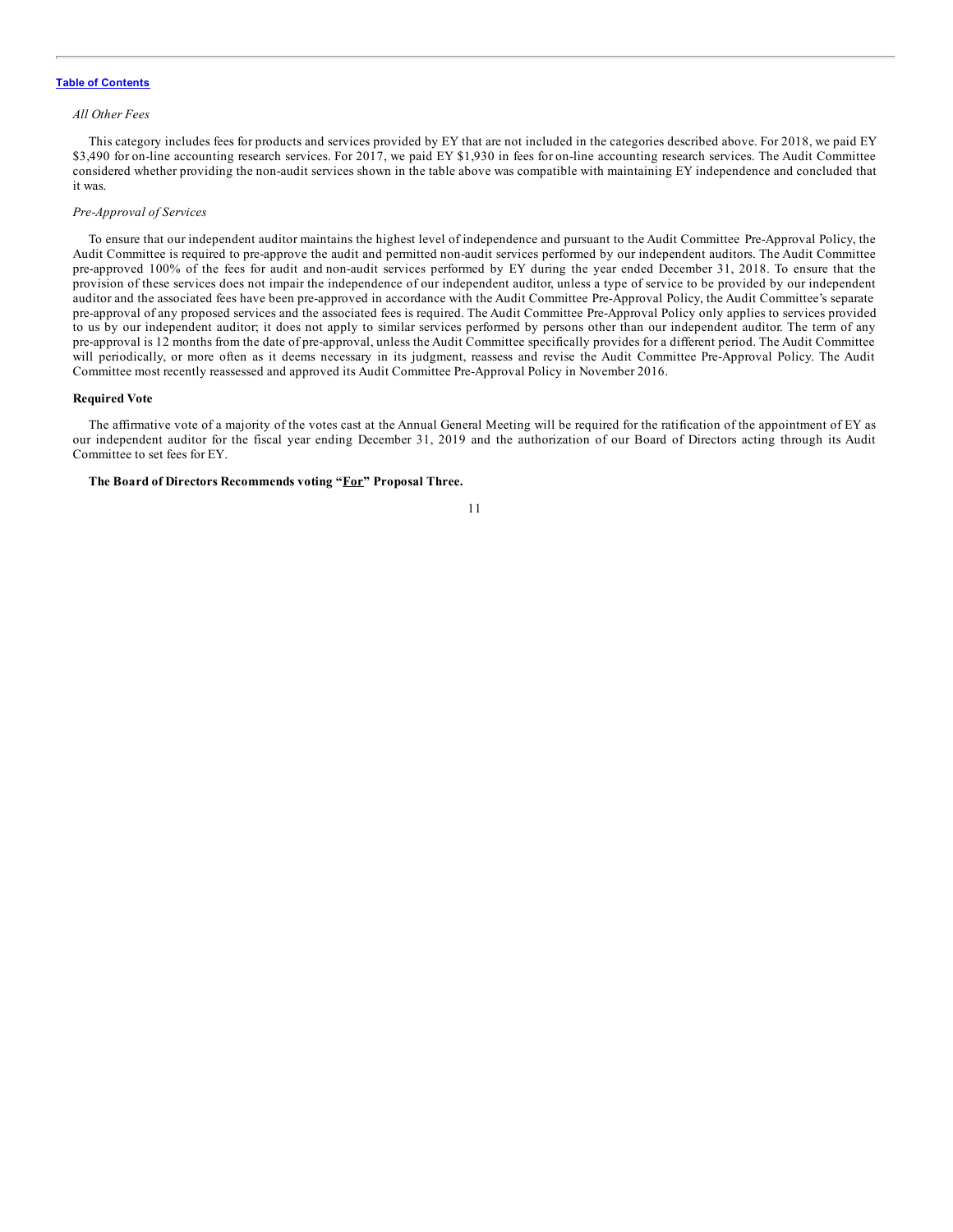#### **BOARD OF DIRECTORS AND CERTAIN GOVERNANCE MATTERS**

#### <span id="page-16-0"></span>**Board Structure**

It is our policy to separate the positions of Chief Executive Officer and Chairman of the Board of Directors. While we recognize that different board leadership structures may be appropriate for companies in different situations, we believe that our current policy of having a separate Chairman is the most appropriate for us at this time. In today's challenging economic and regulatory environment, directors, more than ever, are required to spend a substantial amount of time and energy in successfully navigating a wide variety of issues and guiding the policies and practices of the companies they oversee. To that end, we believe that having a Chairman independent of the Chief Executive Officer, whose sole job is to lead the Board of Directors, allows our Chief Executive Officer, Ms. Valko, to better focus her time and energy on running the day-to-day operations of Global Indemnity. We believe that our Chief Executive Officer and our Chairman have an excellent working relationship and open lines of communication. The Board of Directors believes that Global Indemnity's current leadership structure does not affect its role in risk oversight of Global Indemnity.

While the full Board of Directors is ultimately responsible for risk oversight, the Board of Directors exercises its risk oversight responsibilities through its committees, which regularly report to the full Board of Directors. Our Enterprise Risk Management Committee addresses enterprise risk matters, the Audit Committee addresses financial reporting risk, the Compensation Committee addresses compensation related matters, the Investment Committee addresses risks related to investing and the Technology Committee addresses risks related to technology. Finally, our Board of Directors regularly meets with members of the senior management team at quarterly meetings of the Board of Directors, where, among other topics, they discuss strategy and risks facing the Company, as well as at such other times as they deem appropriate. For a further discussion, see "Board Committees" below.

Our Board of Directors has determined that Seth J. Gersch, Joseph W. Brown, John H. Howes, Jason B. Hurwitz, Bruce R. Lederman, and James D. Wehr are independent as defined by applicable NASDAQ Listing Rules and SEC rules. We believe that the number of independent, experienced directors that make up our Board of Directors, along with the oversight of our Board of Directors by the non-executive Chairman, benefits us and our shareholders.

#### **Meetings and Independence Requirements**

Our Board of Directors held four meetings in 2018. In 2018, all of the incumbent members of our Board of Directors attended 75% or more of the total number of meetings of our Board of Directors and the total number of meetings held by committees on which they served that were held during the period for which they were directors and served on such committees.

The Annual General Meeting will be our sixteenth annual general meeting of shareholders. We do not have a policy about directors' attendance at our annual meeting of shareholders. No director attended our 2018 Annual General Meeting.

Global Indemnity is a "controlled company" as defined in Rule  $5615(c)(1)$  of the NASDAQ Marketplace Rules because more than 50% of our voting power is held by affiliated funds of Fox Paine & Company, LLC. See "Additional Information — Principal Shareholders and Security Ownership of Management." Therefore, we are exempt from certain requirements of Rule 5605 with respect to (1) having a majority of independent directors on our Board of Directors, (2) having the compensation of our executive officers determined by a majority of independent directors or a compensation committee composed solely of independent directors, and (3) having nominees for director selected or recommended for selection by either a majority of independent directors or a nominating committee composed solely of independent directors.

There are no family relationships among any of our directors or executive officers.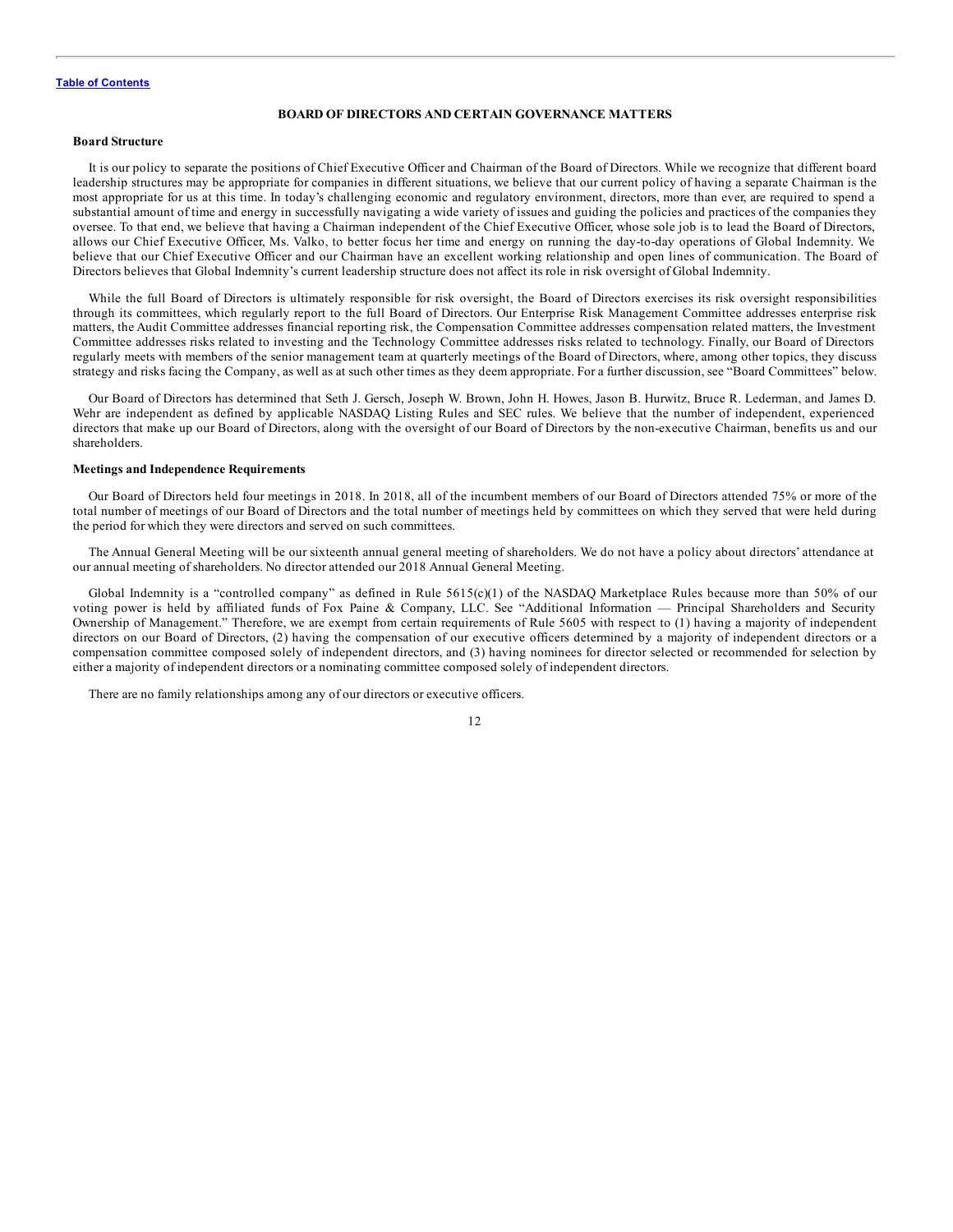#### <span id="page-17-0"></span>**Board Committees**

The Board of Directors currently has eight members and the following seven committees: Audit; Compensation; Nominating & Governance; Executive; Investment; Technology, and Enterprise Risk Management.

#### *Audit Committee*

The Audit Committee held four meetings in 2018. The Audit Committee currently consists of Seth J. Gersch, Jason B. Hurwitz, and John H. Howes. Mr. Gersch is currently the Chair of the Audit Committee. Our Board of Directors has determined that Messrs. Gersch, Hurwitz and Howes each qualify as "independent directors" as that term is defined in the NASDAQ Listing Rules and each member of the Audit Committee satisfies the enhanced independent requirements for Audit Committee members under the rules of the SEC and the NASDAQ Listing Rules. Our Board of Directors has also determined that all three members of the Audit Committee are able to read and understand fundamental financial statements as required by the NASDAQ Listing Rules and that Mr. Gersch qualifies as an "audit committee financial expert" as defined by the rules of the SEC.

The principal duties of the Audit Committee are to oversee our accounting and financial reporting processes and the audit of our financial statements, to select and retain our independent auditor, to review with management and our independent auditor our annual financial statements and related footnotes, to review our internal audit activities, to review with our independent auditor the planned scope and results of the annual audit and its reports and recommendations, and to review with the independent auditor matters relating to our system of internal controls.

A copy of our Audit Committee Charter is available on our website at www.global-indemnity.com.

#### *Compensation Committee*

The Compensation Committee held one meeting in 2018. The Compensation Committee currently consists of John H. Howes, Bruce R. Lederman, and James D. Wehr, each of whom qualifies as an independent director under the applicable NASDAQ Listing Rules and SEC rules. Mr. Howes is the Chair of the Compensation Committee.

The primary duties of the Compensation Committee are to formulate, evaluate, and approve the compensation of our executive officers, and to oversee all equity compensation programs including overseeing our policies on structuring compensation programs for executive officers in consideration of limited tax deductibility under Section 162(m) of the Internal Revenue Code of 1986, as amended (the "Code"). The Compensation Committee also reviews and approves any forms of employment contracts, severance arrangements, change in control provisions, and other compensatory arrangements with our executive officers.

The Compensation Committee meets each year in conjunction with regularly-scheduled Board of Directors meetings and as needed at other times. Management participates in meetings at the invitation of the Compensation Committee, providing financial data on which compensation decisions are based, publicly-available compensation data with respect to our competitors, and updates on legal developments affecting compensation. Management may also propose financial targets on which performance will be judged. Generally, at each meeting an executive session is held without members of management present. In the course of its activities, the Compensation Committee may designate or allocate all or any portion of its responsibilities and powers to a subcommittee consisting of one or more of its members.

Further discussion regarding the Compensation Committee's processes for setting executive compensation is set forth under "Executive Compensation — Compensation Discussion and Analysis — Committee Activities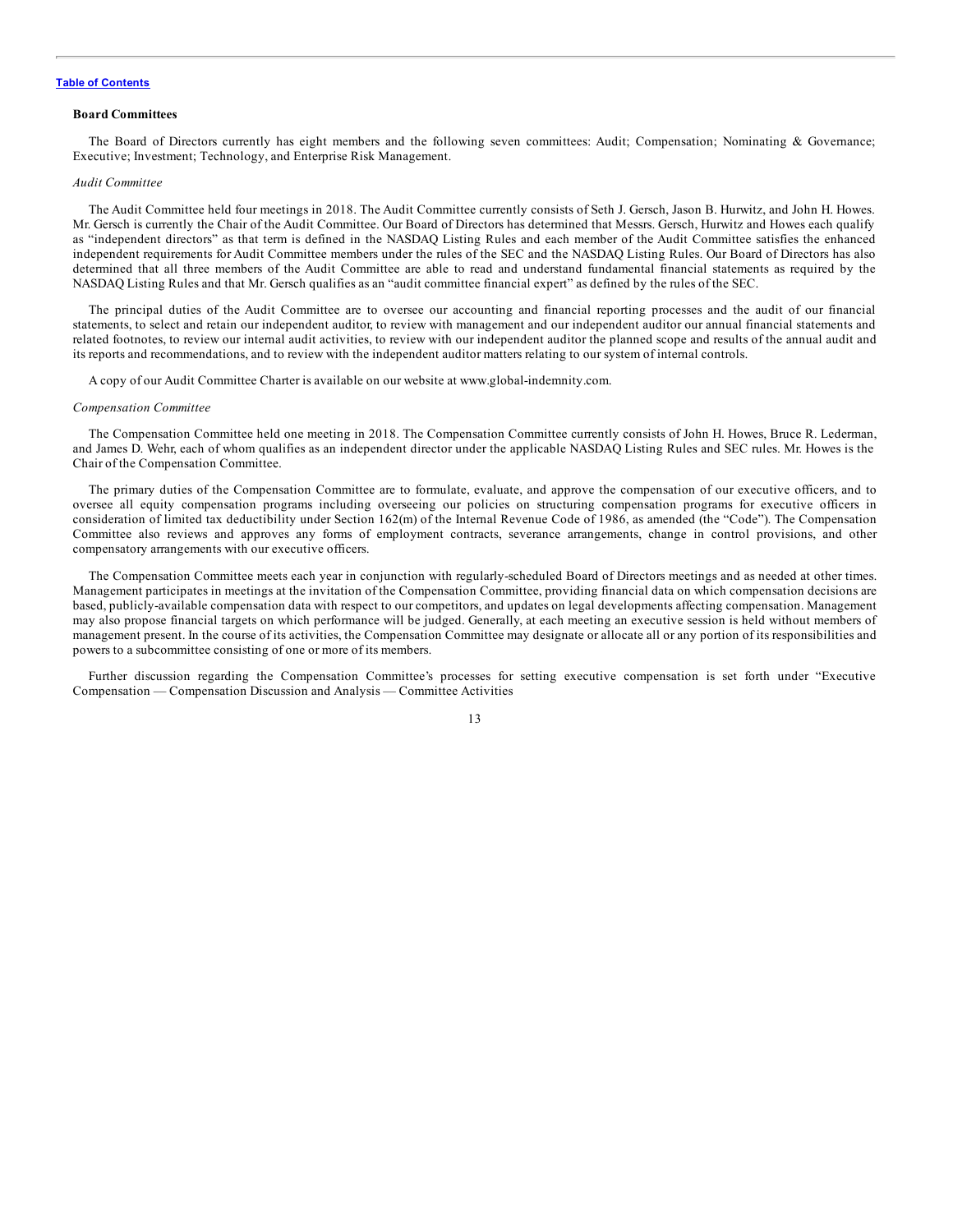and Compensation paid to Named Executive Officers with Respect to 2018" and "Our Compensation Philosophy."

A copy of our Compensation Committee Charter is available on our website at www.globalindemnity.ky.

#### *Nominating & Governance Committee*

The Nominating & Governance Committee held one meeting in 2018. The Nominating & Governance Committee currently consists of John H. Howes and Bruce R. Lederman, each of whom qualifies as an independent director under the applicable NASDAQ Listing Rules and SEC rules. Mr. Lederman is Chair of the Nominating & Governance Committee.

The principal duties of the Nominating & Governance Committee are to recommend to the Board the types of backgrounds and other specific qualities or skills that the Committee believes are necessary for a director to possess, to develop, maintain, and recommend to the Board of Directors a set of corporate governance policies for Global Indemnity and for the Board of Directors, assist management in the review of director and officer liability insurance requirements, and oversee evaluations of the Board of Directors and management. Global Indemnity does not have a formal policy with regard to the consideration of diversity in identifying director nominees, but strives to nominate directors with a variety of complementary skills so that, as a group, the Board of Directors will possess the appropriate talent, skills, and expertise to oversee Global Indemnity's businesses.

A copy of our Nominating & Governance Committee Charter is available on our website at www.global-indemnity.com.

#### *Executive Committee*

The Executive Committee currently consists of Saul A. Fox and Seth J. Gersch. Mr. Fox is Chair of the Executive Committee. The Executive Committee has the authority between meetings of the full Board of Directors to exercise the powers of the Board of Directors as permitted by applicable law and listing standards, other than those reserved for other committees or the full Board of Directors.

A copy of our Executive Committee Charter is available on our website at www.global-indemnity.com.

#### *Investment Committee*

The Investment Committee currently consists of Jason B. Hurwitz, Seth J. Gersch, and James D. Wehr. Mr. Hurwitz is the Chair of the Investment Committee. The principal duties of the Investment Committee are to establish and review our investment guidelines and to review our investments to ensure compliance with our investment guidelines.

A copy of our Investment Committee Charter is available on our website at www.global-indemnity.com.

#### *Technology Committee*

The Technology Committee currently consists of Joseph W. Brown, Bruce R. Lederman, and James D. Wehr. Mr. Brown is the Chair of the Technology Committee. The principal duties of the Technology Committee are to review technology and general industry trends that could affect technology and related investments, review the Company's technology infrastructure, review and discuss with management technology policies, and review technology budget and expenditures.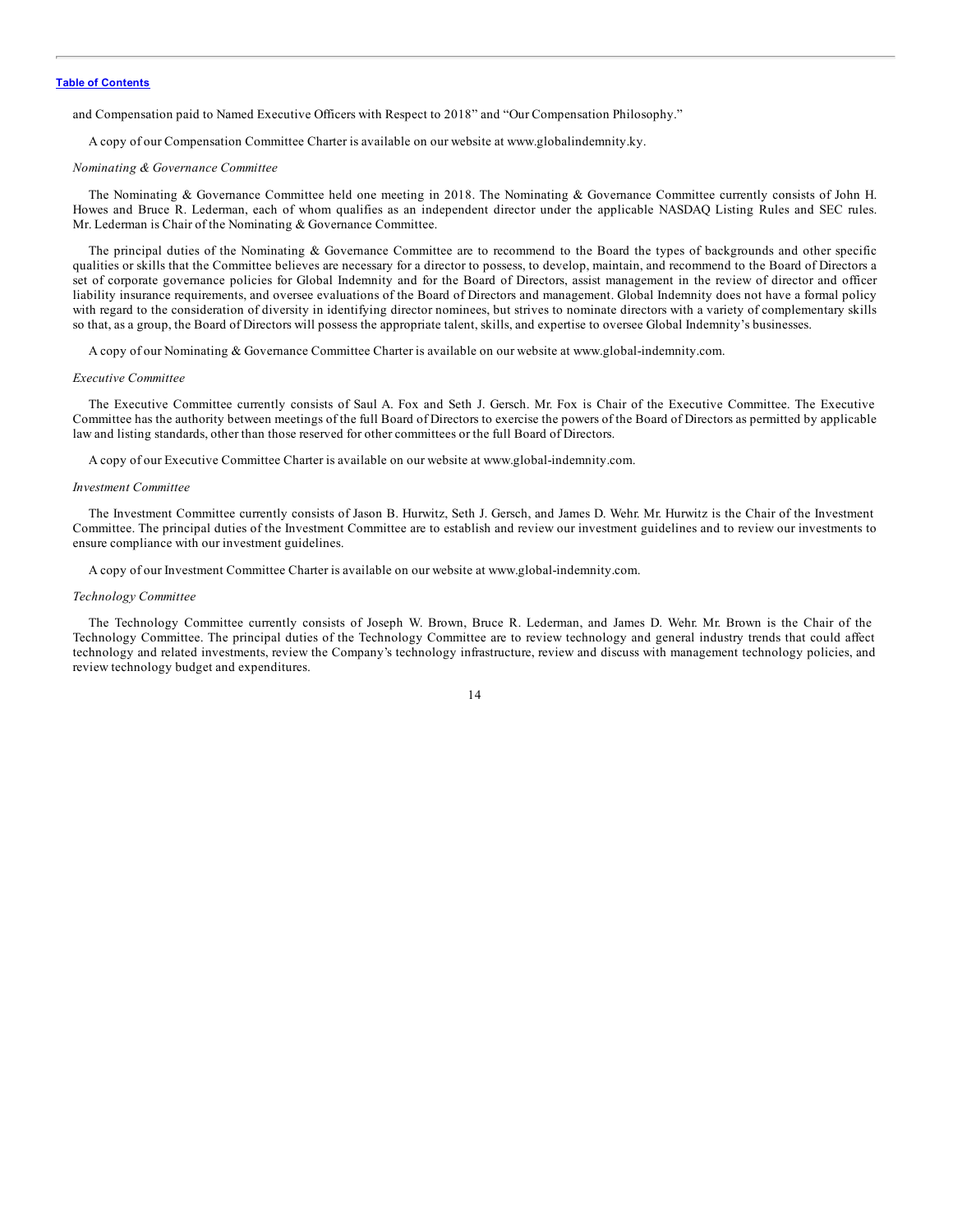<span id="page-19-0"></span>A copy of Technology Committee Charter is available at www.global-indemnity.com

#### *Enterprise Risk Management Committee*

The Enterprise Risk Management Committee currently consists of Joseph W. Brown, Jason B. Hurwitz, Bruce R. Lederman, and James D. Wehr. Mr. Brown is the Chair of the Enterprise Risk Management Committee. The principal duties of the Enterprise Risk Management Committee are to periodically report to the Board of Directors regarding material risks to the Company's capital base, liquidity, cybersecurity, information technology, operations, issues which might affect the Company's credit or other market ratings and to establish a set of key risk indicators against which to measure heightened or decreased risks based upon information and determinations of Company management.

A copy of our Enterprise Risk Management Committee Charter is available at www.global-indemnity.com.

#### **Shareholder Nominations to our Board of Directors and Other Shareholder Communications**

Under our Articles of Association, the Fox Paine Funds, our controlling shareholder, have the right to appoint seven of our eight current director nominees, equal in aggregate to the Fox Paine Entities' percentage beneficial ownership of voting shares of Global Indemnity for so long as the Fox Paine Entities beneficially own shares representing an aggregate of 25% or more of the voting power in Global Indemnity. Recommendations for director nominees should be sent to the Nominating & Governance Committee c/o Global Indemnity Limited, 27 Hospital Road, George Town Grand Cayman, KY1-9008, Cayman Islands, Attn: Walker's Global or e-mailed to info@globalindemnity.ky.

Our Board of Directors also has implemented a process whereby shareholders may send communications directly to its attention. Any shareholders desiring to communicate with our Board of Directors as a group, or one or more specific members of our Board of Directors, should communicate in writing addressed to the specified names c/o Global Indemnity Limited, 27 Hospital Road, George Town Grand Cayman, KY1-9008, Cayman Islands or e-mailed to info@globalindemnity.ky. Emails addressed to the Board of Directors will be forwarded, as appropriate, to the Board of Directors.

#### **Executive Sessions**

At least twice a year, the independent directors meet in executive session.

#### **Corporate Governance Guidelines and Code of Business Conduct and Ethics**

Our Board of Directors has adopted Corporate Governance Guidelines that address items such as the qualifications and responsibilities of directors and director candidates, as well as requirements for the committees for the Board of Directors.

In addition, our Board of Directors adopted a Code of Business Conduct and Ethics that applies to all of the directors, officers, and employees of Global Indemnity and its subsidiaries. A copy of our Corporate Governance Guidelines and Code of Business Conduct and Ethics is available on our website at www.global-indemnity.com. Within the time period specified, and to the extent required, by the SEC and the NASDAQ Listing Rules, we will post on our website any amendment to our Corporate Governance Guidelines and Code of Business Conduct and Ethics and any waiver applicable to our principal executive officer, principal financial officer or principal accounting officer.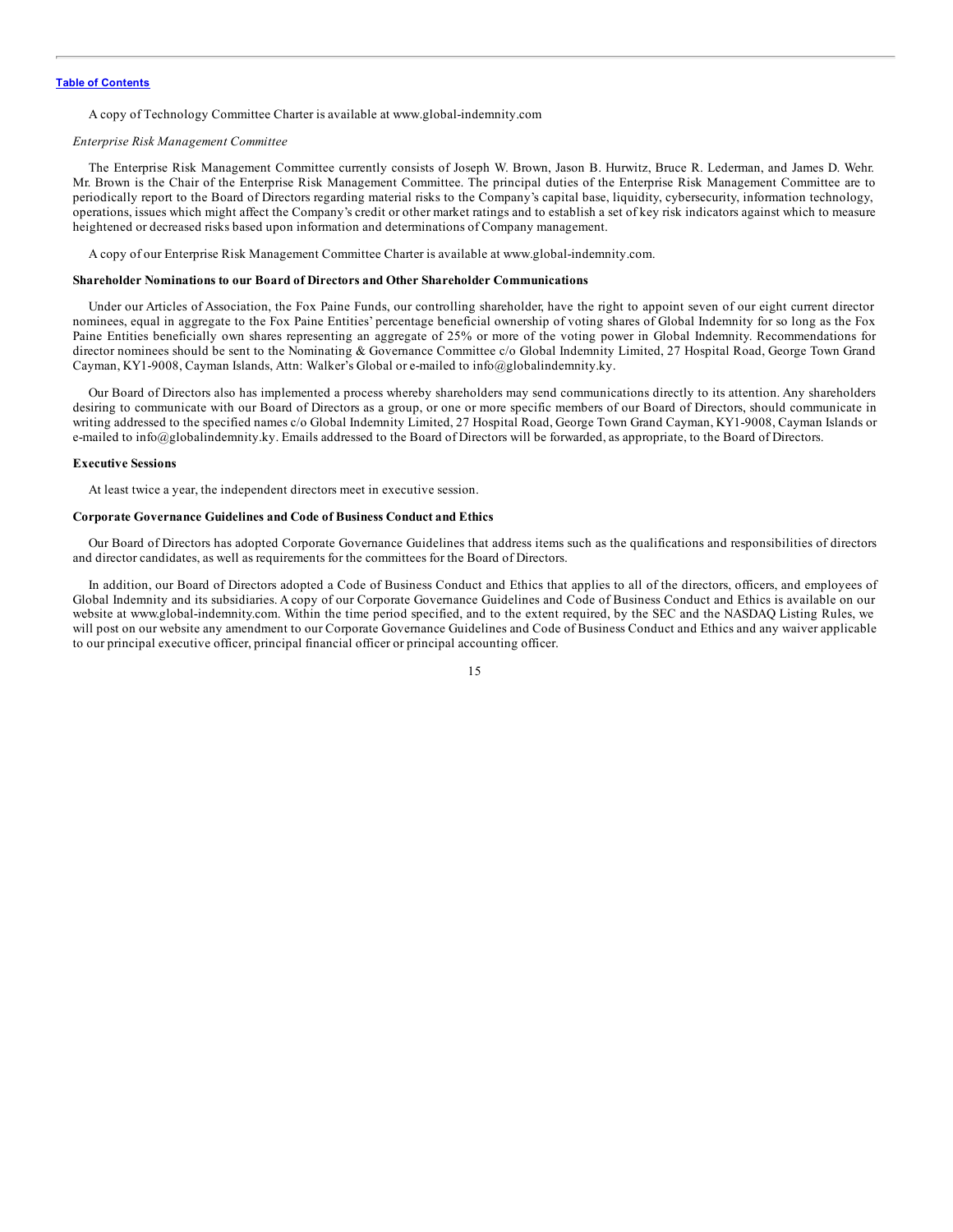#### **DIRECTOR COMPENSATION**

#### <span id="page-20-0"></span>**General**

The form and amount of non-employee director compensation is determined by the Board of Directors. Our directors that are also employees of the Company are not separately compensated for their service as directors, including Cynthia Y. Valko, our Chief Executive Officer. We believe that director compensation should not only be competitive within the insurance industry, but also fair and reasonable in light of our directors' background and experiences, as well as the overall time, effort, and complexity involved in carrying out their responsibilities as directors.

To align the objectives of our directors and our shareholders, as well as to retain directors for an extended period, our non-employee directors receive annual retainers for serving on the Board of Directors and each committee payable in cash and in restricted A ordinary shares. The annual retainers are apportioned between Global Indemnity Group, Inc. and Global Indemnity Limited based upon the services rendered to our US insurance operations and our non-U.S. corporate operations, respectively. The number of restricted A ordinary shares to be issued to a director under Global Indemnity Limited's 2018 Share Incentive Plan, is determined by dividing the amount of compensation to be issued by the closing market price of our A ordinary shares on NASDAQ on the last business day of the calendar quarter in which the compensation was earned.

Until January 1, 2019, Restricted A ordinary shares issued to directors vested over a rolling 24 month period. Restricted A ordinary shares received may not be transferred, sold or otherwise disposed of unless and until (1) there is a change in control of Global Indemnity, (2) such director passes away, or (3) 24 months have elapsed since the date the director ceased to serve on the Board of Directors. Restricted A ordinary shares are subject to forfeiture upon a director's breach of confidentiality, or if within 24 months following a director's departure from the Board of Directors, the director becomes associated with a property and casualty company that at the time of association or during the restriction period competes with us.

Effective January 1, 2019, while a member of the Board of Directors and until the completion of twelve calendar months after the director is no longer a member of the Board of Directors, a director may not trade A ordinary shares or other Global Indemnity Limited securities unless approved in writing in accordance with the Company's Insider Trading Policy (the "Liquidity Restrictions"). If prior to the lapse of the Liquidity Restrictions, a director directly or indirectly associates with or advises, whether as an employee, executive, director, or consultant, a Company Competitor, as defined below, the director shall promptly return to the Company the value equivalent of all Gross-Up Shares and Gross-Up Cash, as defined below in Retainer and Fee Schedule, received by or credited to such director. Company Competitor means (i) any company or group of affiliated companies with 10% or more of aggregate premium volume in one or more classes of business offered by the Company (the "Competitive Business"); or (ii) any company or group of affiliated companies with Competitive Business aggregate premiums equal to or exceeding \$50 million, but the Competitive Business is less than 10% of that company's or group of affiliated companies' aggregate premiums; or (iii) any company or group of affiliated companies with Competitive Business aggregate premiums reasonably projected to equal or exceed \$100 million over three years, but the Competitive Business is less than 10% of the company's or group of affiliated companies' aggregate premiums.

These restrictions on transfer, sale and disposition are designed to ensure that our directors maintain a long-term perspective when overseeing our operations. Further, the Company's insider trading policy prohibits directors from purchasing the Company's securities on margin and from holding the Company'securities in margin accounts and prohibits directors from engaging in short sales of the Company's securities or trading in any options (including, but not limited to, puts and calls) to buy or sell such securities.

All non-employee directors are eligible to receive reimbursement for their reasonable business related expenses and reasonable out-of-pocket expenses incurred in attending meetings of the Board of Directors and its Committees. Non-employee directors do not receive attendance fees for meetings.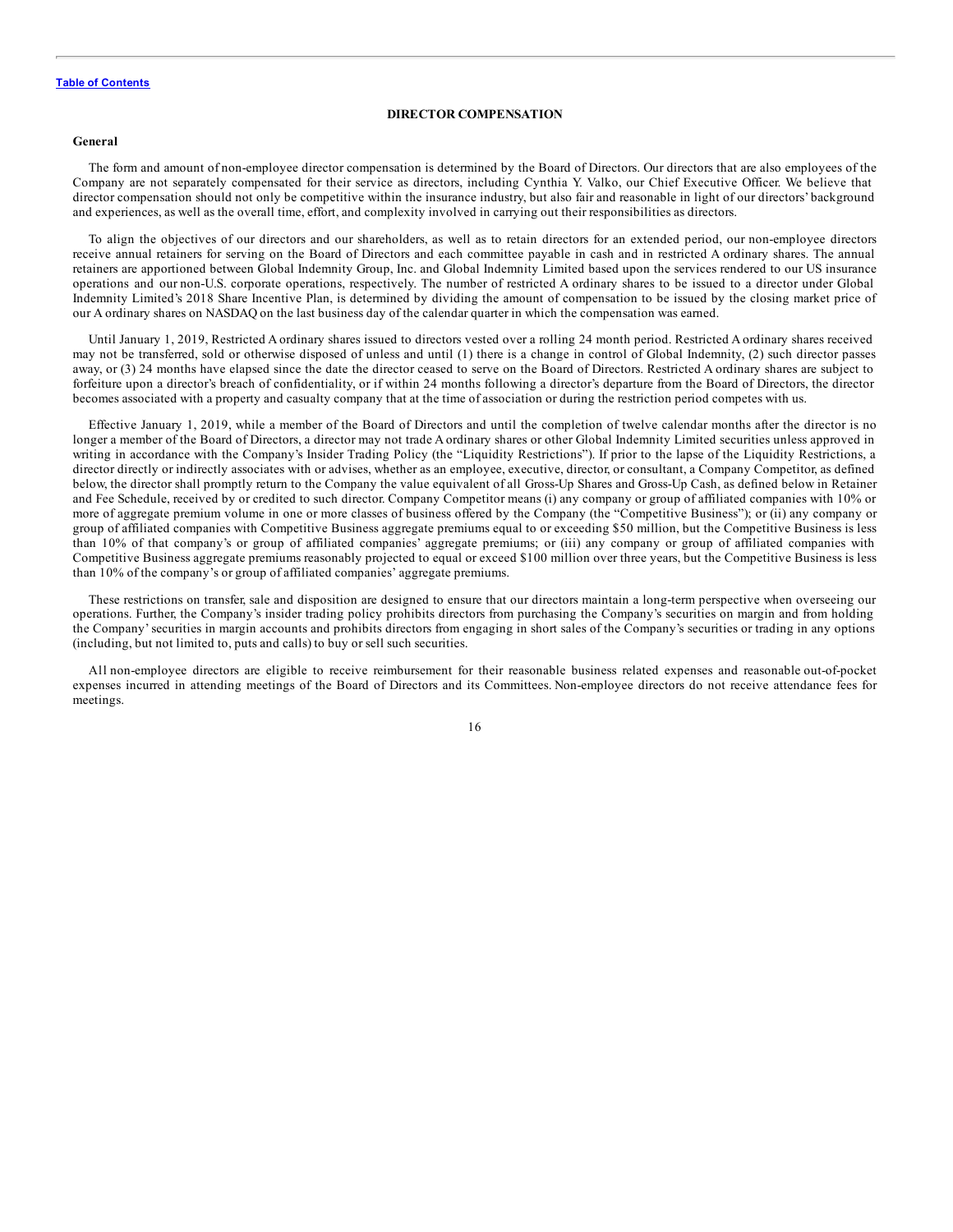#### **Retainer and Fee Schedule**

*Pre-2019*

Until January 1, 2019, each non-employee director was required to elect a percentage of their annual retainer to be paid in Restricted A ordinary shares and a percentage of their annual retainer to be paid in cash. This election remained in effect and could be changed upon five days' prior written notice by the non-employee director.

Non-employee directors who elected to receive 100% of their retainer for services rendered to Global Indemnity Limited and Global Indemnity Group, Inc. in Restricted A ordinary shares had their compensation increased in cash to provide a gross-up for taxes. Those non-employee directors who did not elect to receive 100% of their retainer for Board services rendered to Global Indemnity Limited and Global Indemnity Group, Inc. in Restricted A ordinary shares did not receive the additional cash payment and did not have their compensation grossed-up for taxes.

Until January 1, 2019, each current director elected to receive 100% of their retainer for services rendered in Restricted A ordinary shares. The Company and Mr. Fox have agreed to defer the vesting of Mr. Fox's Restricted A ordinary shares granted for services rendered to Global Indemnity Limited and Global Indemnity Group, Inc. until the earlier of a change in control of the Company or January 1, 2024.

Until January 1, 2019, the amount of the annual retainer each non-employee director was eligible to receive for service in a fiscal year was: (1) \$80,000 for the Chairman; (2) \$37,500 for all non-employee directors (other than the Chairman); (3) an additional \$8,500 for each continuous year served as a non-employee director ("Tenure Bonus"); (4) an additional \$45,000 for the non-employee director who chairs the Audit Committee; (5) an additional \$20,000 for non-employee directors who serve on the Audit Committee in a capacity other than Chairperson; (6) an additional \$30,000 for the non-employee director who chairs the Investment Committee; (7) an additional \$15,000 for non-employee directors who serve on the Investment Committee in a capacity other than Chairperson; (8) an additional \$22,500 for the non-employee director who chairs the Compensation Committee; (9) an additional \$11,250 for non-employee directors who serve on the Compensation Committee in a capacity other than Chairperson; (10) an additional \$80,000 for the non-employee director who chairs the Executive Committee; (11) an additional \$40,000 for non-employee directors who serve on the Executive Committee in a capacity other than Chairperson; (12) an additional \$30,000 for the non-employee director who chairs the Enterprise Risk Committee; (13) an additional \$15,000 for non-employee directors who serve on the Enterprise Risk Committee in a capacity other than Chairperson; (14) an additional \$20,000 for the non-employee director who chairs the Nominating & Governance Committee; and (15) an additional \$10,000 for the non-employee directors who serves on the Nominating & Governance Committee in a capacity other than Chairperson.

Until January 1, 2019, Non-employee directors forfeited 12.5% of their yearly retainer and tenure bonus for each absence at an in-person meeting of the Board of Directors and forfeited \$5,000 of their yearly retainer and tenure bonus for each non-participation in a telephonic meeting of the Board of Directors.

#### *2019*

Effective January 1, 2019, each Non-Employee Director shall elect their annual remuneration to be paid either in A ordinary shares or in cash. If the Non-Employee Director elects to be paid in Global Indemnity A ordinary shares, the annual remuneration will be grossed up based upon an assumed fifty percent (50%) combined federal and state income tax rate ("Gross-Up"). Each Non-employee Director may elect to receive the Gross-Up in either cash ("Gross-Up Cash") or A ordinary shares ("Gross-Up Shares"). A ordinary shares received as annual remuneration, other than Gross-Up Shares, are fully vested as they are earned. Gross-Up Shares and Gross-Up Cash vest ratably over four (4) calendar quarters commencing March 31 of the calendar year immediately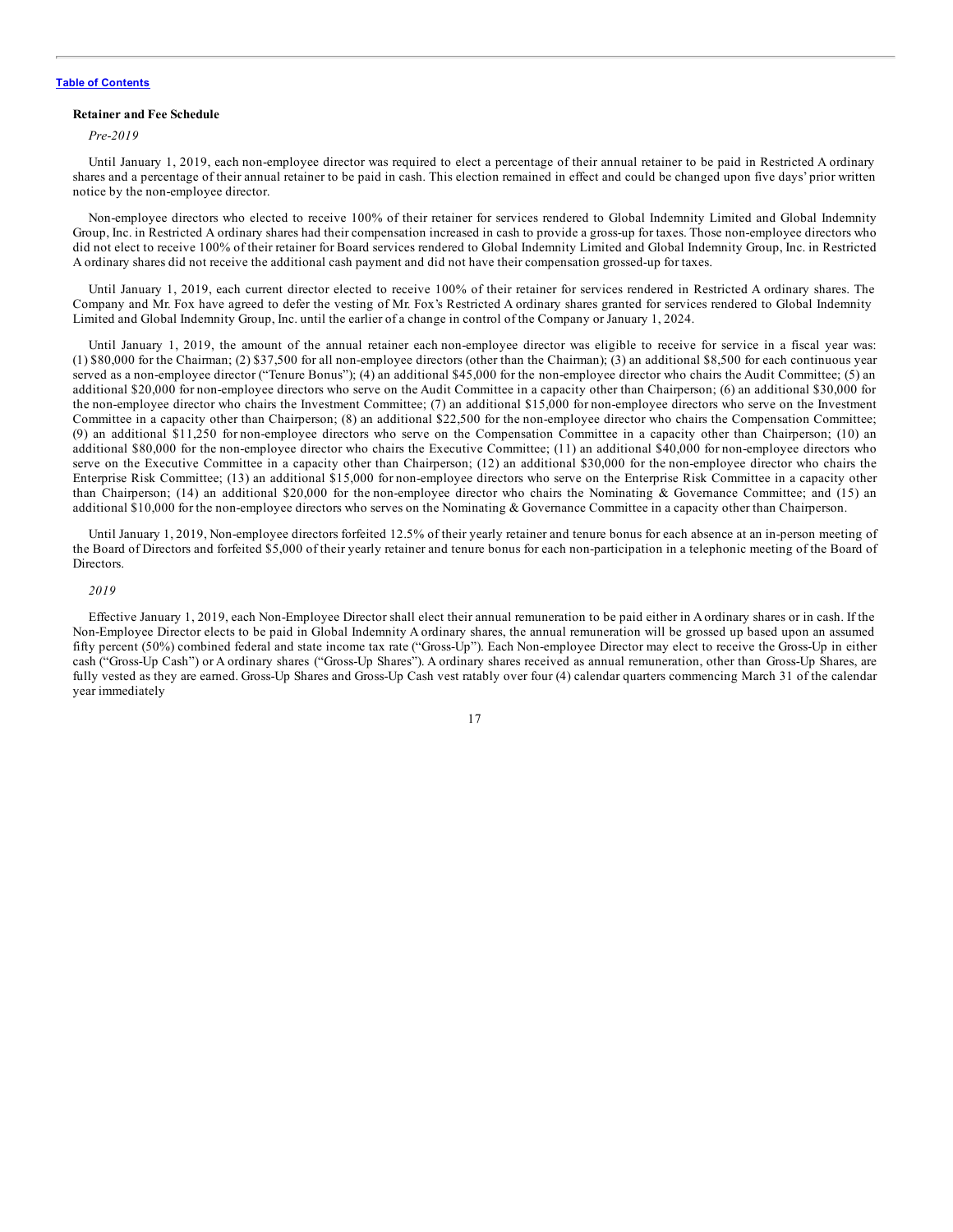subsequent to the year in which the Gross-Up Shares or Gross-Up Cash were earned. Vesting of the Gross-Up Shares and Gross-Up Cash shall cease if a Non-Employee Director is no longer a member of the Board of Directors. Gross-Up Shares and Gross-Up Cash credited to each Non-Employee Director will be initially non-transferable other than to Global Indemnity Limited or for estate planning purposes and, in each case, only if approved by the Chairman in his/her sole discretion.

Effective January 1, 2019, the amount of the annual retainer for each Non-Employee Director is: (1) \$175,000 for the Chairman; (2) \$50,000 for all non-employee Directors (other than the Chairman); (3) an additional \$125,000 for the Non-Employee Director who chairs the Audit Committee (4) an additional \$50,000 for Non-Employee Directors who serve on the Audit Committee in a capacity other than Chairperson; (5) an additional \$125,000 for the Non-Employee Director who chairs the Investment Committee; (6) an additional \$25,000 for Non-Employee Directors who serve on the Investment Committee in a capacity other than Chairperson; (7) an additional \$75,000 for the Non-Employee Director who chairs the Compensation & Benefits Committee; (8) an additional \$25,000 for Non-Employee Directors who serve on the Compensation & Benefits Committee in a capacity other than Chairperson; (9) an additional \$150,000 for the Non-Employee Director who chairs the Executive Committee; (10) an additional \$50,000 for non-employee Directors who serve on the Executive Committee in a capacity other than Chairperson; (11) an additional \$125,000 for the Non-Employee Director who chairs the Enterprise Risk Committee; (12) an additional \$25,000 for Non-Employee Directors who serve on the Enterprise Risk Committee in a capacity other than Chairperson; (13) an additional \$75,000 for the Non-Employee Director who chairs the Nominating and Governance Committee; (14) an additional \$25,000 for the Non-Employee Directors who serve on the Nominating and Governance Committee in a capacity other than Chairperson; (15) an additional \$50,000 for the Non-Employee Director who chairs the Technology Committee; and (16) an additional \$25,000 for the Non-Employee Directors who serve on the Technology Committee in a capacity other than Chairperson.

#### **2018 Non-Employee Director Compensation**

The following table provides compensation information that was earned by each of our non-employee directors in fiscal year 2018 for each current and former non-employee director of our Board of Directors.

|                       | Fees<br>Earned<br>or Paid in    | <b>Stock</b><br>Awards | Option<br>Awards  | Non-Equity<br><b>Incentive Plan</b><br>Compensation | Change in<br>Pension<br>Value and<br>Nonqualified<br><b>Deferred</b><br>Compensation | All Other            |            |
|-----------------------|---------------------------------|------------------------|-------------------|-----------------------------------------------------|--------------------------------------------------------------------------------------|----------------------|------------|
| Name $(1)$            | Cash (S)                        | (S)(2)(3)              | (S)               | (S)                                                 | Earnings (\$)                                                                        | Compensation (\$)(4) | Total (\$) |
| Saul A. Fox           | $\hspace{0.1mm}-\hspace{0.1mm}$ | 364,607                |                   |                                                     |                                                                                      | (2,248)              | 362,359    |
| Joseph W. Brown       | $\hspace{0.05cm}$               | 115,458                | —                 |                                                     |                                                                                      | 66,203               | 181,661    |
| David J.W. Bruce      | $\qquad \qquad -$               | 30,336                 | $\hspace{0.05cm}$ |                                                     |                                                                                      | 22,530               | 52,866     |
| Raphael L. de Balmann | $\hspace{0.1mm}-\hspace{0.1mm}$ | 51,885                 |                   |                                                     |                                                                                      | 33,348               | 85,233     |
| Seth J. Gersch        | $\qquad \qquad -$               | 227,187                | $-$               | __                                                  |                                                                                      | 177,527              | 404,714    |
| John H. Howes         | $\hspace{0.05cm}$               | 140,611                |                   |                                                     |                                                                                      | 106,966              | 247,577    |
| Jason B. Hurwitz      | $\qquad \qquad -$               | 95.154                 |                   |                                                     |                                                                                      | 86,000               | 181,154    |
| Bruce R. Lederman     |                                 | 107,992                |                   |                                                     |                                                                                      | 82,343               | 190,335    |
| Arie Rashkes          | 17,938                          | 17,955                 |                   |                                                     |                                                                                      |                      | 35,893     |
| James D. Wehr(5)      |                                 | 11,507                 | $\sim$            |                                                     |                                                                                      | 7.890                | 19,397     |

(1) Messrs. Bruce's, de Balmann's, and Rashkes' director terms expired at the 2018 Annual General Meeting.

(2) Represents the aggregate grant date fair value of share-based compensation granted in 2018 as calculated in accordance with Financial Accounting Standards Board (FASB) Accounting Standards Codification Topic 718, *Compensation-Stock Compensation* (FASB ASC Topic 718) ("Topic 718"). See Note 15 of our consolidated financial statement contained in our Annual Report on Form 10-K for the year ended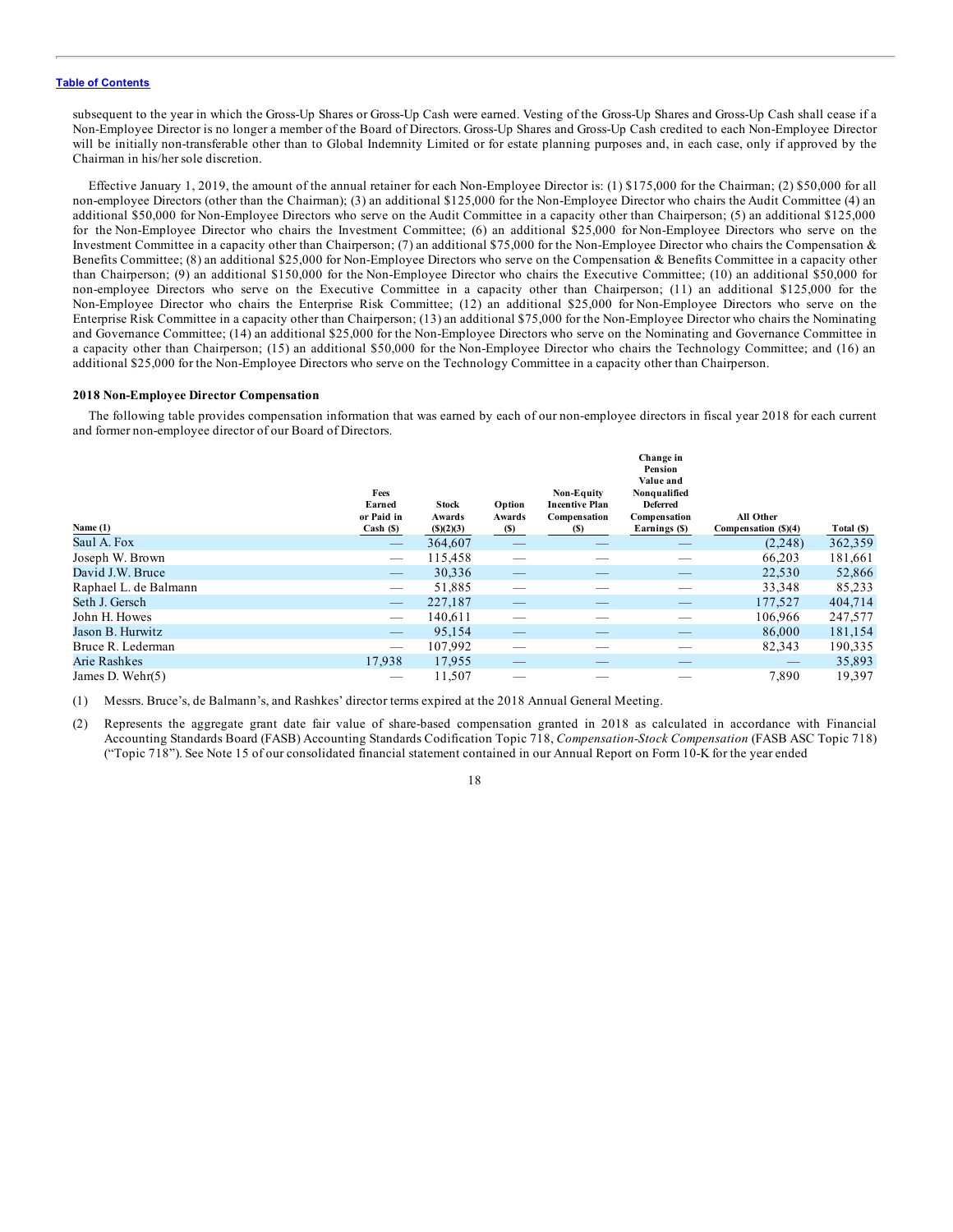December 31, 2018 regarding assumptions underlying the valuation of equity awards. The grant date fair value for each equity award granted during 2018 is set forth below for each non-employee director:

| Service Period to<br>which Grant Relates | l st Ouarter<br>2018 | 2nd Ouarter<br>2018 | 3rd Ouarter<br>2018 | 4th Ouarter<br>2018 | Total         |
|------------------------------------------|----------------------|---------------------|---------------------|---------------------|---------------|
| <b>Grant Date</b>                        | 3/30/2018            | 6/29/2018           | 9/28/2018           | 12/31/2018          |               |
| Director                                 |                      |                     |                     |                     |               |
| Saul A. Fox                              | 90.442<br>S.         | 90.823<br>\$        | 91.498<br>\$        | 91.843<br>\$        | 364,607<br>S. |
| Joseph W. Brown                          | 27,996               | 28,650              | \$<br>29,067        | \$<br>29,745        | 115,458<br>S. |
| David J.W. Bruce                         | 19,538               | 10,798<br>S.        | S                   | S                   | 30,336        |
| Raphael L. de Balmann                    | 28.341               | 23.544<br>\$        | \$                  | \$                  | 51.885        |
| Seth J. Gersch                           | 56,095               | 56.443<br>S.        | 57,115              | \$<br>57,533        | 227,187<br>S. |
| John H. Howes                            | 34.347               | 34,887              | 35,400              | \$<br>35,976        | 140.611       |
| Jason B. Hurwitz                         | 22,921               | 23,583              | 23,977              | \$<br>24,673        | 95,154        |
| Bruce R. Lederman                        | 26.132               | 26.818<br>S.        | \$<br>27.182        | 27,861<br>\$        | 107,992       |
| Arie Rashkes                             | 9,769                | \$<br>8.186         | S                   | S                   | 17,955        |
| James D. Wehr                            |                      | Ж.                  | 1,508               | 9,999               | 11,507        |
| Totals                                   | \$ 315,582           | 303,732             | 265,747             | 277,630             | \$1,162,692   |

(3) The aggregate number of outstanding, unvested restricted A ordinary shares for each our current non-employee directors as of December 31, 2018 are: Mr. Fox — 51,463; Mr. Brown — 5,632; Mr. Gersch — 11,594; Mr. Howes — 7,274; Mr. Hurwitz — 3,199; Mr. Lederman — 5,550; and Mr. Wehr — 316. These shares were issued for services, if any, rendered from the first quarter of 2013 through the fourth quarter of 2018.

(4) Represents the accrued tax gross-up on restricted A ordinary shares received for services rendered to Global Indemnity Group, Inc. Due to a decline in the A ordinary share price from December 31, 2017 to December 31, 2018, the value of the accrued tax gross-up declined.

(5) Mr. Wehr joined the Board of Directors in September 2018.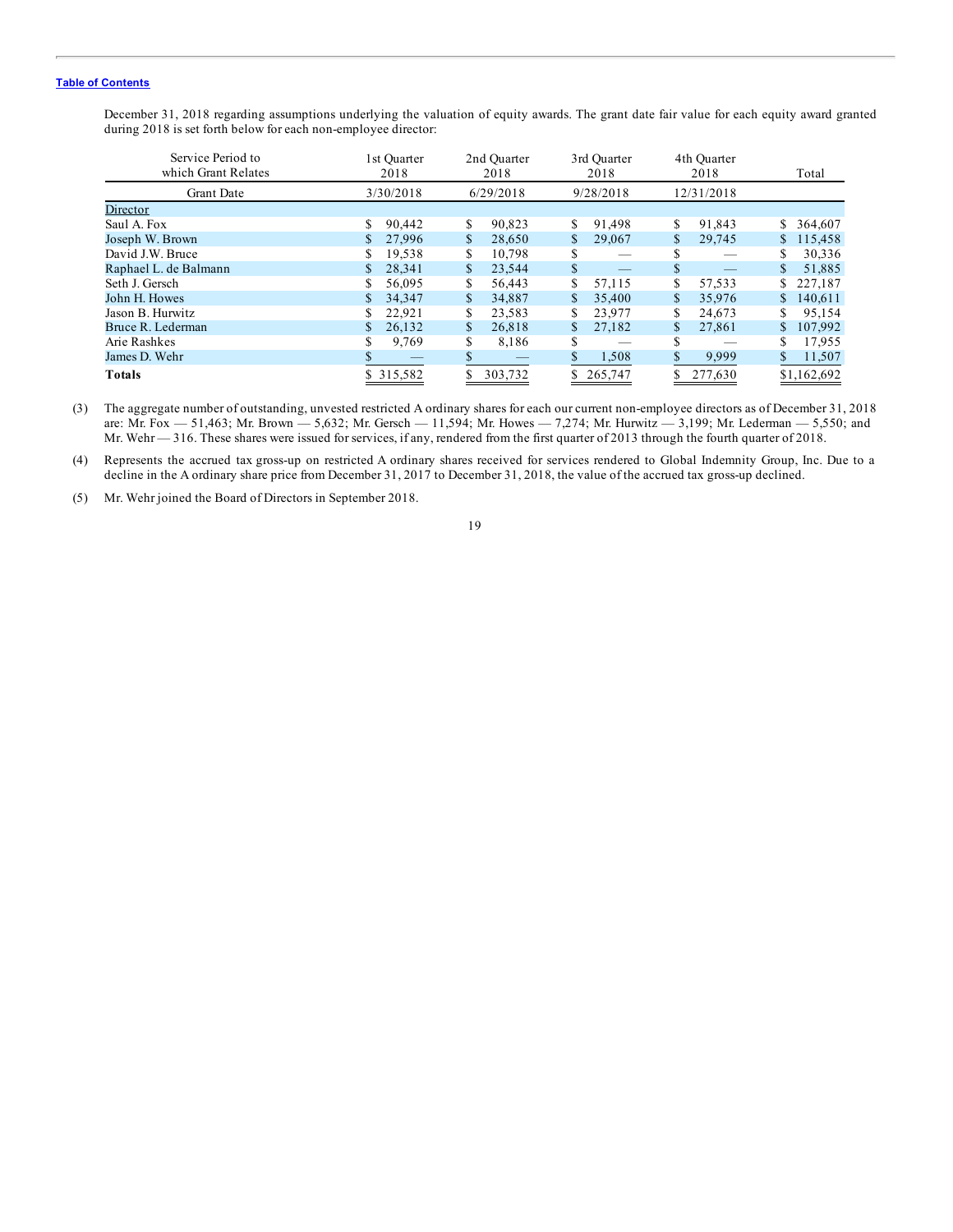#### **EXECUTIVE OFFICERS**

<span id="page-24-0"></span>Set forth below is certain biographical information with respect to the executive officers of Global Indemnity who do not also serve on our Board of Directors or on the board of directors of Global Indemnity Re. The biography for Ms. Valko, our Chief Executive Officer, is set forth above under the caption "Nominees for Director" in Proposal One (g) and the biography for Mr. Green, the President of Global Indemnity Re, is set forth above under Proposal Three (a) — Election of Directors and Alternate Directors. In this Proxy Statement, the terms Global Indemnity Group and Global Indemnity's US operations include the insurance and related operations conducted by United National Insurance Company, American Insurance Adjustment Agency, Inc., American Reliable Insurance Company, Diamond State Insurance Company, J.H. Ferguson and Associates, LLC, Collectibles Insurance Services, LLC, Global Indemnity Insurance Agency, LLC, U.S. Insurance Services, Inc., Penn-America Insurance Company, Penn-Star Insurance Company and Penn-Patriot Insurance Company.

*Thomas M. McGeehan*, 61, has served as our Executive Vice President — Finance and Chief Financial Officer since August 2011. From December 2009 until August 2011, Mr. McGeehan was our Senior Vice President and Chief Financial Officer. From May 2008 to December 2009, Mr. McGeehan was our Interim Chief Financial Officer. Prior to that, Mr. McGeehan served as United America Indemnity, Ltd.'s Corporate Controller beginning in September 2005. He joined Global Indemnity's predecessor companies in May 2001 as vice president and controller from Colonial Penn Insurance Company, a subsidiary of General Electric Financial Assurance, where he worked from 1985 until 2001, ultimately serving as assistant vice president finance / marketing & accounting. Mr. McGeehan received a Bachelor's of Business Administration from Temple University; a Master of Business Administration from La Salle University; and a Master of Taxation from Villanova University.

*William J. Devlin, Jr.* , 63, has served as Executive Vice President, Personal Lines and Agriculture since March 2017. From January 2012 to March 2017 he served as Executive Vice President and Chief Operations and Claims Officer of Global Indemnity's US operations. From October 2007 through December 2011, Mr. Devlin served as Senior Vice President – Claims. Mr. Devlin was Vice President – Litigation Management from October 2005 to October 2007. From 1998 through October 2005, Mr. Devlin served as the managing attorney of the St. Paul Travelers Companies, a provider of property and casualty insurance. Mr. Devlin served as the managing attorney for the Philadelphia area offices of USF&G, an insurance company, from 1993 through its acquisition by St. Paul Travelers in 1998. Previously, Mr. Devlin worked for the law firms Clark, Ladner, Fortenbaugh & Young and Montgomery, McCracken, Walker & Rhoads, LLP. Mr. Devlin began his career in 1984 serving as a law clerk to the Honorable James McGirr Kelly in the United States District Court for the Eastern District of Pennsylvania. He received his B.B.A. in Accounting from Temple University and his J.D. from Temple University School of Law.

*Jonathan E. Oltman,* 45, has served as our Executive Vice President – Commercial Lines since February 2019. From June 2015 until February 2019, Mr. Oltman was our Senior Vice President and Chief Underwriting Officer – Commercial Lines. Prior to that Mr. Oltman served as our Vice President of Product Management & Underwriting from May 2014 to June 2015. As a result of Nationwide Mutual Insurance Co.'s acquisition of Harleysville Mutual Insurance Co. and Harleysville Group (NASDAQ: HGIC) ("Harleysville"), Mr. Oltman served as the vice president, commercial lines & operations from June 2013 to May 2014 and the associate vice president, Harleysville small commercial from January 2013 to June 2013. Mr. Oltman served as the vice president, small business & predictive analytics for Harleysville from July 2009 to January 2013. From October 2007, he was the vice president, small business at Selective Insurance Group, Inc. (NASDAQ: SIGI) ("Selective"). From March 2006 to October 2007 he was Selective's vice president, mercantile & services. He was Selective's assistant vice president, strategic business unit from July 2004 to March 2006. Mr. Oltman was Selective's risk consultant, strategic business unit from August 2003 to July 2004. From July 1998 to August 2003 he was Selective's agency management specialist. Mr. Oltman was an underwriter with Selective from June 1996 to July 1998. He has a Chartered Property & Casualty Underwriter designation. Mr. Oltman received a B.S. in Business Administration from Bucknell University and a Masters of Business Administration from Lehigh University.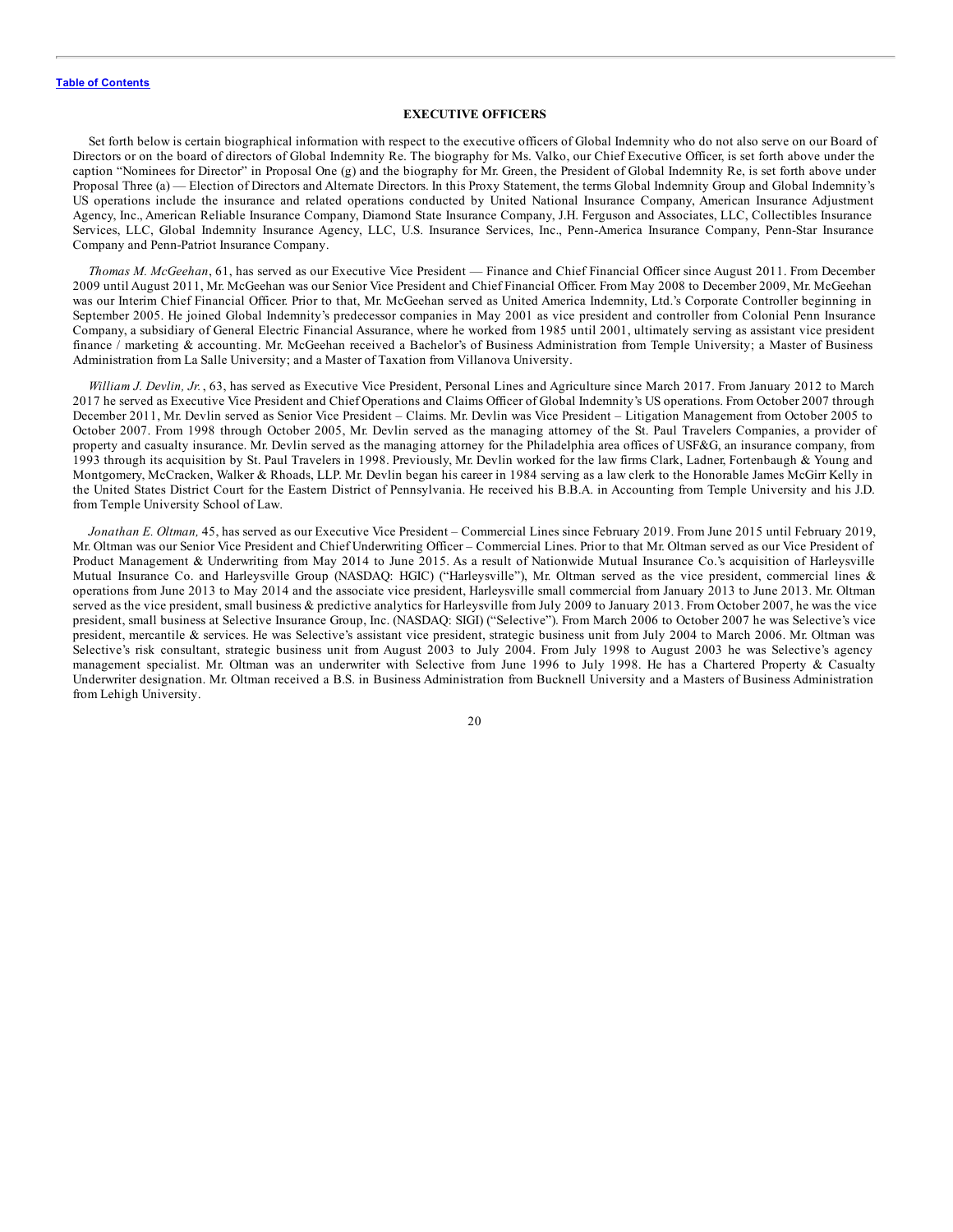#### **EXECUTIVE COMPENSATION COMPENSATION DISCUSSION AND ANALYSIS**

#### <span id="page-25-0"></span>**Introduction**

This Compensation Discussion and Analysis focuses on the compensation of the executive officers listed in the Summary Compensation Table that follows (our "named executive officers"). Our named executive officers for 2018 were:

- Cynthia Y. Valko, Chief Executive Officer, Global Indemnity Limited;
- Thomas M. McGeehan, Chief Financial Officer and Executive Vice President Finance, Global Indemnity Limited;
- William J. Devlin, Jr., Executive Vice President, Personal Lines and Agriculture;
- Jonathan E. Oltman, Executive Vice President Commercial Lines; and
- Stephen Green, President of Global Indemnity Re.

The following is a discussion of our objectives and philosophies regarding executive officer compensation, as well as the actions taken in 2018 and the compensation awarded to, earned by, or paid to our named executive officers with respect to 2018 performance.

#### **Committee Activities and Compensation Paid to Named Executive Officers With Respect to 2018**

The Compensation Committee met one time in 2018. Actions of the Compensation Committee included approving the executive officers' 2018 salaries and bonus incentive opportunities. The Compensation Committee or the Board of Directors, after consulting with our Chief Executive Officer (except with respect to matters relating to the Chief Executive Officer), has approved the compensation and the employment agreements and arrangements for all of our named executive officers. Following the fiscal year, the Compensation Committee also typically conducts an annual review of the performance of our named executive officers and did so in early 2019 with respect to performance for 2018.

The Compensation Committee approves all grants of equity compensation to our named executive officers and determines the size of the grants as it deems appropriate to achieve the goals as described below and establishes the time or times at which equity will be awarded. With respect to stock options, the Compensation Committee sets the exercise price per share at the closing price of our shares on the date of grant.

#### **Our Compensation Philosophy**

Our primary goals in structuring compensation opportunities for our named executive officers are: (1) fostering achievement of corporate performance objectives; (2) recognizing executives' contributions to corporate success; and (3) attracting and retaining quality professionals. We apply a consistent compensation philosophy for all named executive officers. This philosophy is based on the premise that our achievements result from the coordinated efforts of all employees, including our named executive officers, working toward our business objectives. The Compensation Committee designed and refines the executive compensation program to support the overall objective of maximizing long-term shareholder value by aligning the interests of executives with the interests of shareholders and by rewarding executives for achieving corporate and individual objectives.

We have entered into employment agreements or arrangements with our named executive officers, as described in more detail below following the Summary Compensation Table. These agreements and arrangements are important to the future of our business because our success depends, in significant part, upon the individual employees who represent us in dealings with our producers and the investment community,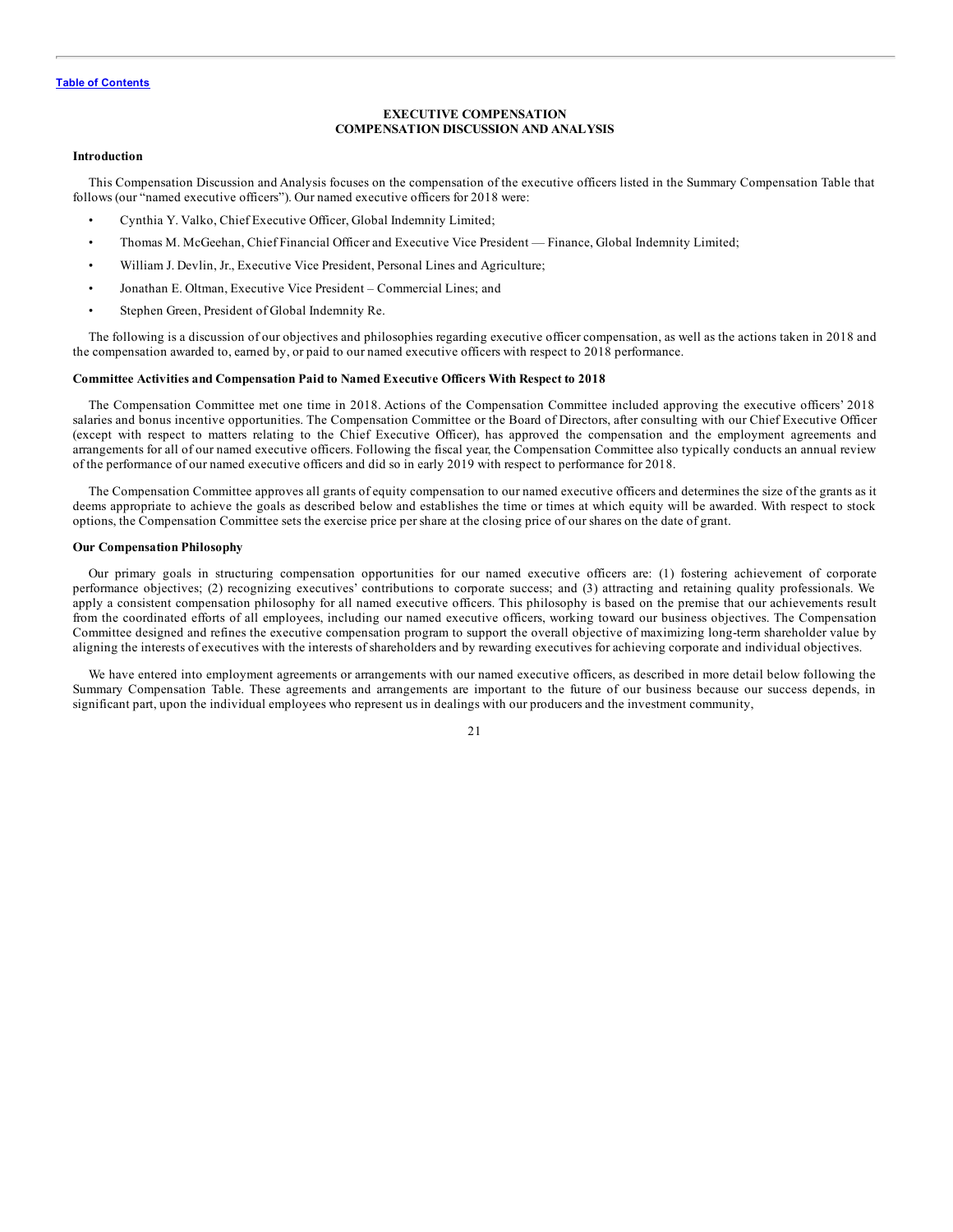execute our business strategy, and identify and pursue strategic opportunities and initiatives. We believe that such agreements and arrangements are helpful in providing our executives with some comfort regarding their duties and compensation. For some executives, our employment agreement and arrangements contain restrictive covenants with respect to competitive activity, non-solicitation, and confidentiality during and following the executives' employment with us. These covenants are particularly important in protecting our interests in what is an intensely competitive industry in which leveraging the personal relationships of our executives is critical to our success. The employment agreements and arrangements also dictate the level and extent to which the executives receive post-termination compensation.

Generally, we structure our total compensation packages for our named executive officers to be competitive with respect to compensation paid by our peer companies to their executives. Three industry compensation surveys were used in 2018 that were not specifically prepared for us. The following companies participated in those surveys: Acuity, A Mutual Insurance Company, ACCC Insurance Company, AIPSO, American Modern Insurance Group, American National Insurance Company, Ameriprise Insurance Company, Argo Group International Holdings, Ltd., Athena Insurance & Financial Services, Centauri Specialty Insurance Holdings, Inc., Citizens Property Insurance Corporation, CNA Insurance, CUNA Mutual Group, Employers Mutual Casualty Company, FBL Financial Group, Inc., FCCI Insurance Group, First Insurance Company of Hawaii, Ltd., Frankenmuth Mutual Insurance Company, Great American Insurance Group, GuideOne Insurance, Heritage Insurance, Hiscox, ICW Group, Island Insurance Company, Main Street America Group, Mapfre Insurance USA, Marsh & McClellan, Mercury General Corporation, Navigators Management Company, NJM Insurance Group, Nodak Insurance Company, Odyssey Re, One Beacon Insurance Group, Ltd., Philadelphia Insurance Companies, Plymouth Rock, PMA Companies, ProSight Specialty Insurance Group, Inc., Protective Insurance, QBE Insurance Group, RenRe North America Employee Services, Inc., RLI Corp., Sompo International, State Auto Insurance Company, United Fire & Casualty Insurance Company, Universal Health Services, Inc., UPC Insurance, Utica National Insurance Group, Validus Holdings, Westfield Insurance, and Zenith National Insurance Corporation (collectively the "Peer Group"). We believe that use of such peer and competitor comparison provides a suitable basis for addressing and balancing between the competitive nature of our business and the attendant need to recruit and retain talented executives by providing competitive compensation against the Compensation Committee's strong desire to ensure that our executives do not receive excessive compensation in relation to their peers or disproportionate to their contributions to our long-term success and shareholder value. However, we do not target any specific percentile in relation to such Peer Group with respect to any element of executive compensation. We believe that our emphasis on performance and shareholder return with a long-term perspective may result in compensation opportunities that differentiate our practices from those of our peers. In short, our compensation program has been structured so that our executives will be well compensated if, and only if, they create value for our shareholders over a period of several years.

#### *Key Elements of Compensation*

We use two primary components of executive compensation to satisfy our compensation objectives: base salary, which is provided to recognize our executive officers' day-to-day contributions and performance-based incentive opportunities that include both a long-term equity incentive component payable in equity awards and annual bonus incentives payable in cash. The Compensation Committee uses base salary to compensate executives at salary levels that are competitive with and comparable to the levels used by other companies within our Peer Group, but does not target any specific percentiles.

Our performance-based incentive opportunities generally are designed to motivate executives to focus on the performance of the division, subsidiary, or unit for which they have primary responsibility. In the first quarter of each year, our Compensation Committee establishes the performance objectives that must be met during the applicable performance period for a named executive officer to earn the incentive compensation. These performance objectives reflect each executives responsibilities and a day-to-day emphasis on generating profits. If the incentive bonuses are earned, a portion will be paid in cash and the remaining portion in restricted shares. The Compensation Committee uses performance-based incentive opportunities to compensate and incentivize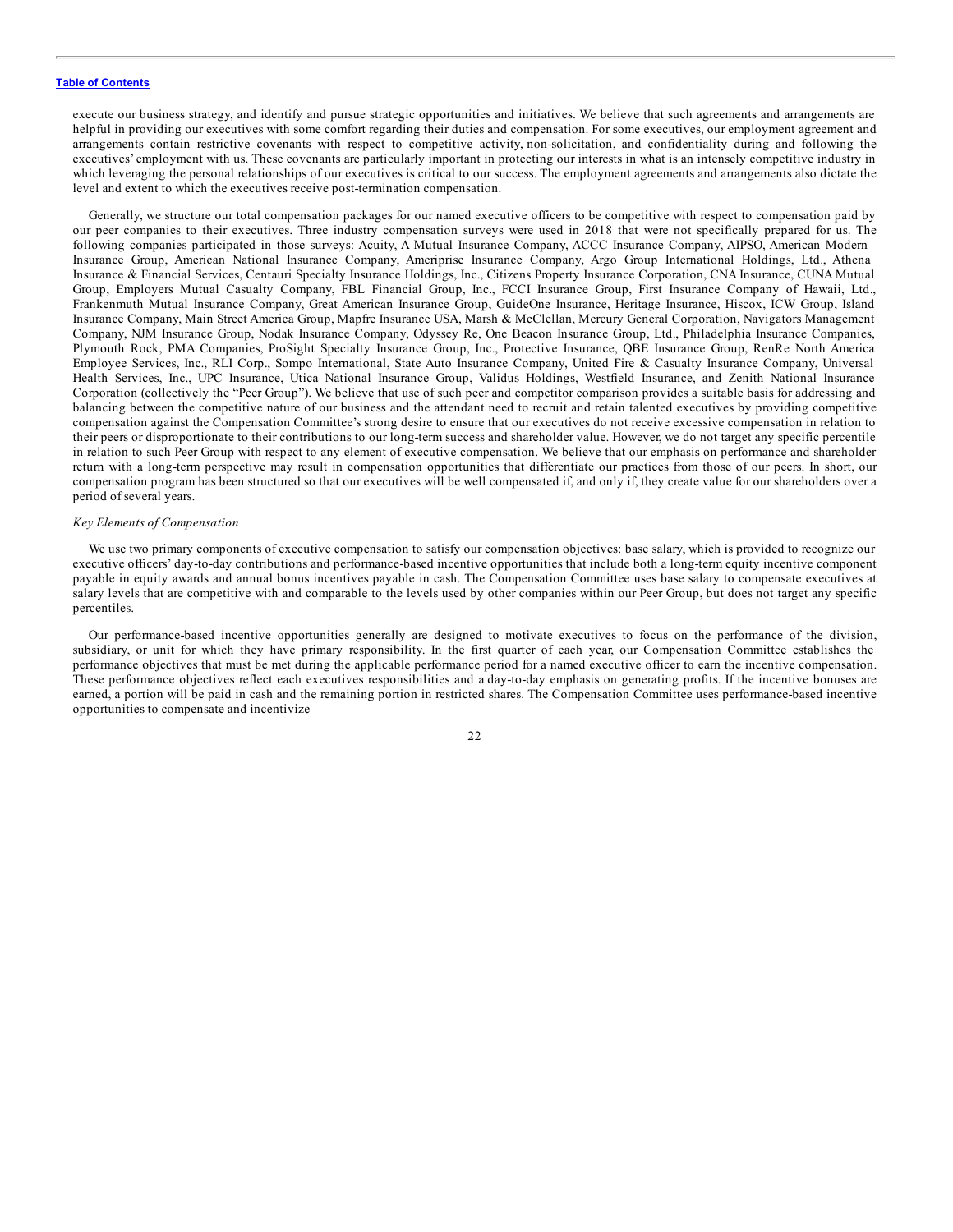executives at levels that are competitive with and comparable to the levels used by other companies within our Peer Group, but does not target any specific percentiles.

We pay out a portion of these incentive opportunities in the form of equity awards because we believe that short-term results do not, by themselves, accurately reflect the performance of a company in our industry or the return realized by our shareholders. These equity awards generally vest pro-rata over three or four years as described below and unless otherwise indicated in the applicable employment agreement or arrangement, vesting is subject to continued employment or the Board of Directors discretion. Equity awards are an important component of our compensation policies and are designed to motivate recipients to act from the perspective of a long-term owner. We believe that providing our named executive officers with equity ownership: (1) serves to align the interests of our named executive officers with shareholders by creating a direct link between compensation and longterm shareholder return, (2) creates a significant, long-term interest in our success and (3) aids in the retention of key executive officers in a competitive market for executive talent. We further believe that the allocation between cash and equity awards with respect to the annual bonuses earned provides both an incentive for the named executive officer to continue to perform at a high level and to reward the named executive officer for their performance during an applicable performance period. All equity grants to our named executive officers are made under our current share incentive plan. See Proposal 4 regarding a new 2018 Share Incentive Plan being submitted for shareholder approval.

From time to time, we may grant additional equity awards or other forms of compensation, such as in connection with an executive officer's hire or promotion. With respect to new hire or promotion equity awards, in order to promote our goals of attracting and retaining talented executives, the awards usually vest over certain periods of time subject to continued employment in good standing, with vesting contingent in certain instances on the attainment of performance goals as described above. Equity awards that are made upon an executive's commencement of employment may also be contingent on the executive's purchase of restricted stock to ensure that the executive is a shareholder with a significant personal investment in Global Indemnity.

As described below under "Employment Agreements," Ms. Valko received options to acquire our A ordinary shares in connection with the commencement of her employment and the entering into of new employment agreements in 2014 and 2018. Options under each agreement vest annually pro-rata over three years and/or subject to certain Board of Director approved performance targets.

#### *Base Salary*

The Compensation Committee uses base salary to compensate executives at salary levels that are competitive with and comparable to the levels used by other companies within our Peer Group, but does not target any specific percentiles. The Compensation Committee reviews base salaries on an annual basis to determine whether such salaries remain competitive relative to the Peer Group, and whether any adjustments would be appropriate based on other relevant factors. Base salaries for our named executive officers were initially set in the executives' employment agreements or arrangements with us and have been increased in subsequent years in connection with merit increases, which generally relate to individual past performance, enhanced professional responsibilities and the review of Peer Group compensation. In setting the Chief Executive Officer's base salary and in evaluating the Chief Executive Officer's recommendations for the base salaries of the other named executive officers, the Compensation Committee generally weighs a variety of factors, including individual past performance, potential for future successful performance with us, level and scope of responsibility and relative fairness among our executive officers. The Compensation Committee reviewed and approved executive base salaries in March 2018. At that time, Mr. McGeehan's annual base salary was increased from \$400,000 to \$500,000 in consideration of his tenure and service to the Company.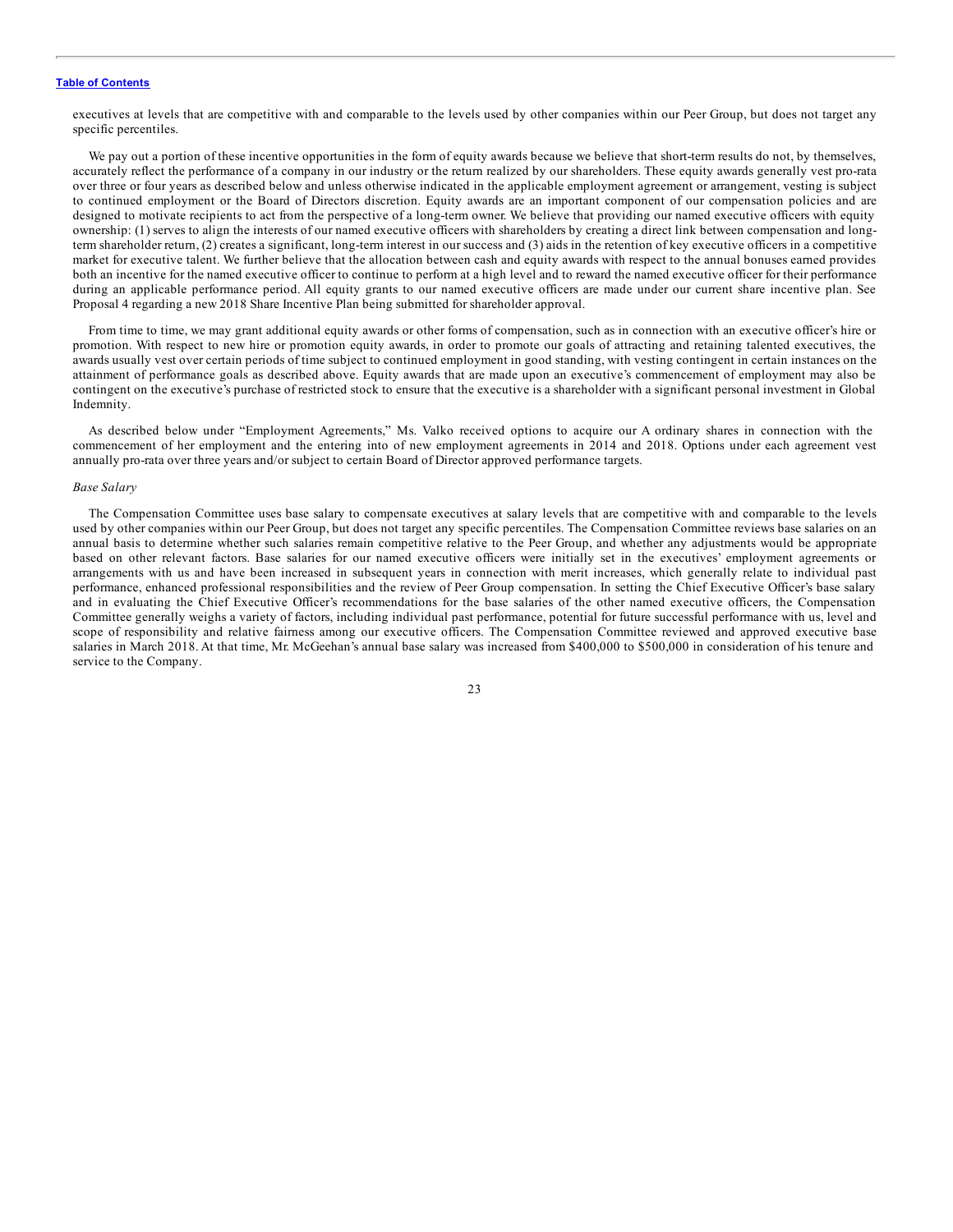#### *Incentive Opportunities*

For 2018, Ms. Valko was provided an opportunity to earn cash bonuses based on the criteria in "Target Incentives Under Employment Agreements" below. Our other named executive officers were provided an opportunity to earn cash and equity bonuses based on the criteria set forth in the following table:

| <b>Named Executive Officer</b> | Performance Criteria for Cash Bonus                         | <b>Performance Criteria for Equity Bonus</b>  |
|--------------------------------|-------------------------------------------------------------|-----------------------------------------------|
| Thomas M. McGeehan             | Global Indemnity's overall combined ratio and gross written |                                               |
|                                | premiums, expense management and service quality provided   |                                               |
|                                | by our support services                                     |                                               |
| Jonathan E. Oltman             | Combined ratio and gross written premiums of our            | Global Indemnity's overall combined ratio and |
|                                | Commercial Lines Operations                                 | gross written premiums                        |
| William J. Devlin, Jr.         | Combined ratio and gross written premiums of our Personal   |                                               |
|                                | Lines Operations                                            |                                               |
| Stephen Green                  | Combined ratio and gross written premiums of our            |                                               |
|                                | Reinsurance Operations                                      |                                               |

As described below, the amounts of the annual bonuses payable to our named executive officers are dependent, in large measure, on our performance in relation to performance targets. The extent to which actual performance exceeds or falls short of target performance directly results in a corresponding increase or decrease in the bonus amounts payable.

The criteria for our annual bonus incentives for 2018 related to certain objective performance goals that included gross written premium, the combined ratio, expense management, and support services provided as well as individual performance expectations. Gross written premiums is a financial measurement that is generally viewed in the insurance industry as an indicator of revenue and growth. The combined ratio is the ratio of the sum of losses, acquisition costs and other underwriting expenses to net premiums earned. The combined ratio is a financial measure that is generally viewed in the insurance industry as an indicator of underwriting profitability. Generally a lower combined ratio equates to greater profitability.

#### Target Incentives Under Employment Agreements

On March 6, 2018 we entered into a Chief Executive Agreement (the "2018 Employment Agreement") with Ms. Valko as her previous employment agreement expired on December 31, 2017. Under the 2018 Employment Agreement, Ms. Valko is eligible to receive a cash Return on Equity Bonus of up to \$600,000 for each fiscal year of the 2018 Employment Agreement that Ms. Valko served as the CEO (the "ROE Bonus"). Ms. Valko is eligible to receive a preliminary ROE Bonus (the "Preliminary ROE Bonus") for each such fiscal year if Global Indemnity's return on equity percentage for such fiscal year exceeds 85% of the targeted return on equity percentage (as established by the Company's Compensation Committee) for such fiscal year. As described in further detail in the 2018 Employment Agreement that previously was filed with the SEC, return on equity is determined as the Company's consolidated pre-tax income on a GAAP basis, adjusted to include all premiums, underwriting losses, and underwriting expenses in respect of insurance policies issued in the applicable year. Further, it excludes contribution to income of certain excess capital (generally, the Company's book value that is unnecessary to maintain the Company's A.M. Best's 'A' rating), certain investment portfolio realized and unrealized capital gains and losses, certain fees and expenses paid or incurred with respect to Fox Paine & Company, and certain Board fees to the extent they exceed \$1.5 million for the year. The Compensation Committee determined that return on equity would be an appropriate performance criteria for the CEO because it is an important measure indicative of the Company's business success. If Ms. Valko is still employed and in good standing through the date of payment she will receive 50% of the Preliminary ROE Bonus, payable no later than April 1 of the calendar year immediately following the year to which such Preliminary ROE Bonus relates. Global Indemnity will retain the remaining 50% unpaid balance of the Preliminary ROE Bonus, which will be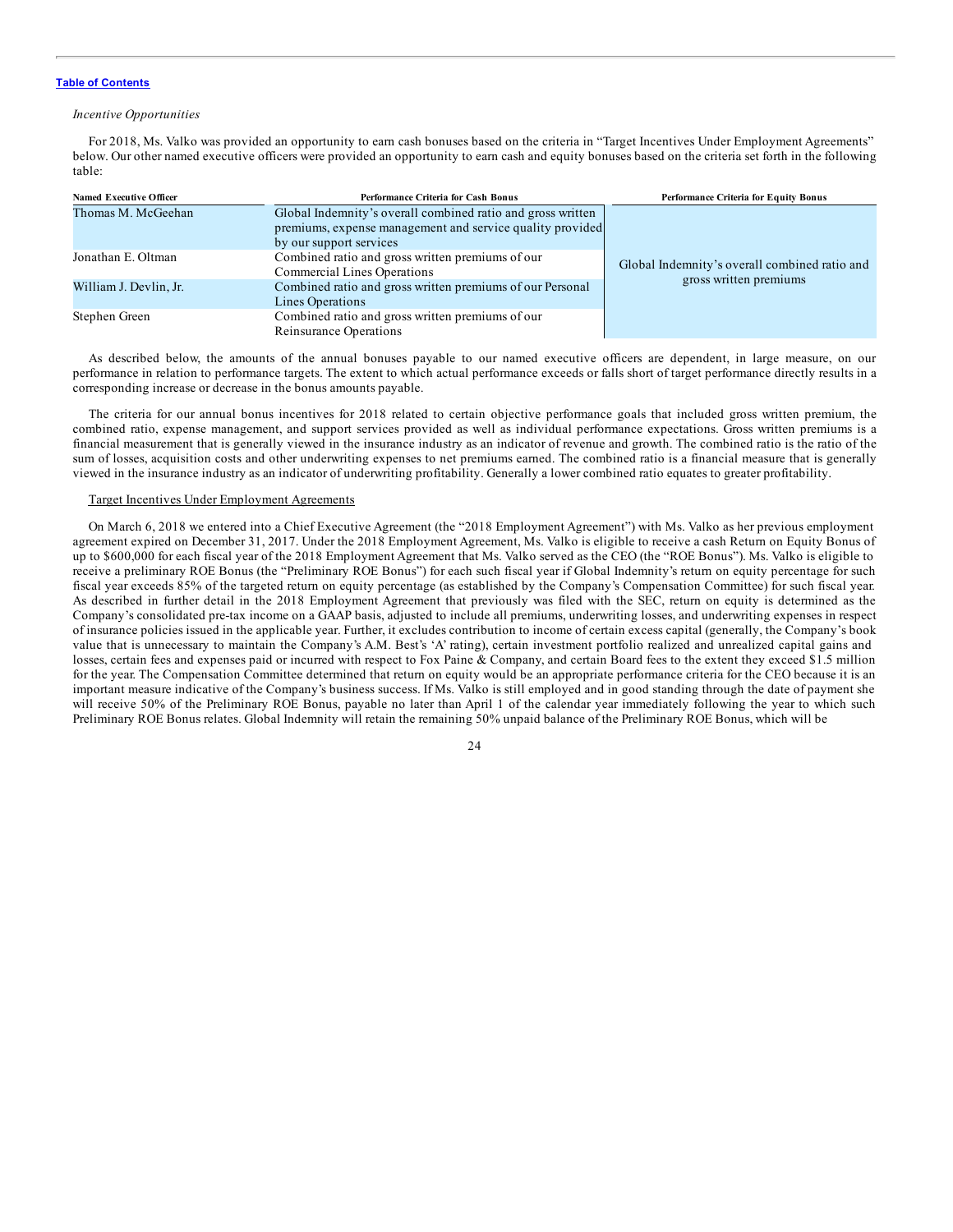paid to Ms. Valko within 90 days after the end of the third full calendar year following a Bonus Year (as defined in the 2018 Employment Agreement), regardless of Ms. Valko's then-current employment status with the Company, but subject to adjustment based on an actuarial assessment of incurred but not reported underwriting losses and loss adjustment expenses and actual underwriting losses and loss adjustment expenses.

Additionally, under the 2018 Employment Agreement, Ms. Valko is eligible to receive an annual cash Performance Incentive Bonus of up to \$200,000, based on an assessment of her performance during the Bonus Year (as defined by the 2018 Employment Agreement) by the Company's Compensation Committee, in its sole discretion, based upon the assessment of the Company's Chairman of the Board of Directors, in his sole discretion.

Under their employment agreements, Messrs. McGeehan and Devlin are eligible to receive cash and equity bonus awards under criteria developed annually by the Board of Directors and Compensation Committee. Mr. Oltman is an at-will employee. Mr. Oltman's bonus target for 2018 was the same as the targets developed by the Board of Directors and Compensation Committee for our Commercial Lines Operations for 2018.

Under his employment arrangement, Mr. Green is eligible to receive a cash and equity bonus under criteria developed annually by the Board of Directors and Compensation Committee. Awards are based on Global Indemnity Re's results, including but not limited to, premium, income, loss ratio and expense ratio. The employment agreement for Mr. Green is structured so that the cash component target is 50% of Mr. Green's annual base salary and the restricted share component target value is 50% of Mr. Green's annual base salary or structured as determined by the Company and the overall results of both Global Indemnity Re and the Company. 50% of a restricted share award vests ratably over three years. The remaining 50% of a restricted share award is subject to re-measurement of the combined ratio of Global Indemnity Re, excluding corporate expenses, three years after the grant. To qualify for the award, the combined ratio of Global Indemnity Re, excluding corporate expenses cannot be greater than that originally presented to and approved by the Board of Directors. Such vesting will occur no later than March 15<sup>th</sup> of the re-measurement year.

#### Cash Bonus Opportunity

#### *Performance Objectives and Target Cash Bonuses*

Ms. Valko was eligible for the two cash bonuses in an aggregate amount of \$800,000 as described above in "Target Incentives Under Employment Agreements".

Mr. McGeehan was eligible for a cash bonus between \$125,000 and \$350,000 with a target of \$250,000 upon the achievement by Global Indemnity of gross written premiums in 2018 between \$531.7 million and \$602.9 million with a target of \$548.1 million, a combined ratio in 2018 between 100.4% and 96.4% or less with a target of 98.4%, the achievement of certain expense management goals in 2018, and the achievement in 2018 of certain service quality goals. The weightings for each of these performance criteria, which varied based on extent of achievement, are set forth in the following table:

|                       |                                | Weighting at | Weighting at |
|-----------------------|--------------------------------|--------------|--------------|
|                       | Weighting at Minimum Threshold | Target       | Maximum      |
| Performance Criteria  | Achievement                    | Achievement  | Achievement  |
| Gross written premium | 10%                            | 20%          | 26.5%        |
| Combined ratio        | 10%                            | 20%          | 26.5%        |
| Expense management    | 15%                            | 30%          | 40%          |
| Service quality       | 15%                            | 30%          | 40%          |

Mr. Oltman was eligible for a cash bonus between \$75,000 and \$210,000 with a target of \$150,000 upon the achievement by our Commercial Lines Operations of gross written premiums in 2018 between \$236.5 million and \$268.2 million with a target of \$243.8 million and a combined ratio in 2018 between 98.4% and 94.4% or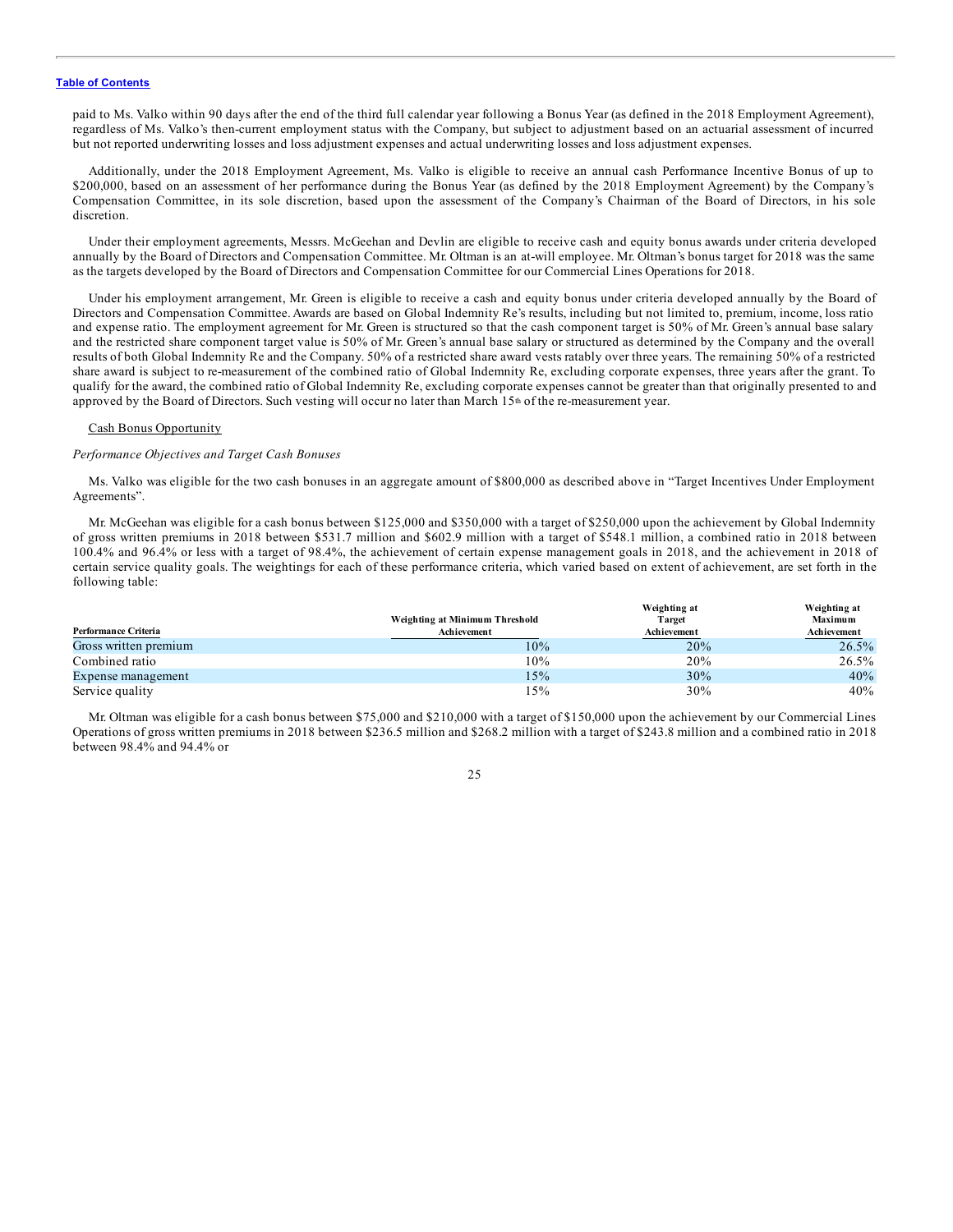less with a target of 96.4%. The weightings for each of these performance criteria, which varied based on extent of achievement, are set forth in the following table:

|                       | Weighting at Minimum | Weighting at | Weighting at |
|-----------------------|----------------------|--------------|--------------|
|                       | Threshold            | Target       | Maximum      |
| Performance Criteria  | Achievement          | Achievement  | Achievement  |
| Gross written premium | $17.5\%$             | 35%          | $48.3\%$     |
| Combined ratio        | 32.5%                | 65%          | 89.7%        |

Mr. Devlin was eligible for a cash bonus between \$87,500 and \$245,000 with a target of \$175,000 upon the achievement by our Personal Lines Operations of gross written premiums in 2018 between \$258.1 million and \$292.7 million with a target of \$266.1 million and a combined ratio in 2018 between 103.0% and 99.0% or less with a target of 101.0%. The weightings for each of these performance criteria, which varied based on extent of achievement, are set forth in the following table:

| Performance Criteria  | Weighting at Minimum Threshold<br>Achievement | Weighting at<br>Target<br>Achievement | Weighting at<br><b>Maximum</b><br>Achievement |
|-----------------------|-----------------------------------------------|---------------------------------------|-----------------------------------------------|
| Gross written premium | 17.5%                                         | 35%                                   | $45.9\%$                                      |
| Combined ratio        | 32.5%                                         | 65%                                   | 85.1%                                         |

Mr. Green was eligible for a cash bonus between \$75,000 and \$210,000 with a target of \$150,000 upon the achievement by our Reinsurance Operations of gross written premiums in 2018 between \$37.7 million and \$42.0 million with a target of \$38.2 million and a combined ratio in 2018 between 90.2% and 86.2% or less with a target of 88.2%. The weightings for each of these performance criteria, which varied based on extent of achievement, are set forth in the following table:

|                       |                                | Weighting at |                      |
|-----------------------|--------------------------------|--------------|----------------------|
|                       | Weighting at Minimum Threshold | Target       | Weighting at Maximum |
| Performance Criteria  | <b>Achievement</b>             | Achievement  | Achievement          |
| Gross written premium | 15%                            | 30%          | 45%                  |
| Combined ratio        | 35%                            | 70%          | 105%                 |

**Weighting at**

For each performance criteria with respect to the cash bonus opportunities for Messrs. McGeehan, Oltman, Devlin and Green, actual performance results between the specified goal ranges are subject to interpolation and adjustment outside of the ranges based on individual performance.

#### *Performance Results*

Ms. Valko did not receive a cash ROE Bonus because the Company's return on equity percentage for 2018 was -8.4% and thus did not exceed 85% of the targeted 2.8% return on equity. Ms. Valko received a cash Performance Incentive Bonus based on an assessment of her performance during 2018 by our Compensation Committee, in its sole discretion, based upon the assessment of the Company's Chairman of the Board of Directors, in his sole discretion.

While Global Indemnity did not meet its combined ratio minimum goals, Mr. McGeehan received a cash bonus based on gross written premiums of \$550.0 million for Global Indemnity, expense management and service quality goals being above the minimum goal, but below target, and individual performance criteria not measured by gross written premiums, combined ratio, expense management, or service quality.

Mr. Oltman received a cash bonus based on our Commercial Lines Operations achieving gross written premiums of \$249.9 million, a combined ratio of 95.1%, and individual performance criteria not measured by gross written premiums or combined ratio.

Mr. Devlin did not receive a cash bonus as the Personal Lines Operations' gross written premium was \$252.0 million and the combined ratio was 132.2%.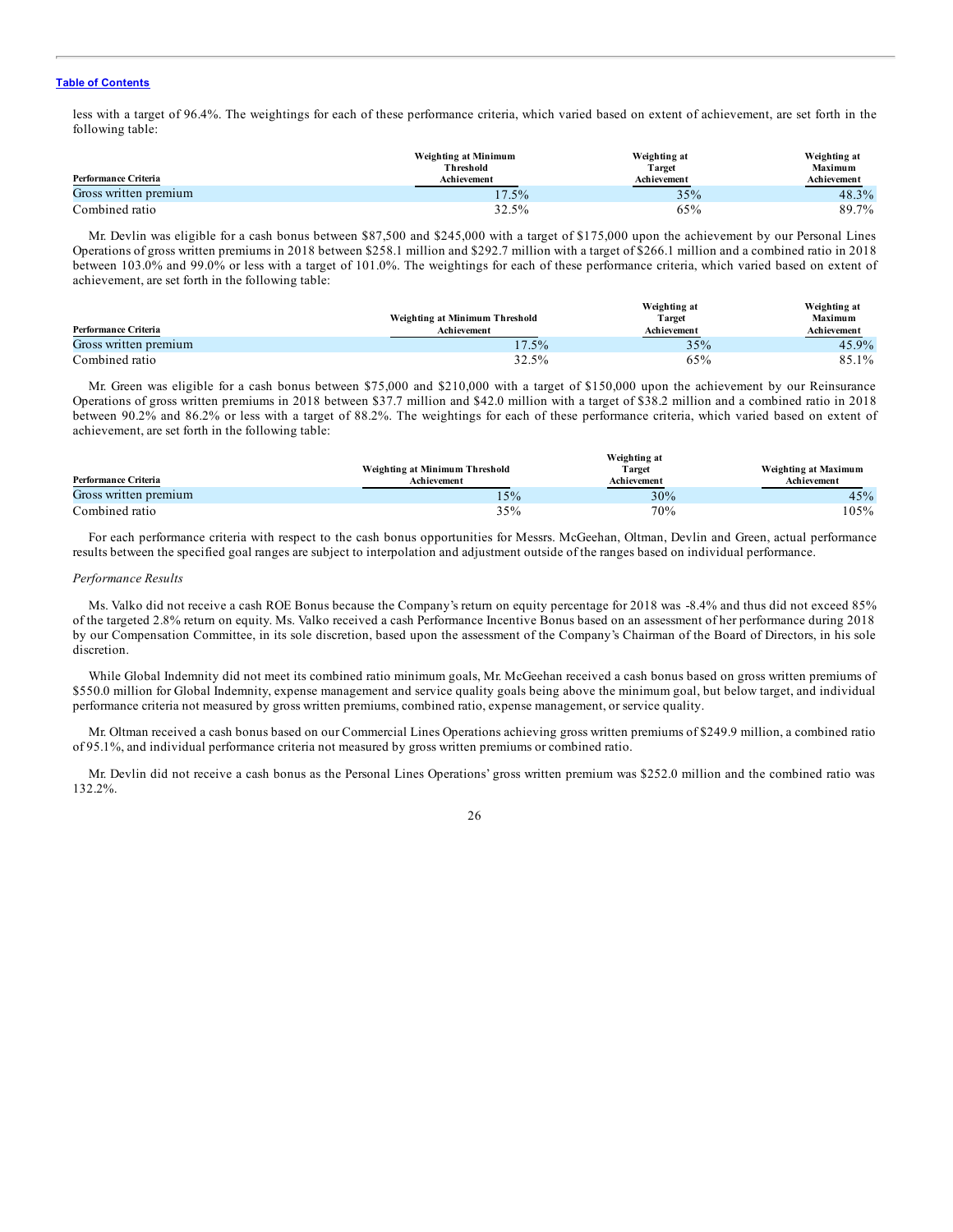While our Reinsurance Operations exceeded its gross written premium target by writing \$48 million of gross written premium, Mr. Green did not receive a cash bonus as the combined ratio of our Reinsurance Operations was 158.3%, which was above the 90.2% minimum.

The following table sets forth the amount of cash bonus paid to each of our named executive officers on March 15, 2019, for 2018 performance:

| <b>Named Executive Officer</b> | 2018 Cash Bonus Amount Earned |
|--------------------------------|-------------------------------|
| Cynthia Y. Valko               | 100,000                       |
| Thomas M. McGeehan             | 150.000                       |
| Jonathan E. Oltman             | 125,000                       |
| William J. Devlin, Jr.         |                               |
| Stephen Green                  |                               |

#### Equity Bonus Opportunity

*Performance Objectives and Target Equity Bonuses*

Ms. Valko was not eligible for an equity bonus.

Messrs. McGeehan, Oltman, Devlin, and Green were eligible for an equity bonus with the same ranges and targets discussed in "Cash Bonus Opportunity" above if Global Indemnity had \$548.1 million or more in gross written premiums in 2018 and if Global Indemnity's combined ratio in 2018 was between 100.4% and 98.4% with a target of 96.4%.

#### *Performance Results*

Messrs. McGeehan, Oltman, Devlin, and Green were not eligible to receive an equity bonus as Global Indemnity's gross written premiums in 2018 were \$548.1 million, which was below the \$548.5 million target and Global Indemnity's combined ratio in 2018 was 118%, which was above the minimum of 100.4%. However, to provide continued incentive the Compensation Committee determined to award Mr. McGeehan a discretionary equity bonus with a value of \$100,000 and Mr. Oltman a discretionary equity bonus with a value of \$150,000. Messrs. Devlin and Green did not receive an equity bonus.

The following table sets forth the number of restricted A ordinary shares granted to each of our named executive officers for 2018 performance:

|                                | <b>Number of Restricted</b> |
|--------------------------------|-----------------------------|
| <b>Named Executive Officer</b> | A Ordinary Shares Granted   |
| Cynthia Y. Valko               | $\Omega$                    |
| Thomas M. McGeehan             | 2,760                       |
| Jonathan E. Oltman             | 4.140                       |
| William J. Devlin, Jr.         | $\Omega$                    |
| Stephen Green                  | $\theta$                    |

Fifty percent of Messrs. McGeehan's and Oltman's restricted share awards vest ratably over three years on January 1, 2020, January 1, 2021, and January 1, 2022. The remaining fifty percent of the restricted share awards vest after a re-measurement of Global Indemnity's 2018 combined ratio, three years after the grant by an independent actuary. The shares will vest if the re-measured combined ratio is not greater than the original 2018 combined ratio. All vestings are contingent on the executive remaining employed and in good standing at the time of vesting.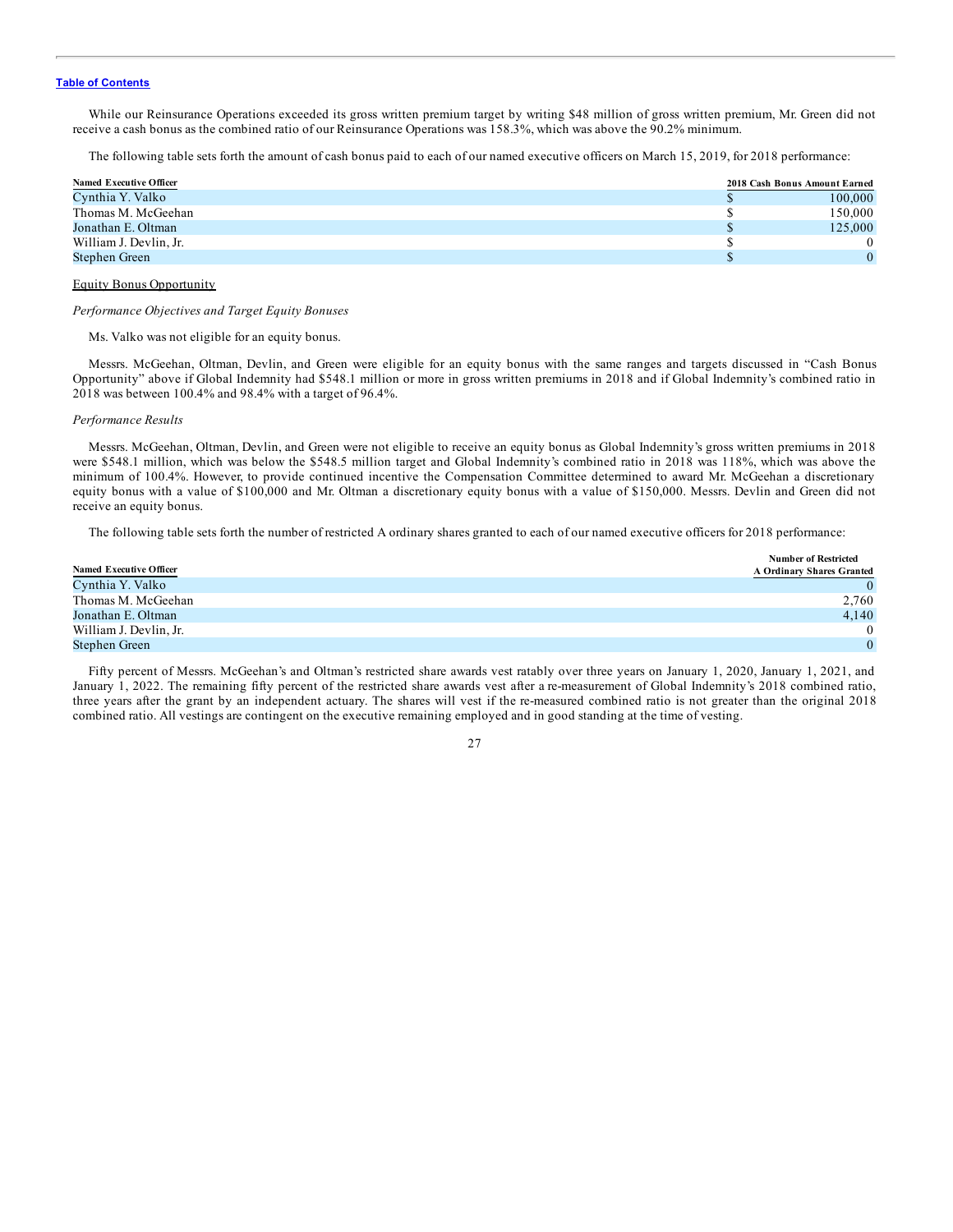#### <span id="page-32-0"></span>*Other Equity Awards*

Ms. Valko received options ("Tranche 3 Options") on March 6, 2018 to buy 300,000 Global Indemnity A Ordinary Shares with an exercise price of \$50.00 per share. Tranche 3 Options vest 1/3 on December 31 of each of 2018, 2019 and 2020, if Ms. Valko remains employed and in good standing as of such date. Tranche 3 Options expire on the earlier of December 31, 2027 and 90 calendar days after Ms. Valko is neither employed by Global Indemnity nor a member of the Board of Directors. 100,000 of the Tranche 3 Options vested on December 31, 2018 and are exercisable. In 2014, Ms. Valko was granted options to buy 300,000 Global AOrdinary Shares ("Tranche 2 Options"). The Tranche 2 Options will vest on each December 31 of each of 2018, 2019 and 2020 in an amount based on Ms. Valko's attainment of return on equity criteria in her 2018 Employment Agreement. One-third of Ms. Valko's Tranche 3 Options vested on December 31, 2018. One-third of Ms. Valko's Tranche 2 Options failed to vest on December 31, 2018 and were forfeited as the return on equity criteria in her 2018 Employment Agreement was not met.

In connection with equity awards granted for our annual bonus incentives, eligible named executive officers are awarded unvested shares on the achievement of current year gross written premium, combined ratio, and other targets. Three years after the accident year, an independent actuary re-measures the results. If the re-measured results are at least equal to or better than the results originally awarded and the named executive officer is currently employed with us and in good standing, the shares vest. In certain circumstances if the results are significantly better than the original results additional, vested shares may be awarded in the Compensation Committee's discretion.

In early 2019, a re-evaluation of the 2015 accident year performance as of December 31, 2018 occurred. Based on an independent actuarial re-measurement of 2015, the combined ratio improved from 98.7% to 93.9%. On February 22, 2019, as a result of the significant improvement in the combined ratio, Messrs. McGeehan, Oltman, Devlin, and Green received additional equity bonuses for 2015 accident year performance. Mr. McGeehan was awarded 781 fully vested A ordinary shares; Mr. Oltman was awarded 547 fully vested A ordinary shares; and Messrs. Devlin and Green were each awarded 684 fully vested A ordinary shares.

The Compensation Committee believes that the targets it sets annually for cash and equity bonuses are challenging but within reach for a talented executive team. The Compensation Committee is also empowered to exercise negative discretion and reduce the bonuses otherwise payable to any of our employees if the Compensation Committee determines that particular corporate results were achieved without significant personal contributions by the particular employee. In addition, certain awards are subject to re-measurements at the conclusion of applicable performance periods, which may result in forfeiture of the awards or a portion thereof. The Compensation Committee may also claw back bonuses if our financial statements are restated.

#### **Other Considerations**

#### *Equity Ownership Generally*

We have adopted certain policies with respect to equity compensation, all of which apply to our named executive officers, such as policies regarding insider trading which prohibit trading during periods immediately preceding the release of material non-public information. We also permit our named executive officers to establish Rule 10b5-1 trading plans, subject to the prior approval of our in-house legal department.

We expect our named executive officers to maintain a significant personal ownership stake in our company. While we have not established share ownership guidelines, other than those in Ms. Valko's 2018 Employment Agreement, that are applicable to every executive, as noted above, equity awards that are made upon an executive's commencement of employment are also often contingent on the executive's purchase of restricted stock, and we may consider adopting such guidelines in the future. The Company's insider trading policy prohibits officers and employees from purchasing the Company's securities on margin and from holding the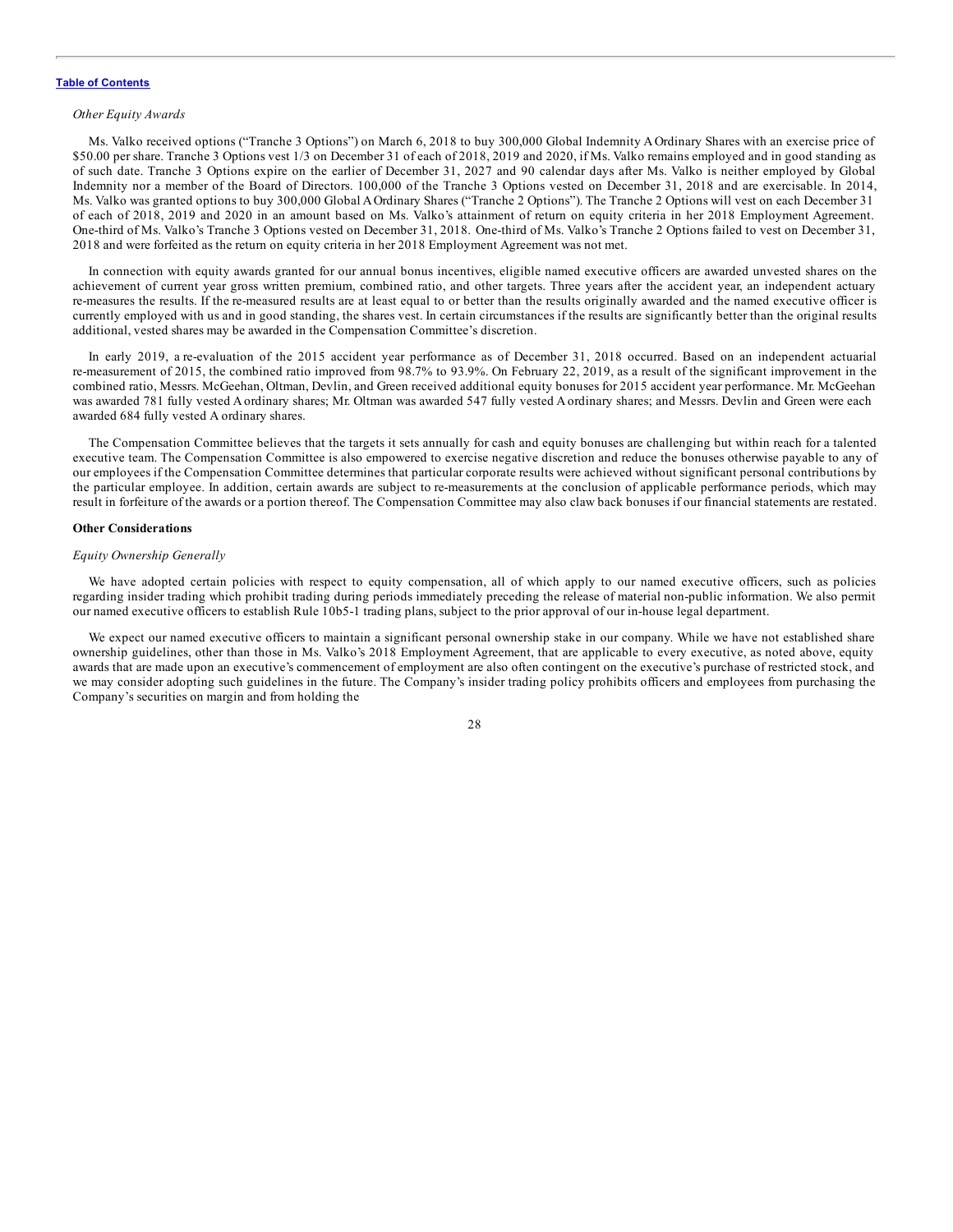Company'securities in margin accounts and prohibits officers and directors from engaging in short sales of the Company's securities or trading in any options (including, but not limited to, puts and calls) to buy or sell such securities. Under the 2018 Employment Agreement, Ms. Valko is restricted from selling any A Ordinary Shares of Global Indemnity unless Ms. Valko retains vested Global Indemnity stock options and shares having an aggregate value of at least equal to the lesser of (i) \$5,000,000 or (ii) \$5,000,000 multiplied by a fraction, the numerator of which is the volume weighted trading price of Global Indemnity's shares for the 30-day period ending on the relevant measurement date and the denominator of which is \$50, and Ms. Valko retains at least 75% of the Global Indemnity options and restricted shares granted to her. Ms. Valko must provide Global Indemnity's Chairman of the Board of Directors with advance notice, and receive approval of, any proposed sale.

#### *Other Benefits*

Our named executive officers are entitled to participate in the various benefits made available to our employees generally, including retirement plans, group health plans, paid vacation and sick leave, basic life insurance, and short-term and long-term disability benefits. With respect to Mr. Green, the Company pays 100% of the Bermuda government social insurance contribution and government payroll tax, which amount is set forth in the Summary Compensation Table below. Furthermore, all of our and our subsidiaries' directors and officers are covered by our directors' and officers' liability insurance.

#### *Post-Employment Benefits, Severance and Change in Control Policy*

The post-employment benefits available to our named executive officers are subject to the terms of the executives' employment agreements and arrangements. Our named executive officers are not provided with a supplemental retirement benefit plan or other pension beyond that of our 401(k) plan and matching contributions available to all of our participating employees.

The Compensation Committee and our Board of Directors approve appropriate severance policies for each executive officer designed to (1) compensate an executive who is involuntarily separated from us for reasons other than for "cause" and (2) compensate the executive to the extent the executive is subject to a post-termination non-compete agreement.

We have adopted a limited change in control policy designed to incentivize our executive officers to pursue transactions which benefit our shareholders. The entitlement to accelerated vesting of restricted shares and options in the event that we undergo a change in control varies from executive officer to executive officer. For details regarding the potential for accelerated vesting of restricted share and options, see the descriptions below under "Employment Agreements."

#### *Impact of Accounting, Tax and Legal Considerations*

Section 162(m) of the Code limits the deductibility of compensation paid to our Chief Executive Officer and other "covered employees" as defined in Section 162(m). Covered employees generally include (among others) all of the executive officers shown in the Summary Compensation Table in this proxy statement and may include any future executive officers shown in any Summary Compensation Table in any of our future proxy statements. No tax deduction is allowed for compensation paid to any covered employee to the extent that the total compensation for that executive exceeds \$1,000,000 in any taxable year.

We also take into account Sections 280G and 4999 of the Code when structuring compensation. These two sections relate to the imposition of excise taxes on executives who receive, and the loss of deductibility for employers who pay, "excess parachute payments" made in connection with a change in control. We often structure our compensation opportunities in a manner that helps reduce the impact of Sections 280G and 4999 of the Code.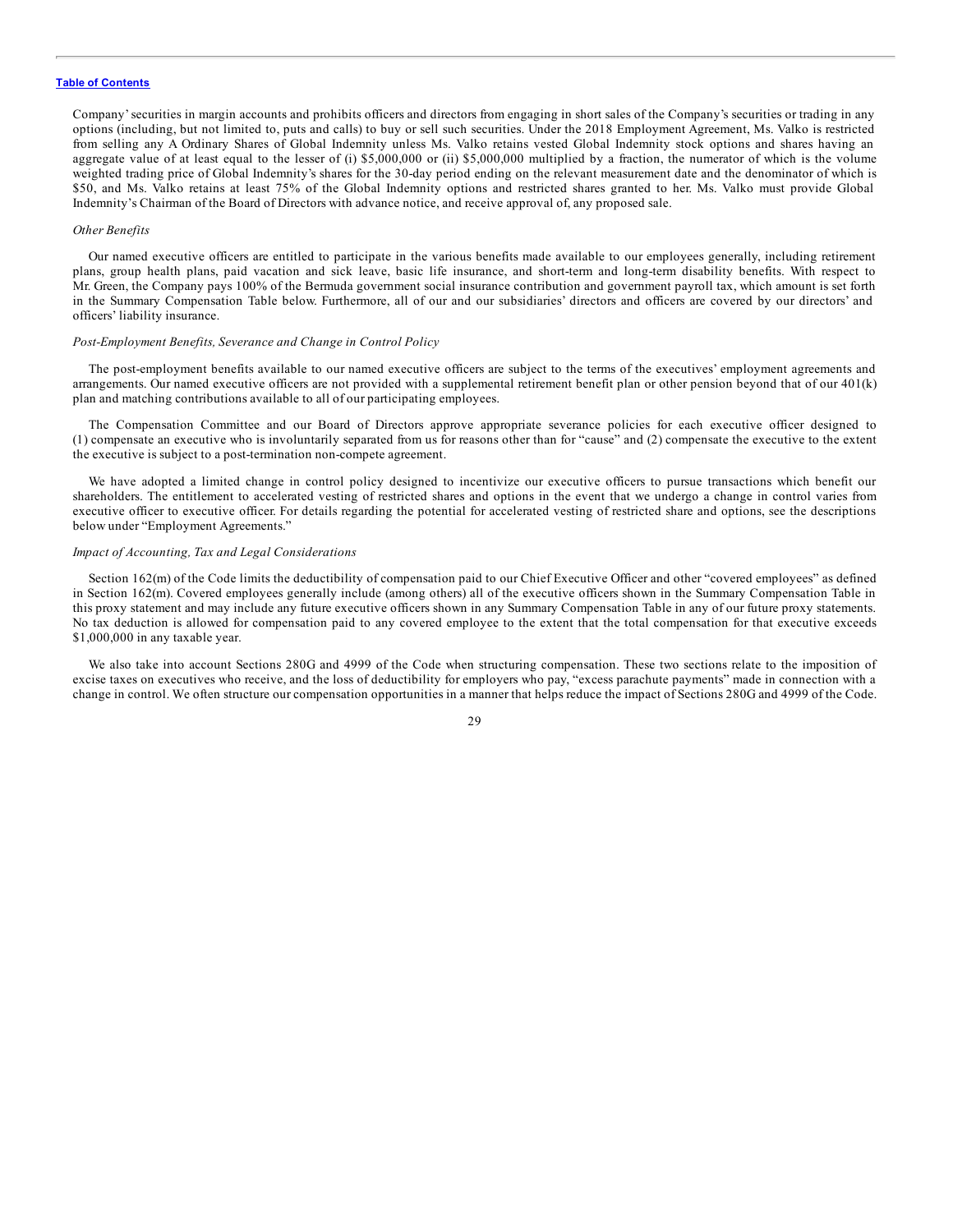#### <span id="page-34-0"></span>**Say-on-Pay and Say-on-Frequency**

The Compensation Committee has considered the result of the 2017 advisory, non-binding "say-on-pay" vote in connection with the discharge of its responsibilities. Over 99% of the votes cast had approved the compensation of our named executive officers described in our proxy statement in 2017. As the level of support received by our stockholders was high, the Compensation Committee decided not to make any material changes to our 2018 executive compensation programs.

In light of the voting results with respect to the frequency of shareholder votes on named executive officer compensation at the 2017 Annual General Meeting in which a substantial majority of our shareholders voted for "say-on-pay" proposals to occur every three years, the Board of Directors decided that it currently intends to hold, in accordance with the results of such vote, a triennial advisory vote on the compensation of named executive officers until the next required vote on the frequency of shareholder votes on named executive officer compensation.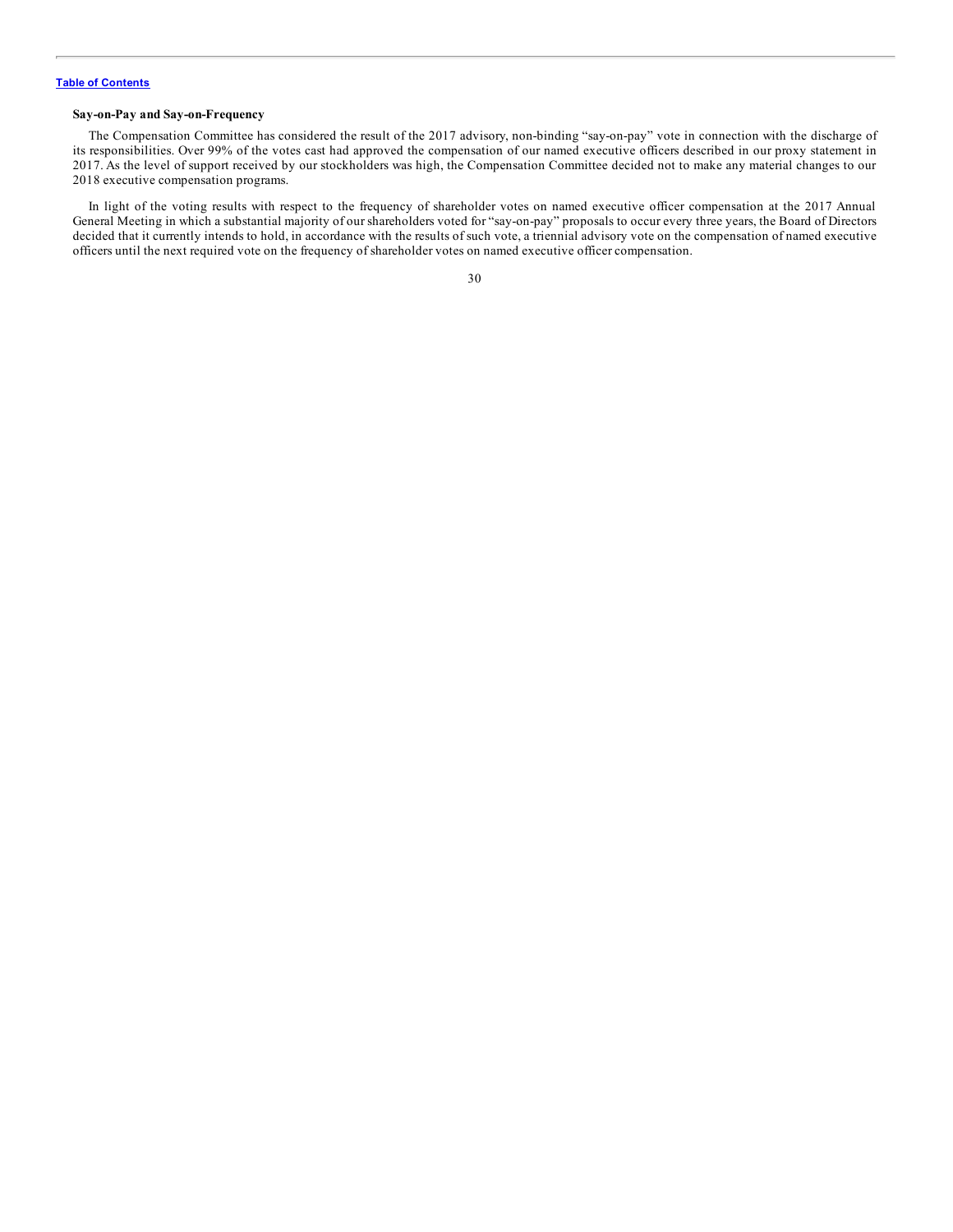#### **COMPENSATION COMMITTEE REPORT**

<span id="page-35-0"></span>The Compensation Committee has reviewed and discussed the foregoing Compensation Discussion and Analysis with management. Based on its review and discussion with management, the Compensation Committee recommended to our Board of Directors that the Compensation Discussion and Analysis be included in this Proxy Statement and incorporated by reference into our Annual Report on Form 10-K for the fiscal year ended December 31, 2018.

The Compensation and Benefits Committee

John H. Howes, Chairman Bruce R. Lederman James D. Wehr

# **SUMMARY COMPENSATION TABLE FOR 2016, 2017 AND 2018**

The following table shows information concerning the compensation of our named executive officers for the 2016, 2017, and 2018 fiscal years.

|                                                                                                            | Year                 | Salary(\$)                    | Bonus(\$)         | <b>Stock</b><br>Awards<br>$($ \$ $)(1)$ | Option<br>Awards<br>(5)(2) | Non-Equity<br><b>Incentive Plan</b><br>Compensation<br>(S)(3) | Change in<br>Pension<br>Value and<br>Nonqualified<br><b>Deferred</b><br>Compensation<br>Earnings(\$) | All Other<br>Compensation(\$) | Total(\$)                         |
|------------------------------------------------------------------------------------------------------------|----------------------|-------------------------------|-------------------|-----------------------------------------|----------------------------|---------------------------------------------------------------|------------------------------------------------------------------------------------------------------|-------------------------------|-----------------------------------|
| Cynthia Y. Valko<br>Chief Executive Officer, Global Indemnity                                              | 2018<br>2017<br>2016 | 800,000<br>750,000<br>715,385 |                   | 325,000                                 | 1,137,000                  | 100,000                                                       |                                                                                                      | 16,704(4)<br>16,438<br>16,238 | 2,053,704<br>766,438<br>1,056,623 |
| Thomas M. McGeehan<br>Executive Vice President-Finance and Chief Financial<br>Officer, Global Indemnity    | 2018<br>2017<br>2016 | 473,077<br>400,000<br>394,231 |                   | 177,293<br>125,000<br>200,000           | -                          | 150,000<br>125,000                                            |                                                                                                      | 16,704(5)<br>16,438<br>16,438 | 817,704<br>666,438<br>610,669     |
| Jonathan E. Oltman<br>Exec. Vice Pres., Commercial Lines, Global Indemnity Group                           | 2018<br>2017<br>2016 | 300,000<br>293,077<br>270,000 | $\qquad \qquad -$ | 81,207<br>90,000<br>140,000             |                            | 125,000<br>125,000                                            |                                                                                                      | 16,127(6)<br>15,745<br>15,745 | 522,334<br>518,822<br>425,745     |
| William J. Devlin, Jr.<br>Exec. Vice Pres., Personal Lines & Agriculture, Global<br><b>Indemnity Group</b> | 2018<br>2017<br>2016 | 350,000<br>350,000<br>344,231 |                   | 141,146<br>125,000<br>175,000           |                            | 75,000                                                        |                                                                                                      | 16,704(7)<br>16,438<br>16,138 | 507,850<br>566,438<br>535,369     |
| Stephen Green<br>President, Global Indemnity Re                                                            | 2018<br>2017<br>2016 | 300,000<br>300,000<br>295,833 |                   | 150,000<br>175,000                      | _                          | 125,000                                                       |                                                                                                      | 21,574(8)<br>20,614<br>24,230 | 321,574<br>470,614<br>620,063     |

(1) The amounts listed represent the aggregate grant date fair value of restricted stock granted in 2018 and prior fiscal years for the named executive officers in accordance with Topic 718. See Note 15 of our consolidated financial statements contained in our Annual Report on Form 10-K for the year ended December 31, 2018 regarding assumptions underlying the valuation of equity awards.

- (2) The amounts listed represent the aggregate grant date fair value of stock options granted for the named executive officers in accordance with Topic 718. See Note 15 of our consolidated financial statements contained in our Annual Report on Form 10-K for the year ended December 31, 2018 regarding assumptions underlying valuation of equity awards.
- (3) Represents cash bonus payments earned for performance in that fiscal year. Cash bonus payments are paid in March of the subsequent fiscal year. See "Cash Bonus Opportunity" above for a discussion on 2018 cash bonus opportunities.
- (4) For 2018, amount includes matching contributions under our 401(k) plan in the amount of \$16,500 and \$204 in life insurance premiums. For 2017, amount includes matching contributions under our 401(k) plan in the amount of 16,200 and \$238 in life insurance premiums. For 2016, amount includes matching contributions under our 401(k) plan in the amount of \$15,900, \$238 in life insurance premiums, and \$100 in miscellaneous compensation.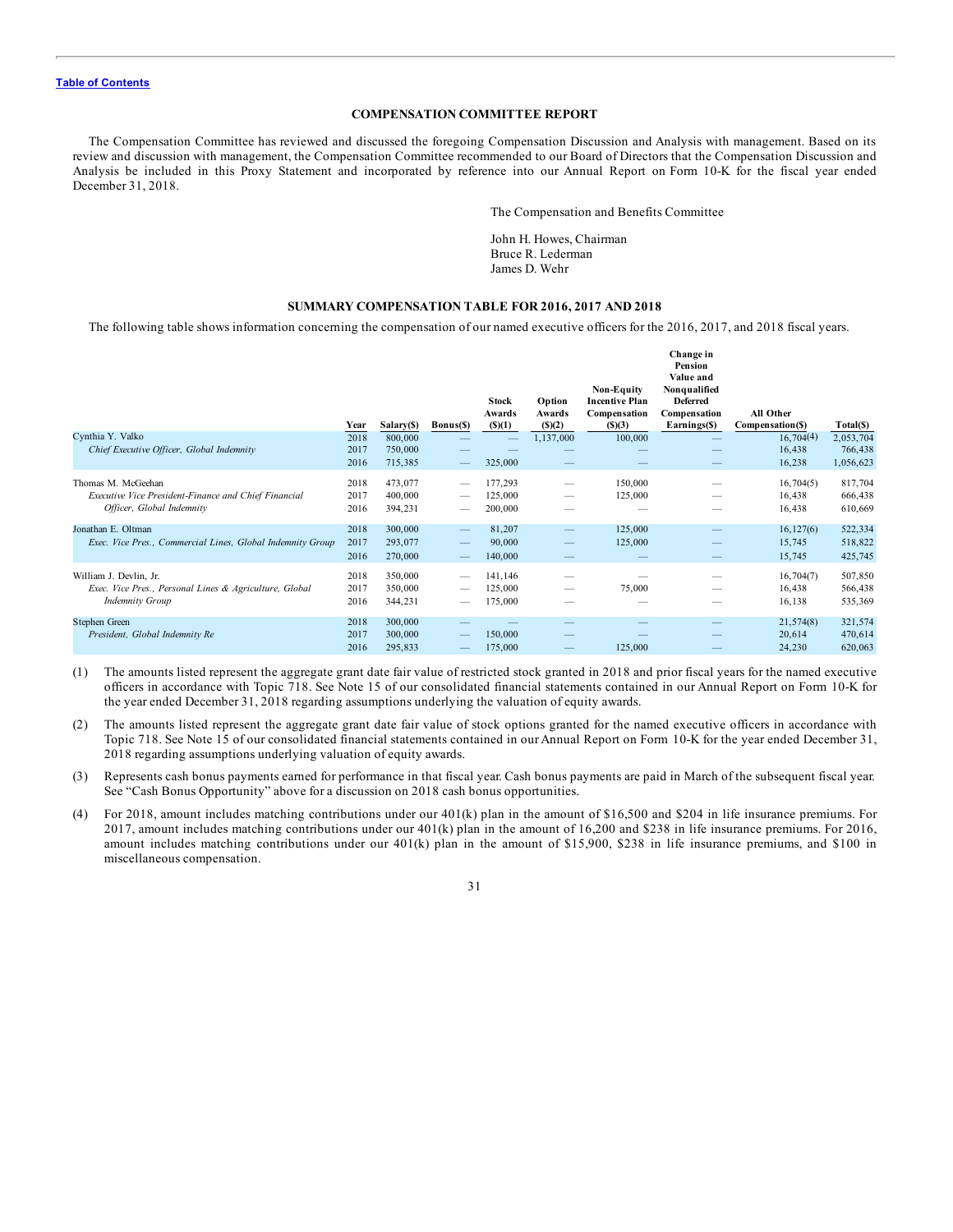- (5) For 2018, amount includes matching contributions under our 401(k) plan in the amount of \$16,500 and \$204 in life insurance premiums. For 2017, amount includes matching contributions under our 401(k) plan in the amount of \$16,200 and \$238 in life insurance premiums. For 2016, amount includes matching contributions under our 401(k) plan in the amount of \$15,900, \$238 in life insurance premiums, and \$300 in miscellaneous compensation.
- (6) For 2018, amount includes matching contributions under our 401(k) plan in the amount of \$15,923 and \$204 in life insurance premiums. For 2017, amount includes matching contributions under our 401(k) plan in the amount of \$15,507 and \$238 in life insurance premium. For 2016, amount includes matching contributions under our 401(k) plan in the amount of \$15,507 and \$238 in life insurance premiums.
- (7) For 2018, amount includes matching contributions under our 401(k) plan in the amount of \$16,500 and \$204 in life insurance premiums. For 2017, amount includes matching contributions under our 401(k) plan in the amount of \$16,200 and \$238 in life insurance premiums. For 2016, amount includes matching contributions under our 401(k) plan in the amount of \$15,900 and \$238 in life insurance premiums.
- (8) Represents taxes paid on Mr. Green's behalf in each respective year for his Bermuda government social insurance contribution and government payroll taxes, as specified under his executive employment agreement.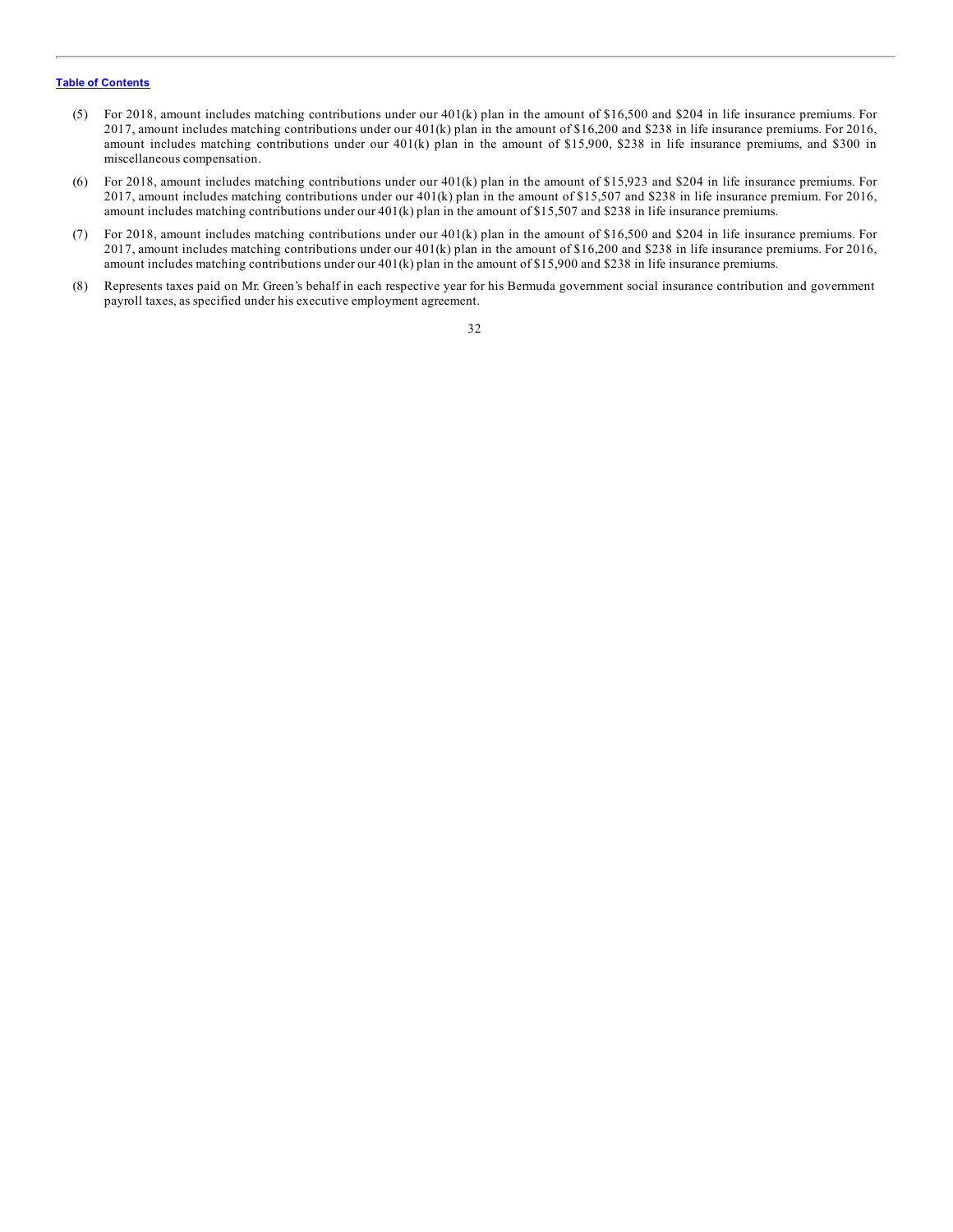#### **GRANTS OF PLAN-BASED AWARDS IN 2018**

The following table shows information concerning grants of plan-based awards made by us in 2018 to our named executive officers.

|                        |               |               | <b>Estimated Future Payouts</b><br><b>Under Non-Equity</b><br>Incentive Plan Awards(1) |             |                          | <b>Estimated Future Payouts</b><br><b>Under Equity</b><br><b>Incentive Plan Awards (8)</b> |         |                      | All Other<br>Option<br>Awards:<br>Number of<br><b>Securities</b> | <b>Exercise</b><br>or Base<br>Price of | Grant<br>Date Fair<br>Value of<br>Stock and |
|------------------------|---------------|---------------|----------------------------------------------------------------------------------------|-------------|--------------------------|--------------------------------------------------------------------------------------------|---------|----------------------|------------------------------------------------------------------|----------------------------------------|---------------------------------------------|
| Name                   | Grant<br>Date | Threshold(\$) | Target(\$)                                                                             | Maximum(\$) | Threshold                | Target                                                                                     | Maximum | of Stock<br>or Units | Underlying<br><b>Options</b>                                     | Option<br>Awards(\$)                   | Option<br>Awards(2)                         |
| Cynthia Y. Valko       | 03/04/18      |               | 800,000                                                                                |             |                          |                                                                                            |         |                      |                                                                  |                                        |                                             |
|                        | 03/06/18      |               |                                                                                        |             |                          |                                                                                            |         |                      | 300,000(3)                                                       | 50.00                                  | 1,137,000                                   |
| Thomas M. McGeehan     | 03/04/18      |               |                                                                                        |             | $\overline{\phantom{a}}$ | 2,974(4)                                                                                   |         |                      |                                                                  | $\overline{\phantom{a}}$               | 125,000                                     |
|                        | 03/04/18      |               |                                                                                        |             |                          | 1,420(5)                                                                                   |         |                      |                                                                  | $\overline{\phantom{a}}$               | 52,923                                      |
|                        | 03/04/18      | 125,000       | 250,000                                                                                | 350,000     |                          |                                                                                            |         |                      |                                                                  |                                        |                                             |
| Jonathan E. Oltman     | 03/04/18      |               |                                                                                        |             |                          | 1,427(6)                                                                                   |         |                      |                                                                  |                                        | 60,000                                      |
|                        | 03/04/18      |               |                                                                                        |             |                          | 569(5)                                                                                     |         |                      |                                                                  |                                        | 21,207                                      |
|                        | 03/04/18      | 75,000        | 150,000                                                                                | 210,000     |                          |                                                                                            |         |                      |                                                                  | $\overline{\phantom{a}}$               |                                             |
| William J. Devlin, Jr. | 03/04/18      |               |                                                                                        | -           | $\overline{\phantom{a}}$ | 2,380(7)                                                                                   |         |                      | -                                                                | $\overline{\phantom{a}}$               | 100,000                                     |
|                        | 03/04/18      |               |                                                                                        |             | $\overline{\phantom{a}}$ | 1,104(5)                                                                                   |         |                      | --                                                               | -                                      | 41,146                                      |
|                        | 03/04/18      | 87,500        | 175,000                                                                                | 245,000     |                          |                                                                                            |         |                      |                                                                  |                                        |                                             |
| Stephen Green.         | 03/04/18      | 75,000        | 150,000                                                                                | 210,000     |                          |                                                                                            |         |                      |                                                                  |                                        |                                             |

(1) For additional information on our named executive officers' cash incentive bonus opportunities and actual amounts earned see the discussion under the "Annual Bonus Incentives" and the amounts disclosed under "Non-Equity Incentive Plan Compensation" in the Summary Compensation Table above.

- (2) Grant date fair value calculated pursuant to Topic 718.
- (3) Represents an award of options to acquire A ordinary shares granted to Ms. Valko on March 6, 2018, which vest one-third on December 31 of 2018, 2019 and 2020, respectively, if Ms. Valko remains employed and in good standing as of such date and expire on the earlier of December 31, 2027 and 90 calendar days after Ms. Valko is neither employed by Global Indemnity nor a member of the Board of Directors.
- (4) Restricted share award of A ordinary shares, half of which vest after a re-measurement of the 2017 combined ratio three years after the grant. The A ordinary shares vest if the re-measured combined ratio is not greater than the 2017 combined ratio and such vesting will occur no later than March 15, 2021. The other half vests as follows: On January 1, 2019, 491 A ordinary shares vested. 491 A ordinary shares will vest on January 1, 2020 and 505 A ordinary shares will vest on January 1, 2021.
- (5) Represents an award of vested A ordinary shares after an independent actuarial re-measurement of the 2014 accident year resulted in improvement in the 2014 combined ratio.
- (6) Restricted share award of A ordinary shares, half of which vest after a re-measurement of the 2017 combined ratio three years after the grant. The A ordinary shares vest if the re-measured combined ratio is not greater than the 2017 combined ratio and such vesting will occur no later than March 15, 2021. The other half vests as follows: On January 1, 2019, 235 A ordinary shares vested. 235 A ordinary shares will vest on January 1, 2020 and 243 A ordinary shares will vest on January 1, 2021.
- (7) Restricted share award of A ordinary shares, half of which vest after a re-measurement of the 2017 combined ratio three years after the grant. The A ordinary shares vest if the re-measured combined ratio is not greater than the 2017 combined ratio and such vesting will occur no later than March 15, 2021. The other half vests as follows: On January 1, 2019, 393 A ordinary shares vested. 393 A ordinary shares will vest on January 1, 2020 and 404 A ordinary shares will vest on January 1, 2021.
- (8) All vestings are contingent upon the executive remaining employed and in good standing at the time of the vesting.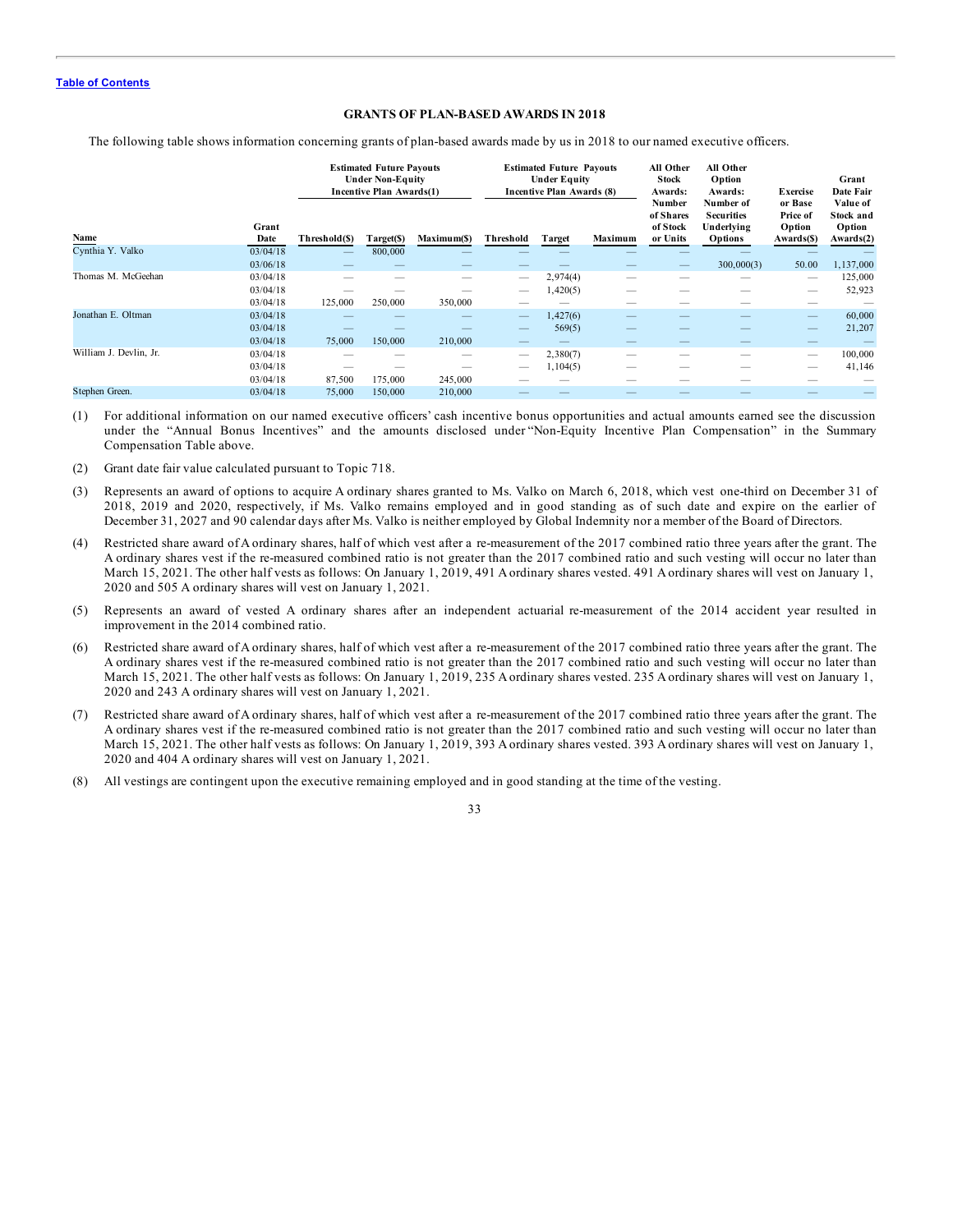#### **EMPLOYMENT AGREEMENTS**

#### *Employment Agreements and Arrangements*

### Cynthia Y. Valko

On March 6, 2018, we entered into the 2018 Employment Agreement with Ms. Valko which replaced her December 10, 2014 employment agreement. The 2018 Employment Agreement provides for an employment term of three years, from January 1, 2018 through December 31, 2020.

Under the 2018 Employment Agreement, Ms. Valko is eligible to receive a cash Return on Equity Bonus of up to \$600,000 for each fiscal year of the Employment Agreement that Ms. Valko served as our Chief Executive Officer (the "ROE Bonus"). Ms. Valko is eligible to receive a preliminary ROE Bonus (the "Preliminary ROE Bonus") for each such fiscal year if Global Indemnity's return on equity percentage for such fiscal year exceeds 85% of the targeted return on equity percentage (as established by the Compensation Committee) for such fiscal year. If Ms. Valko is still employed by the Company and in good standing through the date of payment she will receive 50% of the Preliminary ROE Bonus, payable no later than April 1 of the calendar year immediately following the year to which such Preliminary ROE Bonus relates. Global Indemnity will retain the remaining 50% unpaid balance of the Preliminary ROE Bonus, which will be paid to Ms. Valko within 90 days after the end of the third full calendar year following a Bonus Year (as defined in the 2018 Employment Agreement), regardless of Ms. Valko's then-current employment status with the Company, but subject to adjustment based on an actuarial assessment of incurred but not reported underwriting losses and loss adjustment expenses and actual underwriting losses and loss adjustment expenses.

Additionally, under the 2018 Employment Agreement, Ms. Valko is eligible to receive an annual cash Performance Incentive Bonus of up to \$200,000, based on an assessment of her performance during the Bonus Year (as defined by the 2018 Employment Agreement) by the Compensation Committee, in its sole discretion, based upon the assessment of the Company's Chairman of the Board of Directors, in his sole discretion.

Under the 2018 Employment Agreement, Ms. Valko is restricted from selling any A Ordinary Shares of Global Indemnity unless Ms. Valko retains vested Global Indemnity stock options and shares having an aggregate value of at least equal to the lesser of (i) \$5,000,000 or (ii) \$5,000,000 multiplied by a fraction, the numerator of which is the volume weighted trading price of Global Indemnity's shares for the 30-day period ending on the relevant measurement date and the denominator of which is \$50, and Ms. Valko retains at least 75% of the Global Indemnity options and restricted shares granted to her. Ms. Valko must provide Global Indemnity's Chairman of the Board of Directors with advance notice, and receive approval of, any proposed sale.

In addition, Ms. Valko was granted options ("Tranche 3 Options") to buy 300,000 Global Indemnity A Ordinary Shares with an exercise price of \$50.00 per share. Tranche 3 Options vest 1/3 on December 31 of each of 2018, 2019 and 2020, if Ms. Valko remains employed and in good standing as of such date. Tranche 3 Options expire on the earlier of December 31, 2027 and 90 calendar days after Ms. Valko is neither employed by Global Indemnity nor a member of the Board of Directors. In 2014, Ms. Valko was granted 300,000 options to buy Global A Ordinary Shares ("Tranche 2 Options"). The Tranche 2 Options will vest on each December 31 of 2018, 2019 and 2020 in an amount based on Ms. Valko's attainment of the ROE Bonus criteria described above.

For additional discussion on Ms. Valko's bonus opportunities, see the discussion related to Ms. Valko under "Target Incentives Under Employment Agreements" in the Compensation Discussion and Analysis above.

For a discussion of the consequences of termination or change in control under Ms. Valko's employment agreement, please see the disclosure related to Ms. Valko under "Potential Payments Upon Termination or Change in Control" below.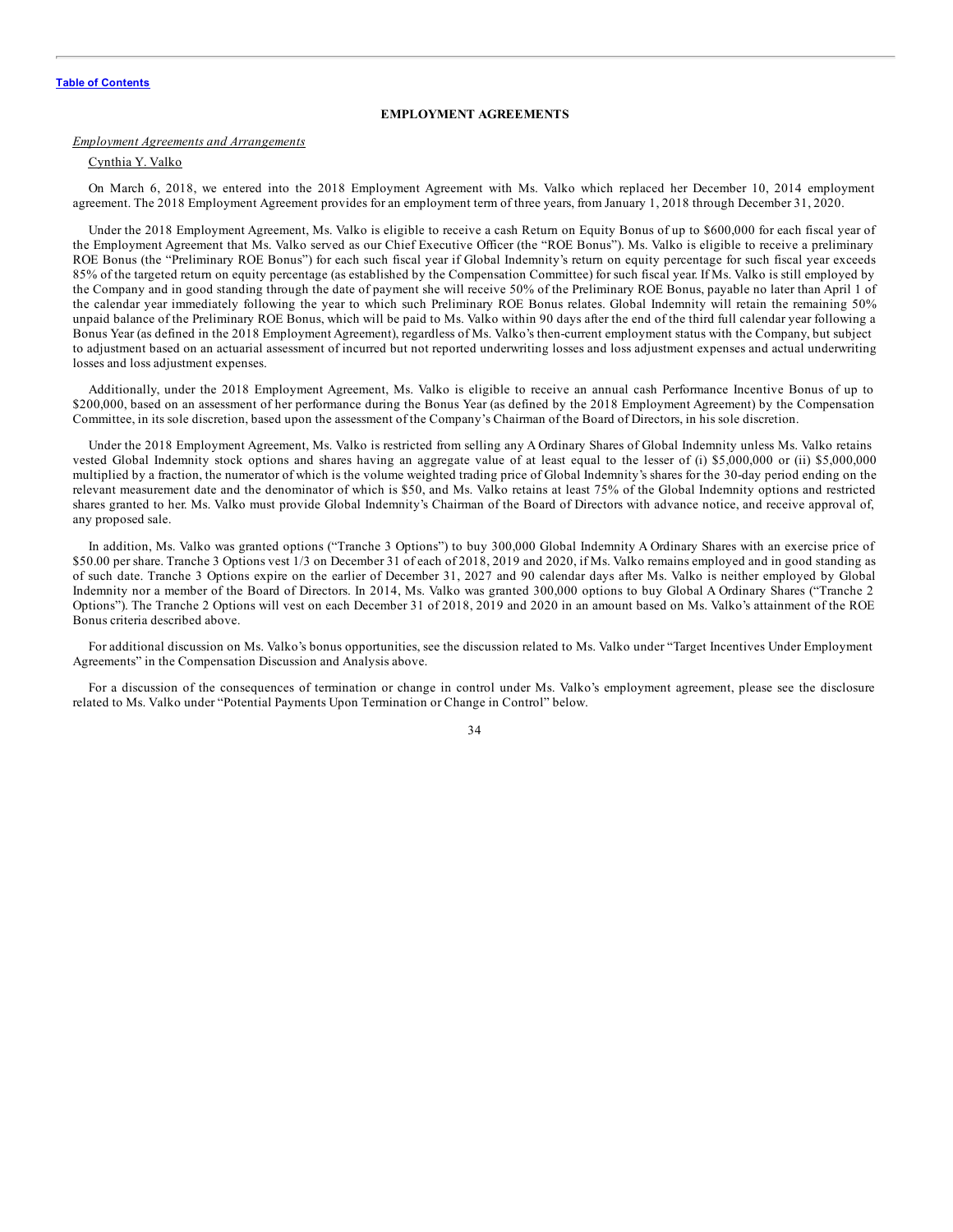#### Thomas M. McGeehan

Mr. McGeehan has an executive employment agreement with the Company. The agreement initially began with a predecessor Company, United America Indemnity, Ltd., but was amended as a result of the Redomestication. The initial employment term was from December 8, 2009 through December 31, 2012, and has since been renewed annually. The agreement contains additional one-year renewal terms unless either party gives 120 days prior written notice of non-renewal to the other.

The employment agreement provides that Mr. McGeehan is entitled to an annual base salary of not less than \$300,000, which is subject to review each year the agreement is in effect, commencing with calendar year 2010, and provided an initial award of 16,000 restricted Class A Common shares, vesting in one-fourth equal installments on each anniversary of the date of grant. After the July 2, 2010 one-for-two reverse stock split, Mr. McGeehan's awarded shares were adjusted accordingly to reflect an award of 8,000 of our A ordinary shares. For information on Mr. McGeehan's bonus opportunities see the discussion related to Mr. McGeehan under "Target Incentives Under Employment Agreements" in the Compensation Discussion and Analysis above.

For a discussion of the consequences of termination or change in control under Mr. McGeehan's employment agreement, please see the disclosure related to Mr. McGeehan under "Potential Payments Upon Termination or Change in Control" below.

#### Jonathan E. Oltman

Mr. Oltman is an at-will employee and does not have an executive employment agreement or arrangement.

For information on Mr. Oltman's bonus opportunities, see the discussion related to Mr. Oltman under "Target Incentives Under Employment Agreements" in the Compensation Discussion and Analysis above.

For a discussion of the consequences of termination or change in control, please see the disclosure related to Mr. Oltman under "Potential Payments Upon Termination or Change in Control" below.

#### William J. Devlin, Jr.

Mr. Devlin has an executive employment agreement with Global Indemnity Group, Inc. The initial term of the agreement was from October 24, 2005 through December 31, 2008, and has since been renewed annually. The agreement contains additional one-year renewal terms unless either party gives 120 days prior written notice of non-renewal to the other. On August 8, 2017, Mr. Devlin's executive employment agreement was amended to allow for the vesting of any unvested A ordinary shares held by Mr. Devlin upon a change in control of Global Indemnity, as defined in the amendment.

The employment agreement provides that Mr. Devlin is entitled to an annual direct salary of not less than \$275,000. For information on Mr. Devlin's bonus opportunities, see the discussion related to Mr. Devlin under "Target Incentives Under Employment Agreements" in the Compensation Discussion and Analysis above.

For a discussion of the consequences of termination or change in control under Mr. Devlin's employment agreement, please see the disclosure related to Mr. Devlin under "Potential Payments Upon Termination or Change in Control" below.

#### Stephen Green

Effective January 1, 2015, Mr. Green entered into an executive employment arrangement with Global Indemnity plc (the "2015 Employment Arrangement") which replaced his January 11, 2012 employment arrangement with Global Indemnity Re. As a result of the Redomestication, the Company replaced Global Indemnity plc as a party to the 2015 Employment Arrangement. The initial term of the 2015 Employment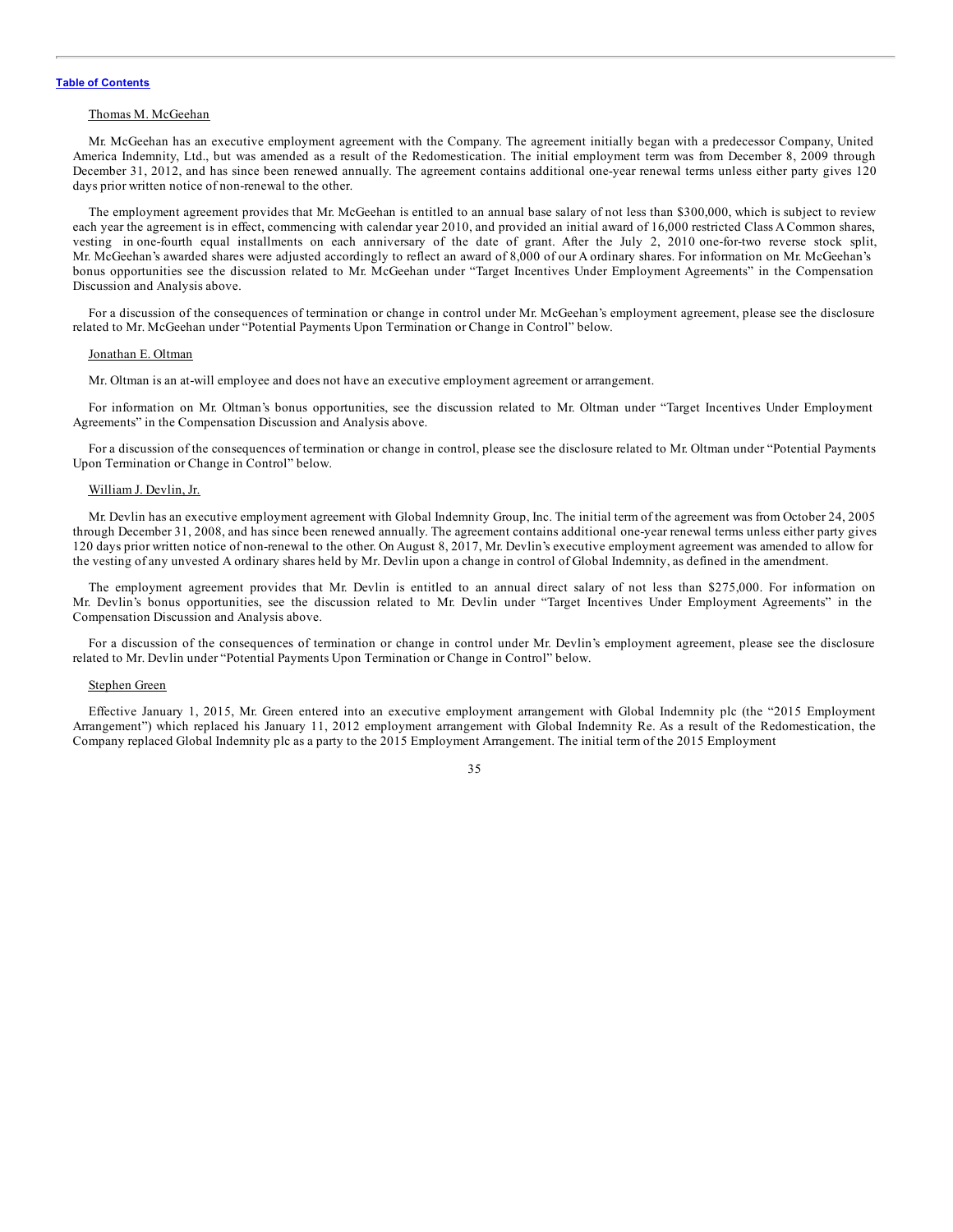Arrangement is January 1, 2015 through January 1, 2020. On August 8, 2017, Mr. Green's executive employment agreement was amended to allow for the vesting of any unvested A ordinary shares held by Mr. Green upon a change in control of Global Indemnity, as defined in the amendment.

The 2015 Employment Arrangement provides that Mr. Green is entitled to an annual direct salary of not less than \$275,000 and Global Indemnity pays 100% of the Bermuda government social insurance contribution and government payroll tax. For information on Mr. Green's bonus opportunities, see the discussion related to Mr. Green under "Target Incentives Under Employment Agreements" in the Compensation Discussion and Analysis above.

For a discussion of the consequences of termination or change in control under Mr. Green's 2015 Employment Arrangement, please see the disclosure related to Mr. Green under "Potential Payments Upon Termination or Change in Control" below.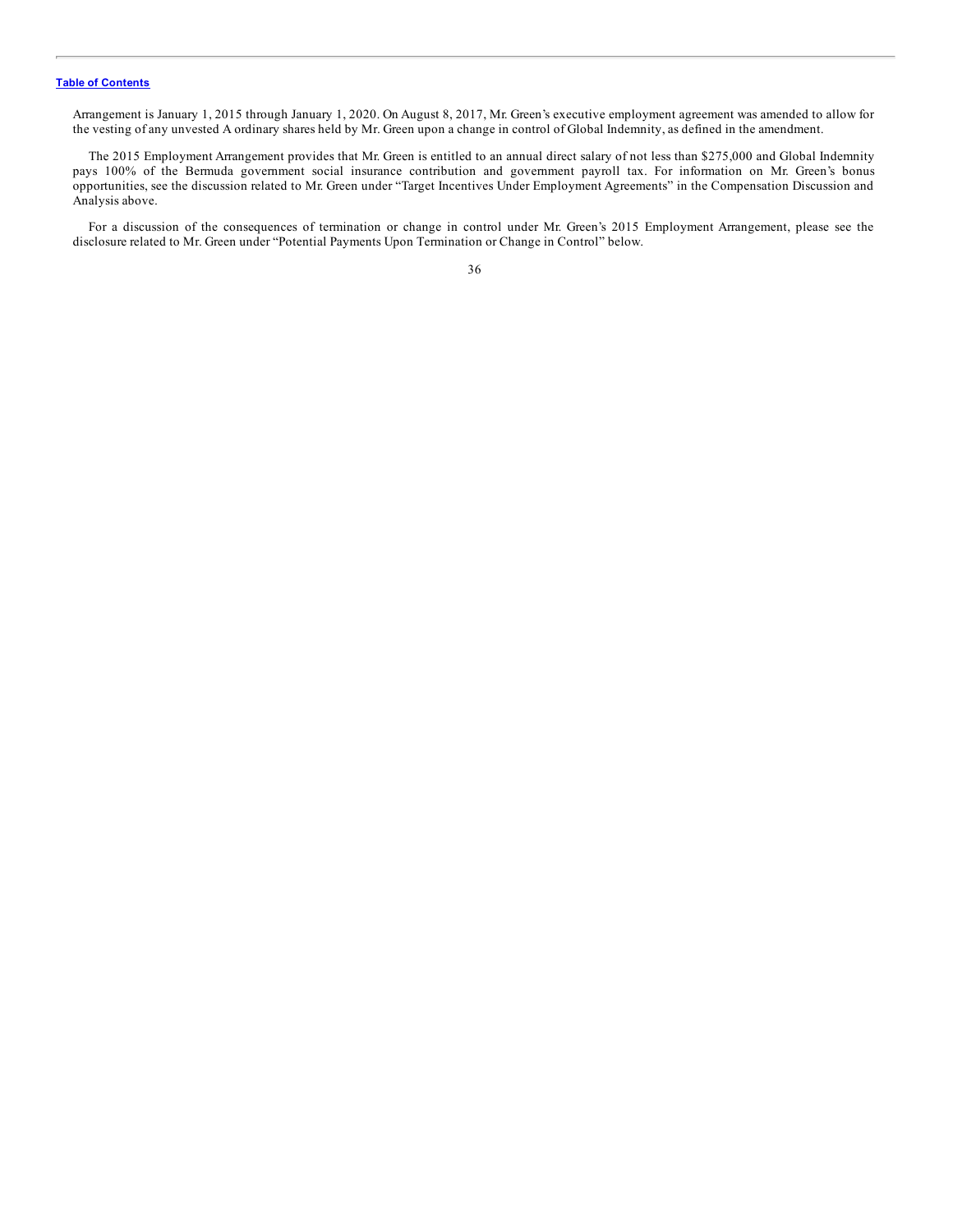## **OUTSTANDING EQUITY AWARDS AT DECEMBER 31, 2018**

The following table shows information concerning outstanding equity awards held by our named executive officers as of December 31, 2018.

|                        |                                                                                                    | <b>Option Awards</b>                                                                                 |                                                                                                                                             |                                           |                                     |                                                                                                         | Stock Awards (18)                                                                                                     |                                                                                                                                                                     |                                                                                                                                                                                        |  |  |
|------------------------|----------------------------------------------------------------------------------------------------|------------------------------------------------------------------------------------------------------|---------------------------------------------------------------------------------------------------------------------------------------------|-------------------------------------------|-------------------------------------|---------------------------------------------------------------------------------------------------------|-----------------------------------------------------------------------------------------------------------------------|---------------------------------------------------------------------------------------------------------------------------------------------------------------------|----------------------------------------------------------------------------------------------------------------------------------------------------------------------------------------|--|--|
| Name                   | Number of<br><b>Securities</b><br>Underlying<br>Unexercised<br>Options<br>$($ # $)$<br>Exercisable | Number of<br><b>Securities</b><br>Underlying<br>Unexercised<br>Options<br>$($ # $)$<br>Unexercisable | Equity<br>Incentive<br>Plan<br>Awards:<br>Number of<br><b>Securities</b><br>Underlying<br>Unexercised<br>Unearned<br><b>Options</b><br>(# ) | Option<br><b>Exercise</b><br>Price<br>(S) | Option<br><b>Expiration</b><br>Date | Number of<br>Shares or<br><b>Units</b> of<br><b>Stock That</b><br>Have<br><b>Not Vested</b><br>$^{(#)}$ | Market<br>Value of<br>Shares or<br>Units of<br><b>Stock</b><br><b>That Have</b><br><b>Not Vested</b><br>$($ \$ $)(1)$ | Equity<br>Incentive<br>Plan<br>Awards:<br>Number of<br>Unearned<br>Shares,<br>Units or<br><b>Other Rights</b><br><b>That Have</b><br><b>Not Vested</b><br>$($ # $)$ | Equity<br>Incentive<br>Plan<br>Awards:<br>Market<br>or Payout<br>Value of<br>Unearned<br>Shares,<br>Units or<br><b>Other Rights</b><br><b>That Have</b><br><b>Not Vested</b><br>(S)(1) |  |  |
| Cynthia Y. Valko       | 300,000(2)                                                                                         |                                                                                                      |                                                                                                                                             | 17.87                                     | 9/19/21                             |                                                                                                         |                                                                                                                       |                                                                                                                                                                     |                                                                                                                                                                                        |  |  |
|                        | 100,000(3)                                                                                         |                                                                                                      |                                                                                                                                             | 50.00                                     | 12/31/27                            |                                                                                                         |                                                                                                                       |                                                                                                                                                                     |                                                                                                                                                                                        |  |  |
|                        |                                                                                                    | 200,000(4)                                                                                           | $\overline{\phantom{a}}$                                                                                                                    | 38.43                                     | 12/31/24                            |                                                                                                         |                                                                                                                       |                                                                                                                                                                     |                                                                                                                                                                                        |  |  |
|                        |                                                                                                    | 200,000(5)                                                                                           |                                                                                                                                             | 50.00                                     | 12/31/27                            |                                                                                                         |                                                                                                                       |                                                                                                                                                                     |                                                                                                                                                                                        |  |  |
|                        |                                                                                                    |                                                                                                      |                                                                                                                                             |                                           |                                     | 11,199(6)                                                                                               | 405,740                                                                                                               |                                                                                                                                                                     |                                                                                                                                                                                        |  |  |
| Thomas M. McGeehan     |                                                                                                    |                                                                                                      |                                                                                                                                             |                                           |                                     | 1,171(7)                                                                                                | 42,425                                                                                                                | 3,446(8)                                                                                                                                                            | 124,849                                                                                                                                                                                |  |  |
|                        |                                                                                                    |                                                                                                      |                                                                                                                                             |                                           |                                     | 1,096(9)                                                                                                | 39,708                                                                                                                | 1,635(10)                                                                                                                                                           | 59,236                                                                                                                                                                                 |  |  |
|                        |                                                                                                    | -                                                                                                    | -                                                                                                                                           | -                                         |                                     | 1,487(11)                                                                                               | 53,874                                                                                                                | 1,487(12)                                                                                                                                                           | 53,874                                                                                                                                                                                 |  |  |
| Jonathan E. Oltman     |                                                                                                    |                                                                                                      |                                                                                                                                             |                                           |                                     | 820(7)                                                                                                  | 29,709                                                                                                                | 2,412(8)                                                                                                                                                            | 87,387                                                                                                                                                                                 |  |  |
|                        |                                                                                                    |                                                                                                      |                                                                                                                                             |                                           |                                     | 789(13)                                                                                                 | 28,585                                                                                                                | 1,177(10)                                                                                                                                                           | 42,643                                                                                                                                                                                 |  |  |
|                        |                                                                                                    |                                                                                                      |                                                                                                                                             |                                           |                                     | 713(14)                                                                                                 | 25,832                                                                                                                | 714(12)                                                                                                                                                             | 25,868                                                                                                                                                                                 |  |  |
| William J. Devlin, Jr. |                                                                                                    |                                                                                                      |                                                                                                                                             |                                           | _                                   | 1,025(7)                                                                                                | 37,136                                                                                                                | 3,015(8)                                                                                                                                                            | 109,233                                                                                                                                                                                |  |  |
|                        |                                                                                                    |                                                                                                      |                                                                                                                                             |                                           |                                     | 1,096(15)                                                                                               | 39,708                                                                                                                | 1,635(10)                                                                                                                                                           | 59,236                                                                                                                                                                                 |  |  |
|                        |                                                                                                    |                                                                                                      |                                                                                                                                             |                                           |                                     | 1,190(16)                                                                                               | 43,114                                                                                                                | 1,189(12)                                                                                                                                                           | 43,077                                                                                                                                                                                 |  |  |
| Stephen Green          |                                                                                                    |                                                                                                      |                                                                                                                                             |                                           | -                                   | 1,025(7)                                                                                                | 37,136                                                                                                                | 3,015(8)                                                                                                                                                            | 109,233                                                                                                                                                                                |  |  |
|                        |                                                                                                    |                                                                                                      |                                                                                                                                             |                                           | -                                   | 1,315(17)                                                                                               | 47,642                                                                                                                | 1,962(10)                                                                                                                                                           | 71,083                                                                                                                                                                                 |  |  |

(1) Value based on December 31, 2018 closing share price of \$36.23, as reported on NASDAQ.

- (2) Represents vested options to purchase restricted A ordinary shares. These options were granted in September 2011, with an exercise price equal to the lesser of \$17.87 and the trade weighted average price of our shares on the first day of trading following the expiration of our black-out period in respect of the release of our third quarter 2011 earnings. The first day of trading following the expiration of our black-out period in respect of the release of our third quarter 2011 earnings was November 2, 2011 and the trade weighted average price of our shares was \$19.55. These options vested pro rata in three equal installments on each of December 31, 2012, December 31, 2013, and December 31, 2014, subject to Ms. Valko's continued employment through each such vesting date, with options to acquire 100,000 A ordinary shares having vested on December 31, 2012; options to acquire 100,000 A ordinary shares having vested on December 31, 2013; and options to acquire 100,000 A ordinary shares having vested on December 31, 2014. The shares issuable under the 2011 Stock Options are subject to forfeiture based on a re-measurement on the third anniversary of such vesting year.
- (3) Represents vested options to purchase A ordinary shares. These options were granted in March 2018, with an exercise price of \$50.00 per share and vested on December 31, 2018. These options expire on the earlier of December 31, 2027 and 90 calendar days after Ms. Valko is neither employed by Global Indemnity nor a member of the Board of Directors.
- (4) Represents unvested options to purchase Aordinary shares. These options were granted in 2014 and will vest on December 31, 2019 and 2020 in an amount based on Ms. Valko's attainment of the ROE Bonus criteria described above in "Employment Agreements and Arrangements."
- (5) Represents unvested options to purchase A ordinary shares. These options were granted in March 2018, with an exercise price of \$50.00 per share. Options to acquire 100,000 A ordinary shares vests on December 31, 2019, and options to acquire 100,000 A ordinary shares vests on December 31, 2020. If vested, these options expire on the earlier of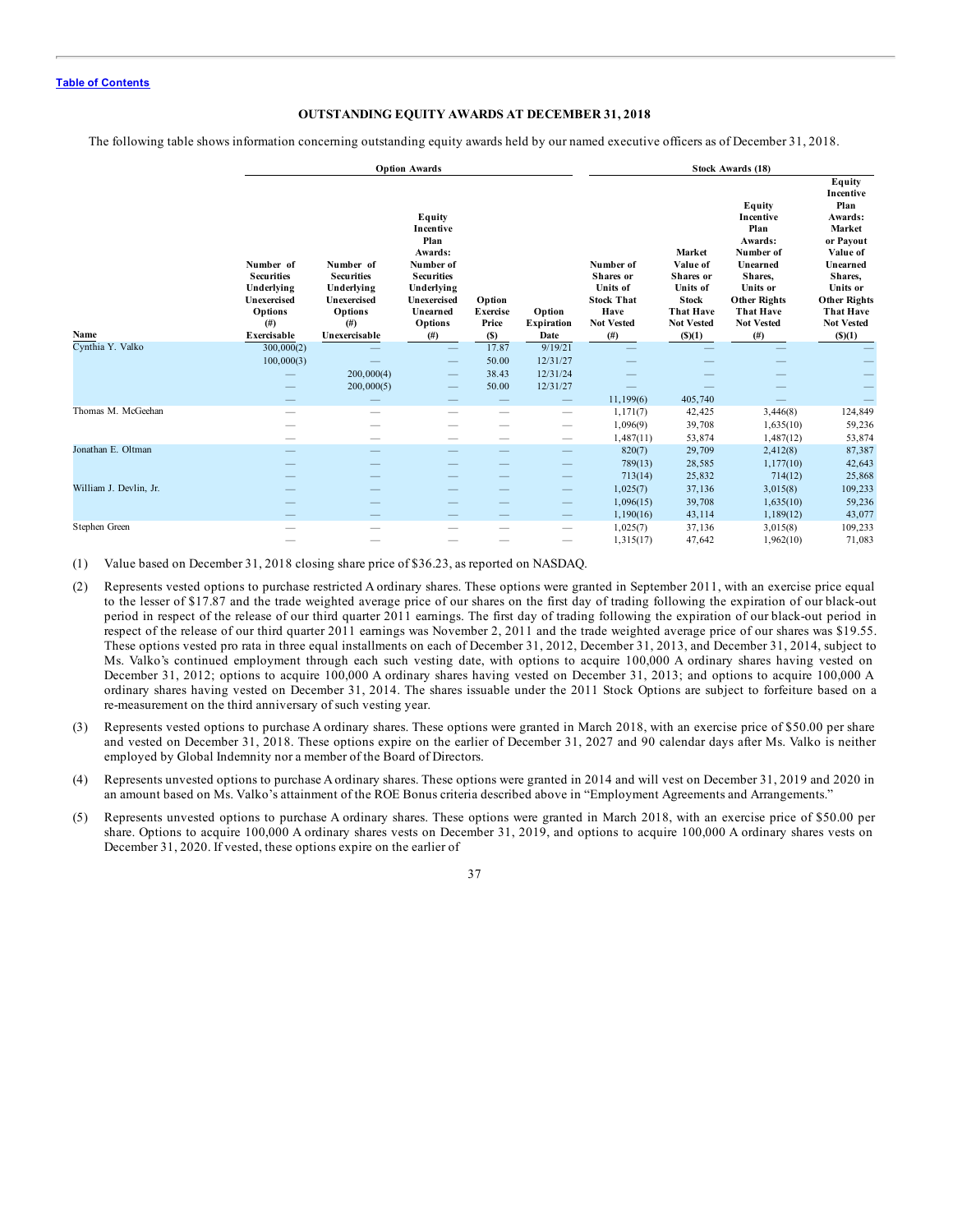December 31, 2027 and 90 days after Ms. Valko is neither employed by Global Indemnity nor a member of the Board of Directors.

- (6) Represents Aordinary shares that vest on the three-year anniversary of grant subject to a re-measurement of bonus year 2015 underwriting results and the approval of the Board of Directors. These shares vested on March 15, 2019.
- (7) Represents A ordinary shares that vested on January 1, 2019.
- (8) Represents A ordinary shares that vest after a re-measurement of the 2015 combined ratio, excluding corporate expenses, three years after the grant. The shares vested on February 22, 2019.
- (9) Represents 540 A ordinary shares that vested on January 1, 2019, and 556 A ordinary shares that will vest on January 1, 2019.
- (10) Represents A ordinary shares that vest after a re-measurement of the 2016 combined ratio, excluding corporate expenses, three years after the grant. The A ordinary shares vest if the re-measured combined ratio is not greater than the 2016 combined ratio and such vesting will occur no later than March 15, 2020.
- (11) Represents 491 A ordinary shares that vested on January 1, 2019, 491 A ordinary shares that will vest on January 1, 2020, and 1,487 A ordinary shares that will vest on January 1, 2021.
- (12) Represents A ordinary shares that vest after a re-measurement of the 2017 combined ratio, excluding corporate expenses, three years after the grant. The A ordinary shares vest if the re-measured combined ratio is not greater than the 2017 combined ratio and such vesting will occur no later than March 15, 2021.
- (13) Represents 389 A ordinary shares that vested on January 1, 2019, and 400 A ordinary shares that will vest on January 1, 2020.
- (14) Represents 235 A ordinary shares that vested on January 1, 2019, 235 A ordinary shares that will vest on January 1, 2020, and 243 A ordinary shares that will vest on January 1, 2021.
- (15) Represents 540 A ordinary shares that vested on January 1, 2019, and 556 A ordinary shares that will vest on January 1, 2020.
- (16) Represents 393 A ordinary shares that vested on January 1, 2019, 393 A ordinary shares that will vest on January 1, 2020, and 404 A ordinary shares that will vest on January 1, 2021.
- (17) Represents 648 A ordinary shares that vested on January 1, 2019, and 667 A ordinary shares that will vest on January 1, 2020.
- (18) All vestings are contingent upon the executive remaining employed and in good standing at the time of the vesting.

#### **OPTION EXERCISES AND STOCK VESTED IN 2018**

The following table shows the stock vested in 2018 for our named executive officers.

|                            | <b>Option Awards</b>                                  |                                          | <b>Stock Awards</b>                                      |                                                             |  |
|----------------------------|-------------------------------------------------------|------------------------------------------|----------------------------------------------------------|-------------------------------------------------------------|--|
| Name                       | <b>Number of Shares</b><br>Acquired on<br>Exercise(#) | <b>Value Realized</b><br>on Exercise(\$) | <b>Number of Shares</b><br>Acquired on<br>Vesting $(\#)$ | <b>Value Realized</b><br>on Vesting(\$)<br>$\left(1\right)$ |  |
| Cynthia Y. Valko(2)        |                                                       |                                          | 28,198                                                   | 1,134,653                                                   |  |
| Thomas M. McGeehan(3)      |                                                       | __                                       | 17.223                                                   | 277,301                                                     |  |
| Jonathan E. Oltman(4)      |                                                       |                                          | 3.880                                                    | 152,801                                                     |  |
| William J. Devlin, $Jr(5)$ |                                                       | __                                       | 12,058                                                   | 486,784                                                     |  |
| Stephen Green $(6)$        |                                                       |                                          | 5,775                                                    | 228,017                                                     |  |

(1) The amounts in this column reflect the value realized upon the vesting of stock award, based on the closing price of our A ordinary shares, as reported on NASDAQ, on the applicable vesting dates.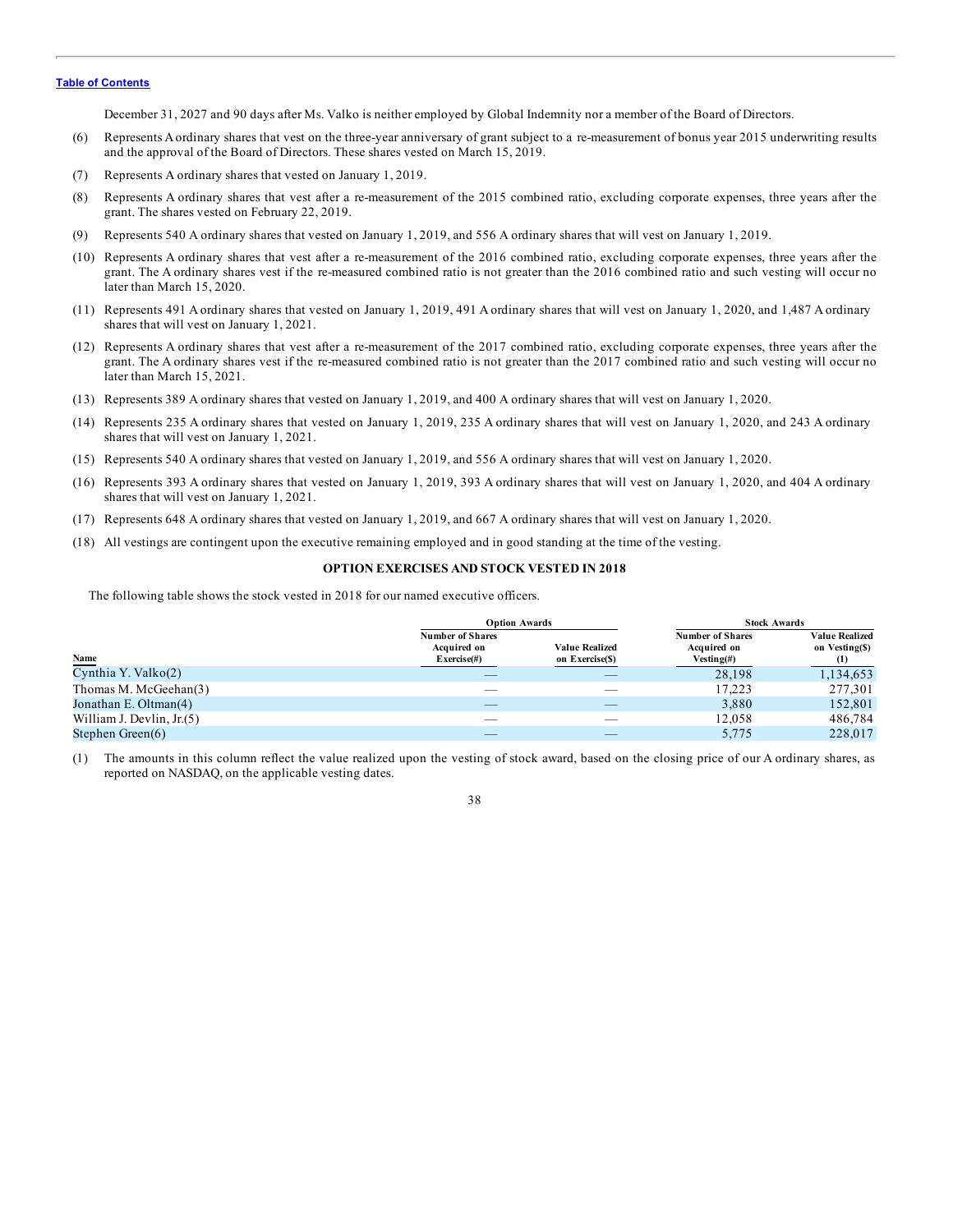- (2) Pertains to the January 1, 2018 vesting of 17,624 A ordinary shares and the March 4, 2018 vesting of 10,574 A ordinary shares.
- (3) Pertains to the January 1, 2018 vesting of 11,838 Aordinary shares, the March 4, 2018 vesting of 3,965 Aordinary shares, and the March 4, 2018 issuance of 1,420 vested A ordinary shares.
- (4) Pertains to the January 1, 2018 vesting of 1,725 A ordinary shares, the March 4, 2018 vesting of 1,586 A ordinary shares, and the March 4, 2018 issuance of 569 vested A ordinary shares.
- (5) Pertains to the January 1, 2018 vesting of 7,870 A ordinary shares, and the March 4, 2018 vesting of 3,084 A ordinary shares, and the March 4, 2018 issuance of 1,104 vested A ordinary shares.
- (6) Pertains to the January 1, 2018 vesting of 2,691 A ordinary shares and the March 4, 2018 vesting of 3,084 A ordinary shares.

#### **PENSION BENEFITS IN 2018**

None of our named executive officers participate in or have account balances in any defined benefit plans sponsored by us.

## **NONQUALIFIED DEFERRED COMPENSATION IN 2018**

None of our named executive officers participate in any nonqualified deferred compensation plans maintained by us.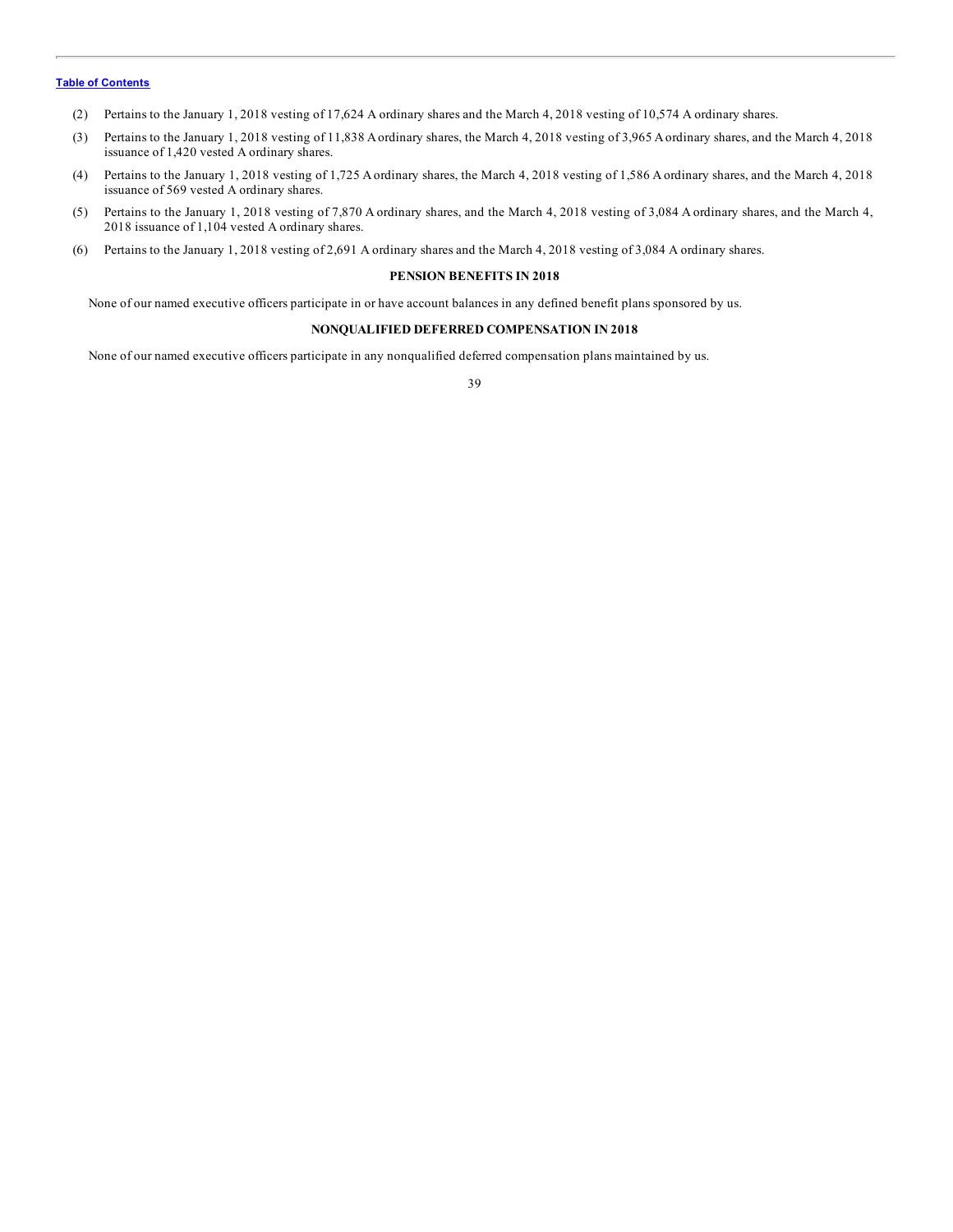#### **POTENTIAL PAYMENTS UPON TERMINATION OR CHANGE IN CONTROL**

The following is a summary of the agreements, plans, and arrangements that provide for payment to our current named executive officers at, following, or in connection with any termination, including resignation, severance, retirement or constructive termination, or with a change in control or a change in the named executive officer's responsibilities, as of December 31, 2018.

The amounts reflected below do not include life insurance payouts that would have been made to our named executive officers upon death on December 31, 2018. Mr. Devlin has an additional voluntary life insurance policy that provides \$100,000 in coverage and an additional voluntary accidental death and dismemberment insurance policy that provides \$100,000 in coverage.

# Cynthia Y. Valko

Under the 2018 Employment Agreement, Ms. Valko's employment may be terminated at any time by us with or without cause or by Ms. Valko at any time.

• *Termination by Us for Cause*. If Ms. Valko's employment is terminated for cause, Ms. Valko would receive all accrued, but unpaid, base salary through the termination date and any vesting of restricted shares and/or options would cease.

Under the 2018 Employment Agreement, "cause" generally means (1) conduct of Ms. Valko constituting fraud, dishonesty, malfeasance, incompetence, gross misconduct, gross negligence; (2) Ms. Valko being officially charged with or indicted for a felony criminal offense involving violence or moral turpitude; (3) Ms. Valko failing to follow the lawful written instructions of the Chairman of the Board of Directors or the Board of Directors; (4) Ms. Valko's violation of the Company's governance, code of conduct, conflict of interest, or similar Company policies applicable to Company employees generally or senior executives generally.

- *Termination by Us Without Cause.* If we terminate Ms. Valko without cause, Ms. Valko is entitled to severance payments equal to one month of base salary for each 12 months of employment prior to the date of termination subject to the execution of a general release, with such amount payable in a lump sum on the 60<sup>th</sup> day following Ms. Valko's termination date.
- *Change in Control*.All of Ms. Valko's unvested restricted shares and unvested options, if any, become vested upon a change in control of Global Indemnity. For details regarding Ms. Valko's unvested options, if any, see the description related to Ms. Valko in the "Outstanding Equity Awards at December 31, 2018" table above.

Assuming Ms. Valko's employment was terminated under any of these circumstances or a change of control occurred on December 31, 2018, such payments and benefits would have had an estimated value of:

|                        |                          | Value of Accelerated<br><b>Vesting of Equity</b><br>Awards(\$) |                                 |                                       |           |
|------------------------|--------------------------|----------------------------------------------------------------|---------------------------------|---------------------------------------|-----------|
|                        | Severance(\$)            | Options(\$)                                                    | <b>Restricted</b><br>Shares(\$) | Medical and<br>Dental<br>Benefits(\$) | Total(\$) |
| With $Cause(1)$        |                          |                                                                |                                 |                                       |           |
| Without Cause          | 466,667                  | __                                                             |                                 |                                       | 466,667   |
| Change in $Control(2)$ | $\overline{\phantom{a}}$ | 5,508,000                                                      |                                 | __                                    | 5,508,000 |

<sup>(1)</sup> We would have no further obligation to Ms. Valko except to pay her for all accrued, but unpaid, base salary through the termination date.

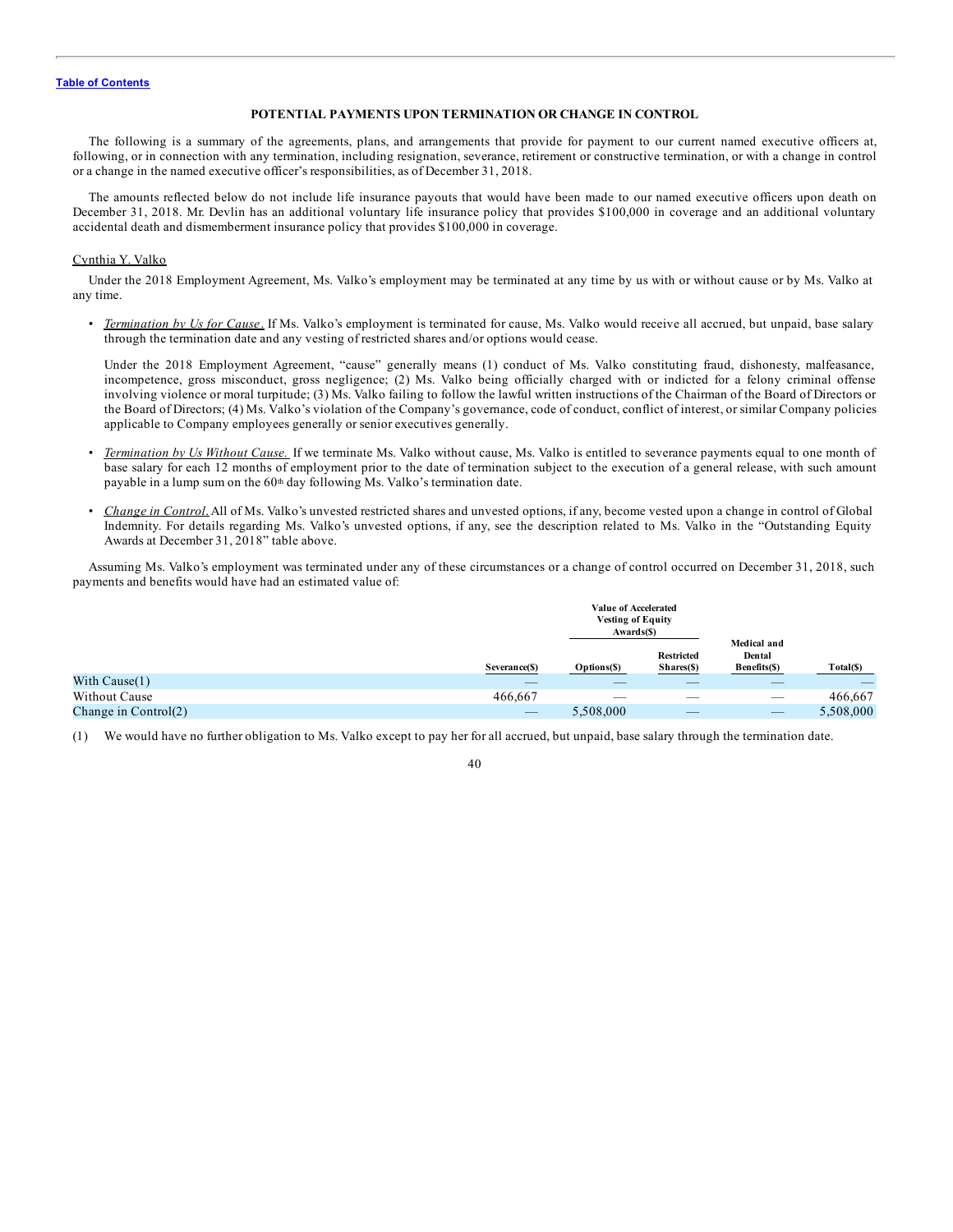(2) The option amount represents the value of the spread between the \$17.87 exercise price and the closing price of \$36.23 on December 31, 2018 for vested options to purchase 300,000 A ordinary shares granted in 2011. For the vested options to purchase 100,000 A ordinary shares granted in 2018, the exercise price of \$50.00 is above the closing price of \$36.23 on December 31, 2018 and are of no value.

#### Thomas M. McGeehan

Under Mr. McGeehan's employment agreement with us, Mr. McGeehan's employment may be terminated at any time by us with or without cause, or upon his death or disability, or by Mr. McGeehan upon 90 days' written notice. For 12 months following Mr. McGeehan's termination for any reason, Mr. McGeehan shall be subject to certain non-compete, non-solicit and confidentiality obligations.

• *Termination by Us for Cause, Death*, *Disability or Resignation*. If Mr. McGeehan's employment is terminated because of death, disability, Mr. McGeehan's resignation (other than as a result of our failure to offer a reasonable relocation package due to our relocation) or for cause, Mr. McGeehan would receive all accrued, but unpaid, base salary, and any vesting of restricted shares and/or options would cease.

Under Mr. McGeehan's employment agreement, "cause" generally means (1) Mr. McGeehan substantially failing to perform his material duties after notice from us and failure to cure such violation within 10 days of the notice (to the extent the Board of Directors reasonably determines such failure to perform is curable and subject to notice) or violating any of our material policies, including our corporate governance and ethics guidelines, conflicts of interests policies and code of conduct applicable to all of our employees and senior executives, (2) the engaging by Mr. McGeehan in any malfeasance, fraud, dishonesty or gross misconduct adverse to our interests, (3) the material violation by Mr. McGeehan of certain provisions of his employment agreement or share/option agreements after notice from us and a failure to cure such violation within 10 days of the notice, (4) a breach by Mr. McGeehan of any representation or warranty in his employment agreement or share/option agreements, (5) the determination by the Board of Directors that Mr. McGeehan has exhibited incompetence or gross negligence in the performance of his duties, (6) receipt of a final written directive or order of any governmental body or entity having jurisdiction over us requiring termination or removal of Mr. McGeehan, or (7) Mr. McGeehan being charged with a felony or other crime involving moral turpitude.

Under his employment agreement, "disabled" generally means that Mr. McGeehan is disabled as certified by a licensed physician selected by us and is unable to perform or complete his duties for a period of 180 consecutive days or 180 days within any 12-month period.

- Termination by Us Without Cause or Termination by the Executive as a Result of Certain Relocation. If we terminate Mr. McGeehan without cause or he resigns as a result of the relocation of our principal executive offices or the business relocation of Mr. McGeehan (in both cases without us offering Mr. McGeehan a reasonable relocation package), Mr. McGeehan is entitled to severance payments equal to his monthly base salary multiplied by 12 months, payable monthly, and subject to the execution of a general release, complying with his post-termination obligations under the agreement and further adjustment for the equity compensation package granted to him. During this severance period, we are also obligated to maintain any medical and dental plan in which Mr. McGeehan participates until the earlier of the end of the severance period or Mr. McGeehan becoming eligible for coverage by another employer and subject to Mr. McGeehan continuing to bear his share of coverage costs.
- *Change in Control*. All of Mr. McGeehan's unvested restricted shares and unvested options, if any, become vested upon a change in control of Global Indemnity. For details regarding Mr. McGeehan's unvested options and restricted shares, if any, see the description related to Mr. McGeehan in the "Outstanding Equity Awards at December 31, 2018" table above.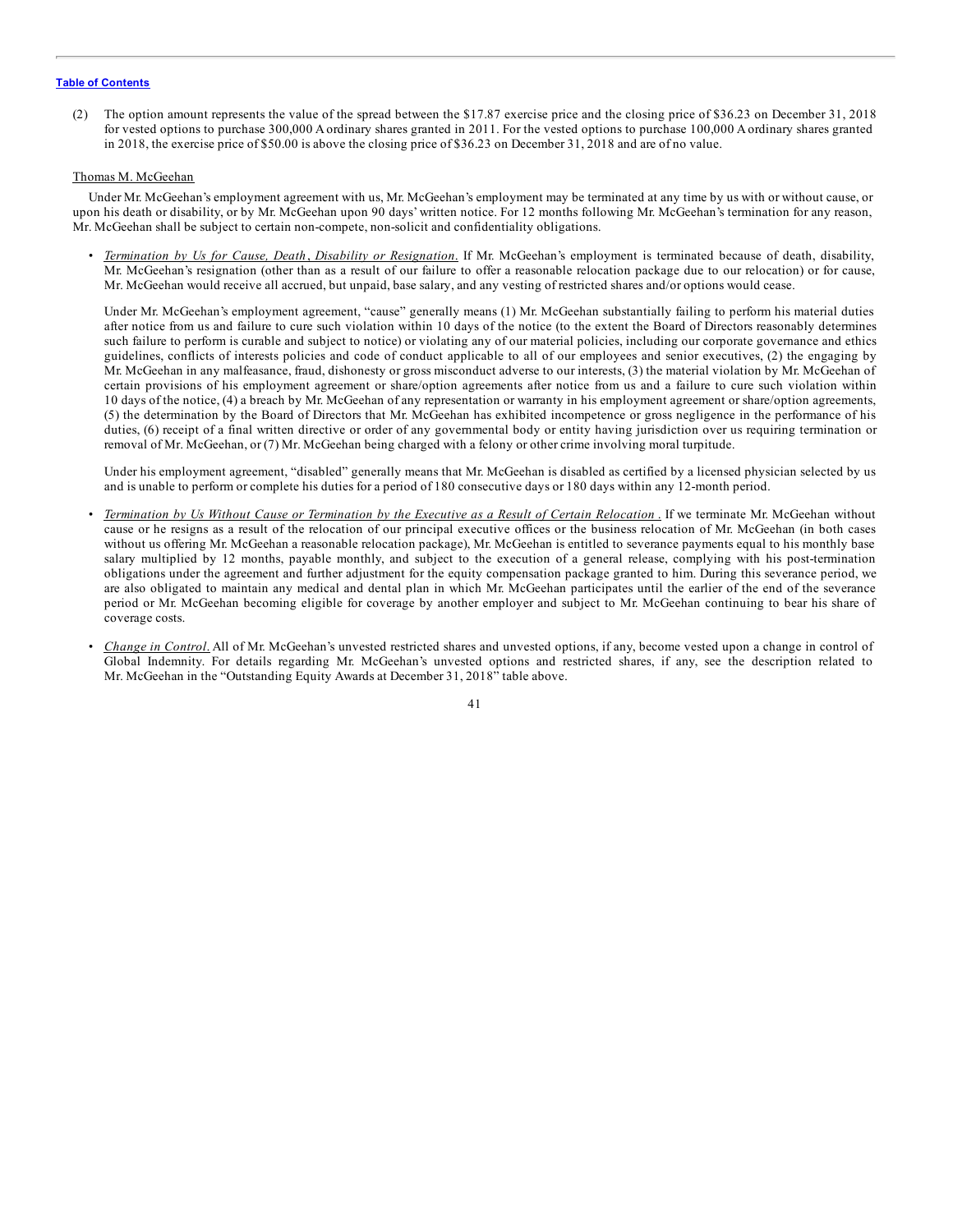Assuming Mr. McGeehan's employment was terminated under any of these circumstances or a change in control occurred on December 31, 2018, and without taking into account any value assigned to Mr. McGeehan's covenant not to compete, such payments and benefits would have had an estimated value of:

|                                                         |               | <b>Vesting of Equity</b><br>Awards(\$) | <b>Value of Accelerated</b>     |                                       |           |
|---------------------------------------------------------|---------------|----------------------------------------|---------------------------------|---------------------------------------|-----------|
|                                                         | Severance(\$) | Options(\$)                            | <b>Restricted</b><br>Shares(\$) | Medical and<br>Dental<br>Benefits(\$) | Total(\$) |
| With Cause; Death; Disability; Voluntary Termination(1) |               |                                        |                                 |                                       |           |
| Without Cause or as a Result of Certain Relocation      | 500,000       |                                        |                                 |                                       | 500,000   |
| Change in $Control(2)$                                  |               |                                        | 373,966                         |                                       | 373,966   |

- (1) We would have no further obligation to Mr. McGeehan, except to pay him for all accrued, but unpaid, base salary through the termination date.
- (2) Assumes continued employment following a change in control. If Mr. McGeehan were to be terminated without cause or if Mr. McGeehan terminates due to certain relocation within 12 months following a change in control, Mr. McGeehan would be entitled to the amount set forth above in "Change in Control" as well as the amount set forth above in "Without Cause or as a Result of Certain Relocation." The restricted shares amount represents all unvested restricted shares multiplied by the closing price of \$36.23 on December 31, 2018.

#### Jonathan E. Oltman

Mr. Oltman is an at-will employee and does not have an employment contract or arrangement.

- *Termination by for Cause, Death, Disability, Resignation or Without Cause* . If Mr. Oltman's employment is terminated for any reason, except a change in control, Mr. Oltman would receive all accrued, but unpaid, base salary through the date of termination, and any vesting of restricted shares and/or options shall cease.
- *Change in Control*. All of Mr. Oltman's unvested restricted shares and unvested options, if any, become vested upon a change in control of Global Indemnity. For details regarding Mr. Oltman's unvested options and restricted shares, if any, see the description related to Mr. Oltman in the "Outstanding Equity Awards at December 31, 2018" table.

Assuming Mr. Oltman's employment was terminated under any of these circumstances or a change in control occurred on December 31, 2018, such payments and benefits would have had an estimated value of:

|                                          |               |             | Value of Accelerated<br><b>Vesting of Equity</b><br>Awards(\$) |                                       |           |  |  |
|------------------------------------------|---------------|-------------|----------------------------------------------------------------|---------------------------------------|-----------|--|--|
|                                          | Severance(\$) | Options(\$) | <b>Restricted</b><br>Shares(\$)                                | Medical and<br>Dental<br>Benefits(\$) | Total(\$) |  |  |
| With Cause; Death; Disability; Voluntary |               |             |                                                                |                                       |           |  |  |
| Termination(1)                           |               |             |                                                                |                                       |           |  |  |
| Without Cause                            |               |             |                                                                |                                       |           |  |  |
| Change in $Control(2)$                   |               |             | 240,024                                                        |                                       | 240,024   |  |  |

(1) We would have no further obligation to Mr. Oltman, except to pay him for all accrued, but unpaid, base salary through the termination date.

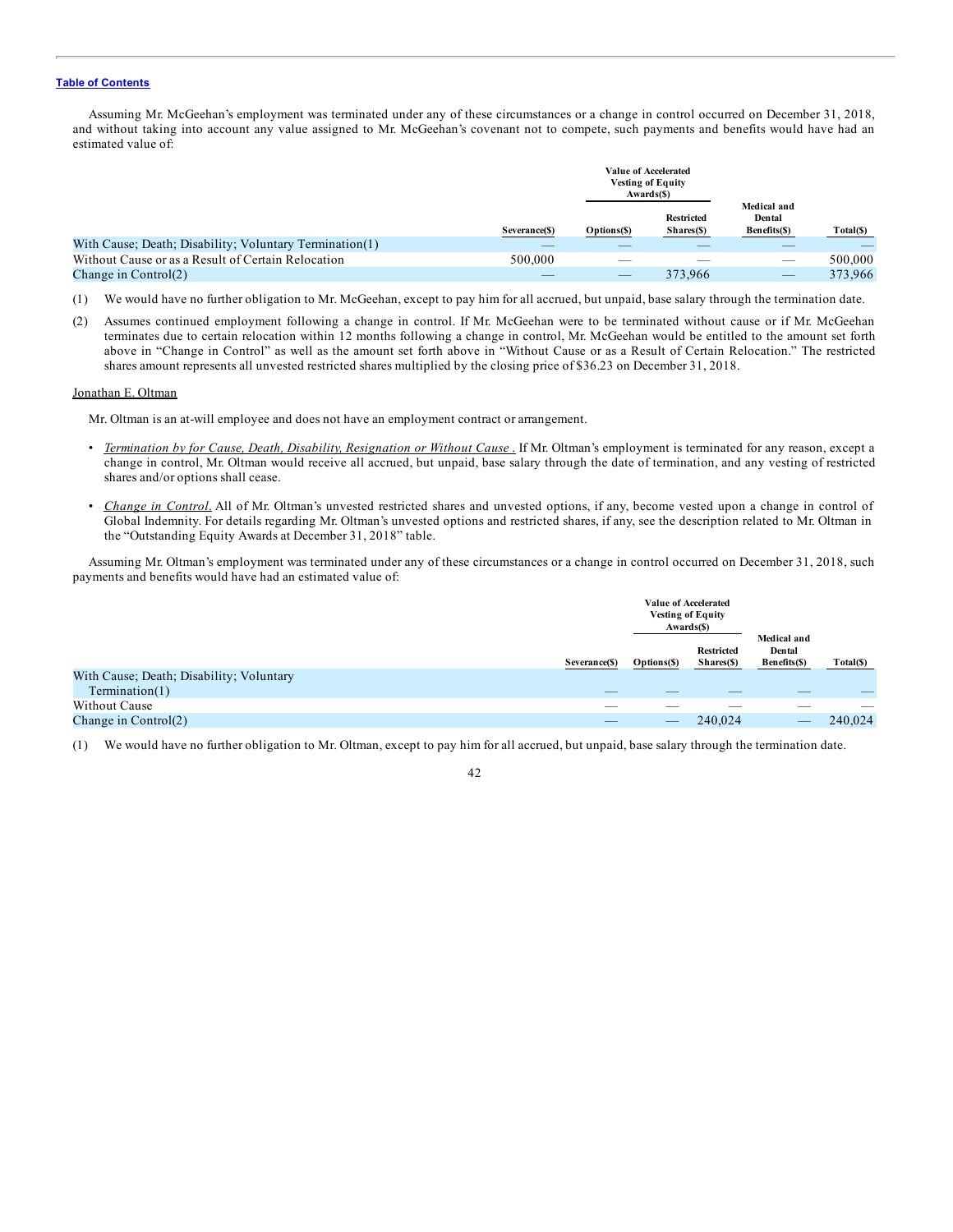(2) Assumes continued employment following a change in control. If Mr. Oltman were to be terminated without cause, Mr. Oltman would be entitled to the restricted shares amount set forth above in "Change in Control." The restricted shares amount represents all unvested restricted shares multiplied by the closing price of \$36.23 on December 31, 2018.

#### William J. Devlin, Jr.

Under Mr. Devlin's employment agreement with Global Indemnity Group, Mr. Devlin's employment may be terminated by Global Indemnity Group with or without cause, or upon his death or disability or by Mr. Devlin upon 90 days' written notice. For a period of 12 months following Mr. Devlin's termination for any reason, Mr. Devlin would be subject to certain non-compete, non-solicit and confidentiality obligations.

• *Termination by Global Indemnity Group for Cause, Death*, *Disability or Resignation*. If Mr. Devlin's employment is terminated because of death, disability, Mr. Devlin's resignation or for cause, Mr. Devlin would receive all accrued, but unpaid, base salary through the date of termination, and any vesting of restricted shares and/or options shall cease.

Under Mr. Devlin's employment agreement, "cause" generally means (1) Mr. Devlin substantially failing to perform his duties after notice from PAIC and failure to cure such violation within 10 days of the notice (to the extent the Board of Directors reasonably determines such failure to perform is curable and subject to notice) or violating any of our material policies, including our corporate governance and ethics guidelines, conflicts of interests policies and code of conduct applicable to all of our employees and senior executives, (2) the engaging by Mr. Devlin in any malfeasance, fraud, dishonesty or gross misconduct adverse to our interests, (3) the material violation by Mr. Devlin of certain provisions of his employment agreement or share/option agreements after notice from Global Indemnity Group and a failure to cure such violation within 10 days of the notice, (4) a breach by Mr. Devlin of any representation or warranty in his employment agreement or share/option agreements, (5) the determination by Global Indemnity Group's Board of Directors that Mr. Devlin has exhibited incompetence or gross negligence in the performance of his duties, (6) receipt of a final written directive or order of any governmental body or entity having jurisdiction over us requiring termination or removal of Mr. Devlin, or (7) Mr. Devlin being charged with a felony or other crime involving moral turpitude.

Under his employment agreement, "disabled" generally means that Mr. Devlin is disabled as certified by a licensed physician selected by us and is unable to perform or complete his duties for a period of 180 consecutive days or 180 days within any 12-month period.

- *Termination by Global Indemnity Group Without Cause* . If we terminate Devlin without cause or he resigns as a result of the relocation of our principal executive offices or the business relocation of Mr. Devlin (in both cases without us offering Mr. Devlin a reasonable relocation package), Mr. Devlin is entitled to severance payments equal to his monthly base salary multiplied by 12 months, payable monthly, and subject to the execution of a general release, complying with his post-termination obligations under the agreement and further adjustment for the equity compensation package granted to him. During this severance period, we are also obligated to maintain any medical and dental plan in which Mr. Devlin participates until the earlier of the end of the severance period or Mr. Devlin becoming eligible for coverage by another employer and subject to Mr. Devlin continuing to bear his share of coverage costs.
- *Change in Control*. All of Mr. Devlin's unvested restricted shares and unvested options, if any, become vested upon a change in control of Global Indemnity. For details regarding Mr. Devlin's unvested options and restricted shares, if any, see the description related to Mr. Devlin in the "Outstanding Equity Awards at December 31, 2018" table above.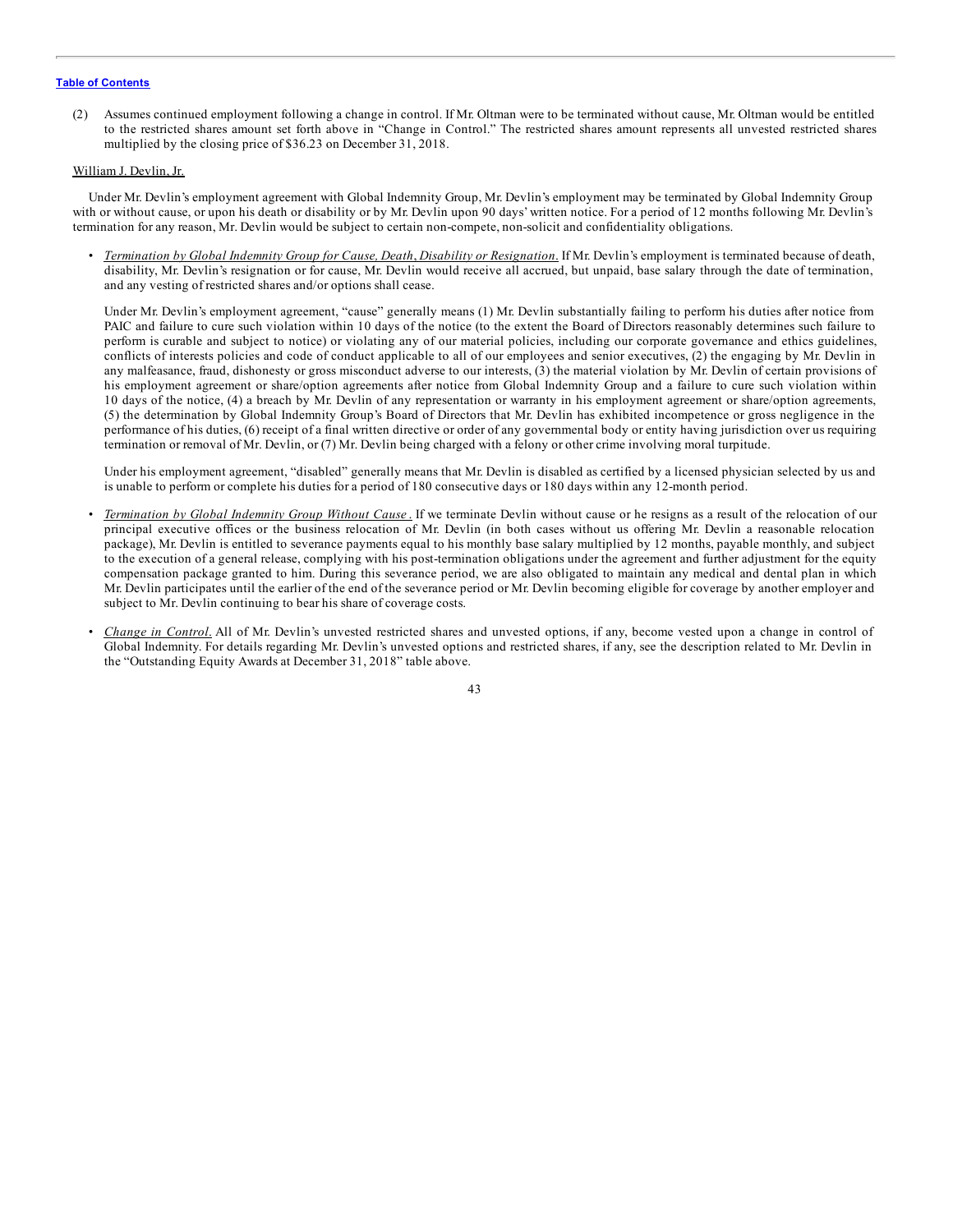Assuming Mr. Devlin's employment was terminated under any of these circumstances or a change in control occurred on December 31, 2018, and without taking into account any value assigned to Mr. Devlin's covenant not to compete, such payments and benefits would have had an estimated value of:

|                                                         |               | <b>Vesting of Equity</b><br>Awards(\$) | <b>Value of Accelerated</b>     |                                       |           |
|---------------------------------------------------------|---------------|----------------------------------------|---------------------------------|---------------------------------------|-----------|
|                                                         | Severance(\$) | Options(\$)                            | <b>Restricted</b><br>Shares(\$) | Medical and<br>Dental<br>Benefits(\$) | Total(\$) |
| With Cause; Death; Disability; Voluntary Termination(1) |               |                                        |                                 |                                       |           |
| Without Cause or as a Result of Certain Relocation      | 350,000       |                                        | $\sim$                          | 25,993(2)                             | 375,993   |
| Change in $Control(3)$                                  |               |                                        | 331,505                         | $\overline{\phantom{a}}$              | 331,505   |

- (1) We would have no further obligation to Mr. Devlin, except to pay him for all accrued, but unpaid, base salary through the termination date.
- (2) The current value of medical and dental benefits was used to calculate this amount.
- (3) Assumes continued employment following a change in control. If Mr. Devlin were to be terminated without cause, Mr. Devlin would be entitled to the restricted shares amount set forth above in "Change in Control" as well as the "Medical and Dental Benefits" set forth above in "Without Cause." The restricted shares amount represents all unvested restricted shares multiplied by the closing price of \$36.23 on December 31, 2018.

#### Stephen Green

Under Mr. Green's 2015 Employment Arrangement, Mr. Green's employment may be terminated by Global Indemnity with or without cause or upon his death, disability or by Mr. Green upon three months' notice. If Mr. Green is terminated without cause he shall receive one month severance for each year worked with Global Indemnity up to a maximum of twelve months' severance and subject to the execution of a general release. If Mr. Green resigns for any reason, dies or becomes disabled and cannot continue to perform the functions of his job or Mr. Green is terminated for cause Mr. Green is not entitled to any severance. All unvested A ordinary shares are forfeited upon termination. All of Mr. Green's unvested restricted shares and unvested options, if any, become vested upon a change in control of Global Indemnity. For details regarding Mr. Green's unvested options and restricted shares, if any, see the description related to Mr. Devlin in the "Outstanding Equity Awards at December 31, 2018" table above.

Assuming Mr. Green's 2015 Employment Arrangement was terminated under any of these circumstances or a change in control occurred on December 31, 2018 such payments and benefits would have had an estimated value of:

|                                          |               |                          | Value of Accelerated<br><b>Vesting of Equity</b><br>Awards(\$) |                                       |           |
|------------------------------------------|---------------|--------------------------|----------------------------------------------------------------|---------------------------------------|-----------|
|                                          | Severance(\$) | Options(\$)              | <b>Restricted</b><br>Shares(\$)                                | Medical and<br>Dental<br>Benefits(\$) | Total(\$) |
| With Cause; Death; Disability; Voluntary |               |                          |                                                                |                                       |           |
| Termination(1)                           |               |                          |                                                                |                                       |           |
| Without Cause                            | 175.000       |                          |                                                                |                                       | 175,000   |
| Change in Control                        |               | $\overline{\phantom{a}}$ | 265,095                                                        |                                       | 265,095   |

(1) We would have no further obligation to Mr. Green, except to pay him for all accrued, but unpaid, base salary through the termination date.

(2) Assumes continued employment following a change in control. The restricted shares amount represents all unvested restricted shares multiplied by the closing price of \$36.23 on December 31, 2018.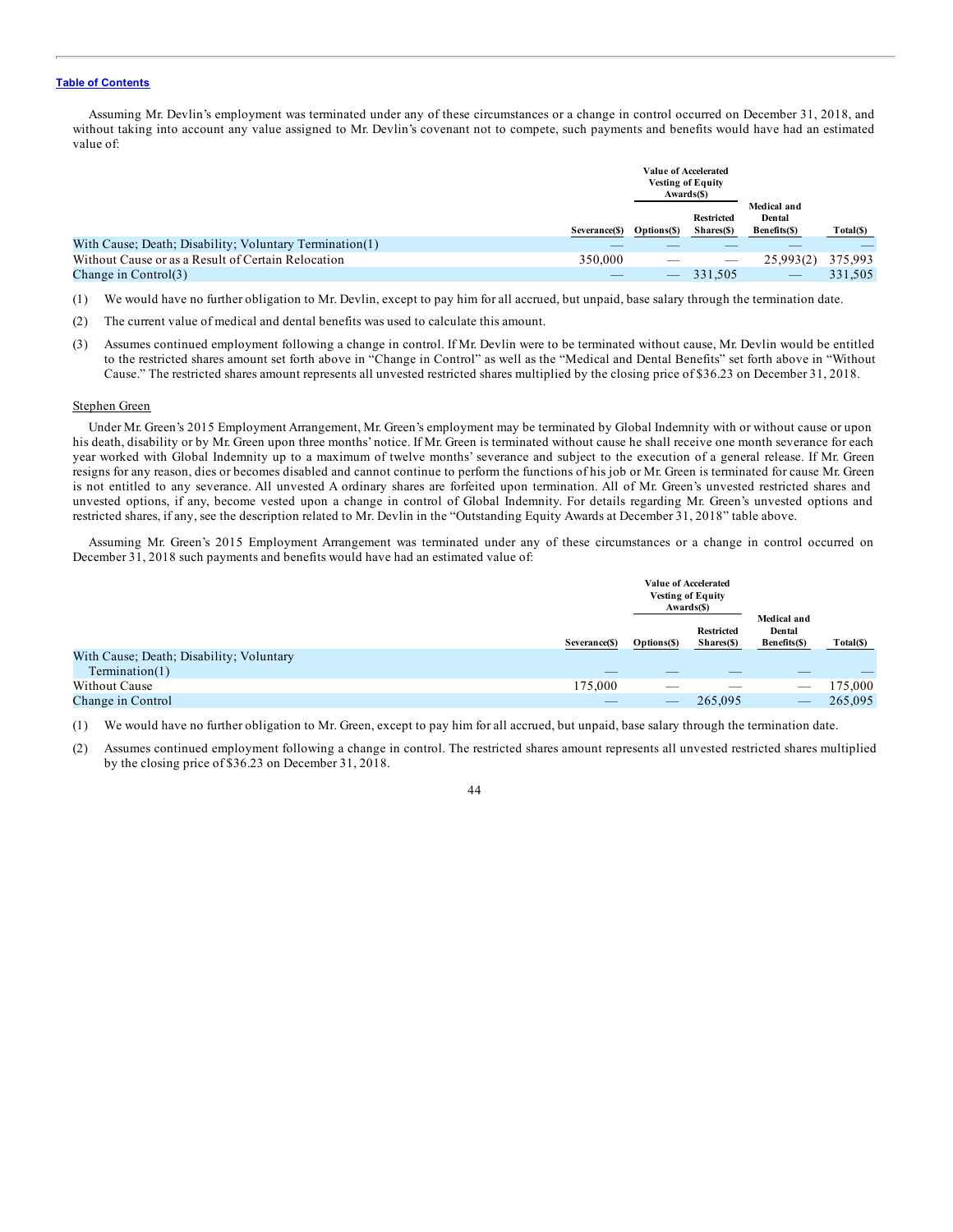#### **EQUITY COMPENSATION PLAN INFORMATION**

The following table sets forth information as of December 31, 2018 regarding the Company's equity compensation plans. The only plan pursuant to which the Company may currently make additional equity grants is the Global Indemnity Limited 2018 Share Incentive Plan, which replaced the 2014 Share Incentive Plan. The 2014 Share Incentive Plan replaced the Global Indemnity plc 2014 Share Incentive Plan as a result of the Redomestication. The Global Indemnity plc 2014 Share Incentive plan had replaced the Global Indemnity plc 2003 Share Incentive Plan, which had expired per its terms on September 5, 2013. Outstanding grants were not affected by the Redomestication or the expiration of the Global Indemnity plc 2003 Share Incentive Plan.

|                                                            |                          |                          |                          | Number of         |
|------------------------------------------------------------|--------------------------|--------------------------|--------------------------|-------------------|
|                                                            |                          |                          |                          | <b>Securities</b> |
|                                                            | Number of                |                          |                          | Remaining         |
|                                                            | Securities to be         |                          |                          | Available         |
|                                                            | <b>Issued Upon</b>       |                          | Weighted-Average         | for Future        |
|                                                            | <b>Exercise of</b>       | <b>Exercise Price of</b> |                          | <b>Issuance</b>   |
|                                                            | Outstanding              |                          | Outstanding              | under Equity      |
|                                                            | <b>Options, Warrants</b> |                          | <b>Options, Warrants</b> | Compensation      |
| <b>Plan Category</b>                                       | and Rights               |                          | and Rights               | Plans(1)          |
| Equity compensation plans approved by security holders     | 800,000(2)               | Φ                        | 35.06                    | 1,397,453         |
| Equity compensation plans not approved by security holders |                          |                          |                          |                   |
| Total                                                      | 800,000(2)               |                          | 35.06                    | .397.453          |

(1) Does not include securities reflected in the column entitled "Number of Securities to be Issued Upon Exercise of Outstanding Options, Warrants and Rights."

Includes 300,000 options to acquire A ordinary shares granted under the 2003 Global Indemnity plc Share Incentive Plan and the 500,000 options to acquire A ordinary shares granted under the Global Indemnity plc 2014 Share Incentive Plan, as amended.

#### **CEO PAY RATIO**

As required by Section 953(b) of the Dodd-Frank Wall Street Reform and Consumer Protection Act, and Item 402(u) of Regulation S-K, we are providing the following information about the relationship of the annual total compensation of our employees and the annual total compensation of our CEO, Ms. Valko.

This pay ratio below is a reasonable estimate calculated in a manner consistent with SEC rules based on our payroll and employment records and the methodology described below. The SEC's rules for identifying the median compensated employee and calculating the pay ratio based on that employee's annual total compensation allow companies to adopt a variety of methodologies, to apply certain exclusions, and to make reasonable estimates and assumptions that reflect their employee populations and compensation practices. As a result, the pay ratio reported by other companies may not be comparable to the pay ratio reported below, as other companies have different employee populations and compensation practices and may utilize different methodologies, exclusions, estimates and assumptions in calculating their own pay ratios.

We identified the median employee for 2018 by selecting the middle employee calculated by ordering compensation of all employees, excluding Ms. Valko, from the highest to the lowest and selecting the employee at the center. We included all employees, as of December 31, 2018. As of December 31, 2018, we employed 394 persons in the United States, 20 employees in Ireland, and 2 employees in Bermuda. For United States based employees we used gross compensation as reported on the W-2, for Ireland based employees we used total play plus additional compensation as reported on our 2018 payroll summary (euros were converted to U.S. dollars using the exchange rate as of December 29, 2018), and for our Bermuda based employees we used 2018 gross compensation, which included annual salary plus any bonus payment plus any other compensation. Our median employee's total compensation in 2018 was \$86,804.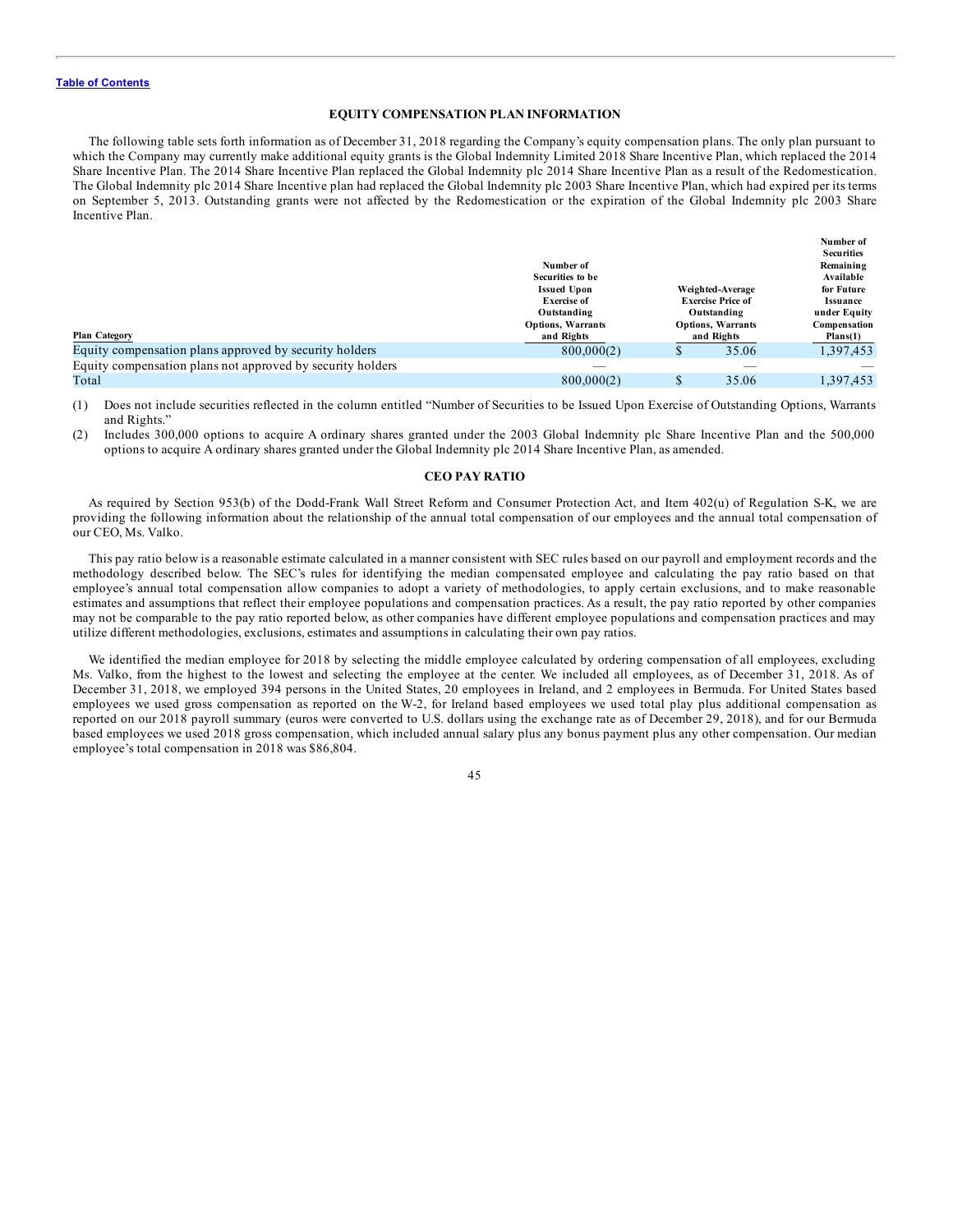<span id="page-50-0"></span>With respect to the annual total compensation of Ms. Valko, we used the amount in the "Total" column of our 2018 Summary Compensation Table included in this Annual Report, which was \$2,053,704. Our 2018 ratio of chief executive officer total compensation to our median employee's total compensation is 23.7:1.

#### **ADDITIONAL INFORMATION**

#### **Compensation Committee Interlocks and Insider Participation**

At December 31, 2018, our Compensation Committee consisted of John H. Howes, Bruce R. Lederman, and James D. Wehr. No member of the Compensation Committee during 2018 was an employee or an officer of Global Indemnity or its subsidiaries at any time during 2018 nor has any such person formerly been an officer of the Company. No executive officer of Global Indemnity served as a director or a member of the compensation committee of another company, one of whose executive officers serves as a member of our Board of Directors or the Compensation Committee during 2018.

#### **Principal Shareholders and Security Ownership of Management**

The table on the following page sets forth certain information concerning the beneficial ownership of our A and B ordinary shares as of April 2, 2019, including the percentage of our total voting power such shares represent on an actual basis, by:

- each of our named executive officers;
- each of our current directors and director nominees;
- each holder known to us to hold beneficially more than 5% of any class of our shares; and
- all of our current executive officers and directors as a group.

We have determined beneficial ownership in accordance with the rules of the SEC, and the information is not necessarily indicative of beneficial ownership for any other purposes.

As of April 3, 2018, the following share capital of Global Indemnity Limited was issued and outstanding:

- 10,113,527 A ordinary shares; and
- 4,133,366 B ordinary shares, each of which is convertible at any time at the option of the holder into one A ordinary share.

Based on the foregoing, and assuming each B ordinary share is converted into one A ordinary share in accordance with the Articles of Association, as of April 2, 2019, there would have been 14,246,893 A ordinary shares issued and outstanding. Except as otherwise set forth in the footnotes to the table, each beneficial owner has the sole power to vote and dispose of all shares held by that beneficial owner.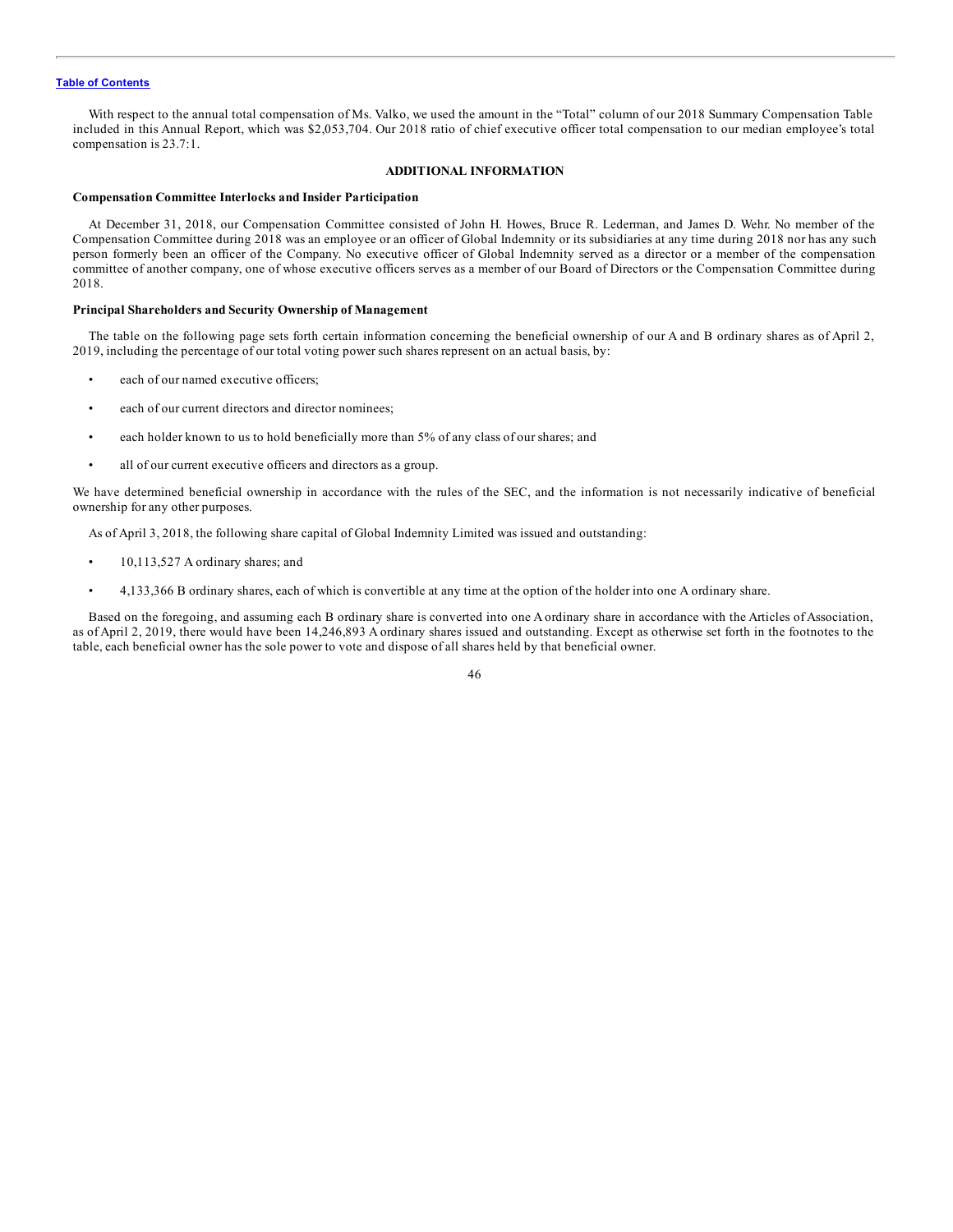#### Principal Shareholders and Security Ownership of Management(1)

|                                                                          | A<br><b>Ordinary Shares</b> |              | B<br><b>Ordinary Shares</b> |      | Total<br>Voting<br>Power(2) | $% As-$<br>Converted<br>Ownership(3) |  |
|--------------------------------------------------------------------------|-----------------------------|--------------|-----------------------------|------|-----------------------------|--------------------------------------|--|
| Name and address of<br>Beneficial Owner**                                | <b>Shares</b>               |              | <b>Shares</b>               | $\%$ | $\%$                        | $\frac{0}{0}$                        |  |
| Saul A. $Fox(4)$                                                         | 5,219,599                   | $\%$<br>36.6 | 4,133,366                   | 100  | 2.0                         | 36.6                                 |  |
| Fox Paine & Company, LLC and affiliated investment funds $(5)$           | 4,174,393                   | 29.3         | 4,133,366                   | 100  | 80.4                        | 29.3                                 |  |
| Richmond Hill Investments, LLC(6)                                        | 1,400,038                   | 13.9         |                             | —    | 2.7                         | 9.8                                  |  |
| Hotchkis & Wiley Capital Management(7)                                   | 1,207,466                   | 12.0         |                             |      | 2.3                         | 8.5                                  |  |
|                                                                          |                             |              |                             |      | 1.9                         | 7.0                                  |  |
| Richmond Hill Investment Co., LP(8)                                      | 1,001,814                   | 9.9          |                             |      |                             |                                      |  |
| Dimensional Fund Advisors LP(9)                                          | 857,207                     | 8.5          |                             |      | 1.7                         | 6.0                                  |  |
| Cynthia Y. Valko(10).                                                    | 431,003                     | 4.3          |                             |      | $\ast$                      | 3.0                                  |  |
| Seth J. Gersch(11)                                                       | 115,998                     | 1.1          |                             |      | $\ast$                      | *                                    |  |
| Thomas M. McGeehan                                                       | 54,968                      | $\ast$       |                             |      | $\ast$                      | $\ast$                               |  |
| Jason B. Hurwitz(12).                                                    | 43,336                      | $\ast$       |                             |      | $\ast$                      | $\ast$                               |  |
| William J. Devlin, Jr.                                                   | 40,466                      | $\ast$       |                             |      | $\ast$                      | $\ast$                               |  |
| John H. Howes                                                            | 27,255                      | $\ast$       |                             |      | $\ast$                      | *                                    |  |
| Stephen Green                                                            | 20,759                      | $\ast$       |                             |      | $\ast$                      | $\ast$                               |  |
| Jonathan E. Oltman                                                       | 16,464                      | $\ast$       |                             |      | $\ast$                      | $\ast$                               |  |
| Bruce R. Lederman                                                        | 15,854                      | $\ast$       |                             |      | $\ast$                      | $\ast$                               |  |
| Joseph W. Brown                                                          | 12,864                      | $\ast$       |                             |      | $\ast$                      | $\ast$                               |  |
| James D. Wehr                                                            | 4,551                       | $\ast$       |                             |      | $\ast$                      | $\ast$                               |  |
| All directors and executive officers as a group (consists of 12 persons) | 6,003,545                   | 42.1         | 4,133,366                   | 100  | 84.0                        | 42.1                                 |  |

\* The percentage of shares beneficially owned does not exceed 1%.

- \*\* Unless otherwise indicated, the address for each beneficial owner is c/o Global Indemnity Limited, 27 Hospital Road, George Town, Grand Cayman, KY1-9008, Cayman Islands, Attn: Walkers Global.
- (1) The numbers of shares set forth in these columns are calculated in accordance with the provisions of Rule 13d-3 under the Securities Exchange Act of 1934. As a result, these figures assume the exercise or conversion by each beneficial owner of all securities that are exercisable or convertible within 60 days of April 2, 2019. In particular, A ordinary shares that may be acquired by a particular beneficial owner upon the conversion of B ordinary shares are deemed to be outstanding for the purpose of computing the percentage of the A ordinary shares owned by such beneficial owner, but are not deemed to be outstanding for the purpose of computing the percentage of the A ordinary shares owned by any other beneficial owner.
- (2) The percentages in this column represent the percentage of the total outstanding voting power of Global Indemnity Limited that the particular beneficial owner holds. The numerator used in this calculation is the total votes to which each beneficial owner is entitled, taking into account that each B ordinary share has ten votes, and the denominator is the total number of votes to which all outstanding shares of Global Indemnity Limited are entitled, again taking into account that each B ordinary share has ten votes.
- (3) The percentages in this column represent the percentage of the total outstanding share capital of Global Indemnity Limited that a particular beneficial owner holds on an as-converted basis, assuming that each B ordinary share is converted into one A ordinary share. As of April 2, 2019 there were 14,246,893 A ordinary shares outstanding on an as-converted basis. The numerator used in this calculation is the total number of A ordinary shares each beneficial owner holds on an as-converted basis and the denominator is the total number of A ordinary shares on an as-converted basis.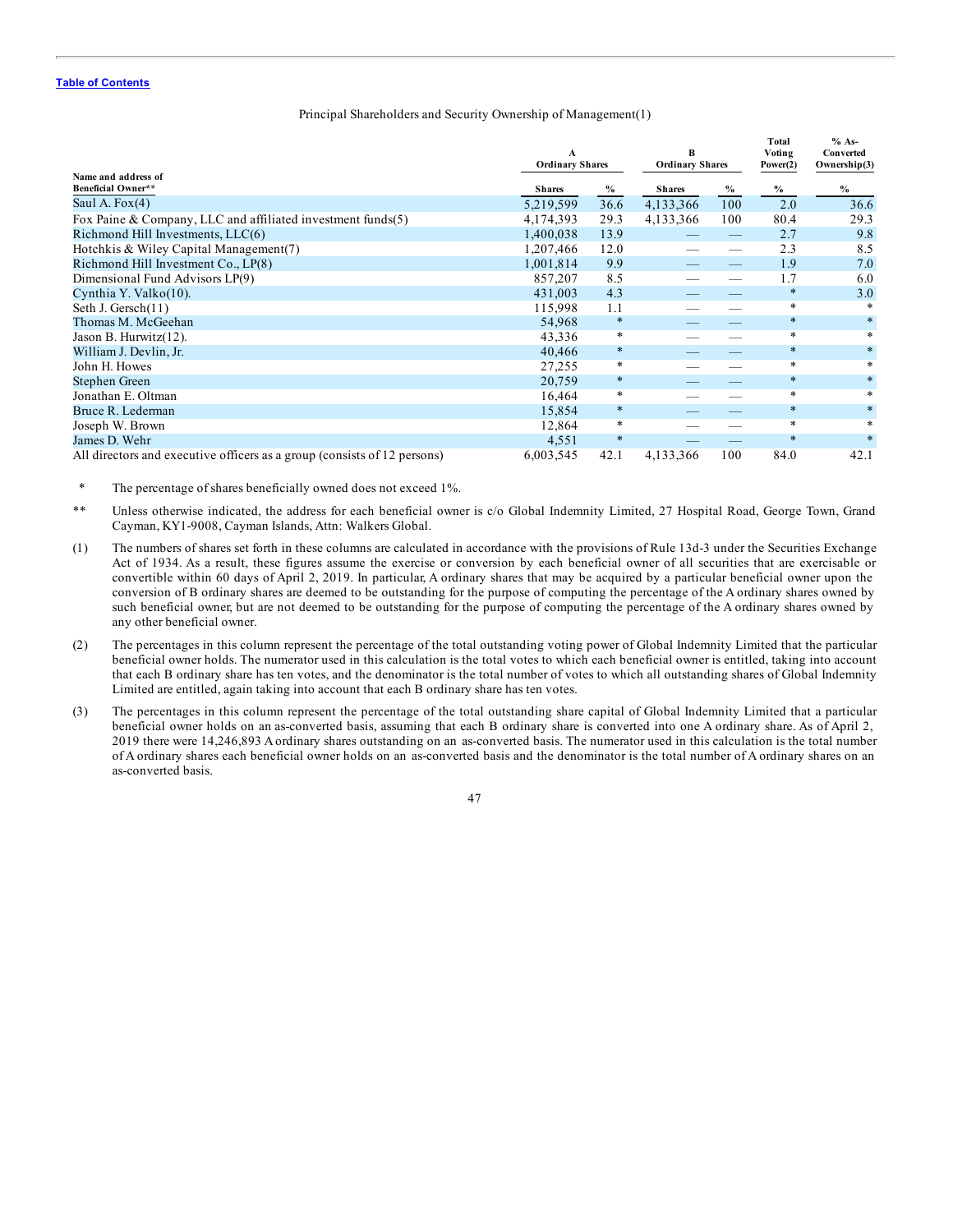- (4) 988,370 of the A ordinary shares listed are held by Fox Mercury Investments, L.P. (collectively, with certain of its affiliates, the "FM entities"). Mercury Assets Delaware LLC and a subsidiary of Fox Paine Global, Inc. are the limited partners of Fox Mercury Investments, L.P. and a subsidiary of Fox Paine Global, Inc. is the general partner of Fox Mercury Investments, L.P. 56,836 of the A ordinary shares listed are held by Mercury Assets Delaware, LLC. Fox Paine & Company LLC is owned by Fox Paine Global, Inc. Mr. Fox is the founder and Chief Executive of Fox Paine & Company, LLC. The sole shareholder of Fox Paine Global Inc. is Benjerome Trust. The sole member of Mercury Assets Delaware LLC is the Benjerome Trust. Mr. Fox is the sole trustee of the Benjerome Trust. Fox Mercury Investments, L.P. is a less than 10% shareholder of Fox Paine International GP, Ltd and does not control Fox Paine International GP, Ltd. The address for Fox Mercury Investments, L.P. is 27 Hospital Road, George Town, Grand Cayman, KY1-9008, Cayman Islands. The address for Mr. Fox and the other entities is c/o Fox Paine & Company, LLC, 2105 Woodside Road, Suite D, Woodside, California 94062.
- (5) The security holders are: U.N. Holdings (Cayman), Ltd.; U.N. Holdings (Cayman) II, Ltd.; U.N. Co-Investment Fund III (Cayman), L.P.; and Fox Paine Capital Co-Investors International GP, Ltd. A majority of the outstanding share capital of U.N. Holdings (Cayman), Ltd. and U.N. Holdings (Cayman) II, Ltd. are held by Fox Paine Capital Fund II International, L.P. (collectively, with U.N. Co-Investment Fund III (Cayman), L.P., the "Fox Paine Funds", collectively with the FM Entities and Fox Paine & Company LLC, the "Fox Paine Entities"). The sole general partner of Fox Paine Capital Fund II International, L.P. is FP International LPH, L.P. The sole general partner of FP International LPH, L.P. is Fox Paine International GP, Ltd. ("GPLTD"). As a result, each of Fox Paine Capital Fund II International, L.P., FP International LPH, L.P., and GPLTD may be deemed to control U.N. Holdings (Cayman), Ltd. and U.N. Holdings (Cayman) II, Ltd. The sole general partner of U.N. Co-Investment Fund III (Cayman), L.P. is Fox Paine Capital Co-Investors International GP, Ltd. The sole shareholder of Fox Paine Capital Co-Investors International GP, Ltd. is FP International LPH, L.P. As a result, each of Fox Paine Capital Co-Investors International GP, Ltd, FP International LPH, L.P. and GPLTD may be deemed to control U.N. Co-Investment Fund III (Cayman), L.P. In addition, pursuant to a management agreement with FP International LPH, L.P. and Fox Paine Capital Fund II International, L.P., Fox Paine & Company, LLC may be deemed to be the indirect beneficial owner of such securities by virtue of its dispositive power over securities held by FP International LPH, L.P. but does not have voting power over securities held by FP International LPH, L.P. (which voting power is retained by FP International LPH, L.P. and exercised by GPLTD, the general partner of FP International LPH, L.P.) Fox Mercury Investments, L.P. is a less than 10% shareholder of GPLTD and does not control GPLTD. GPLTD, as the general partner of FP International LPH, L.P., may terminate that management agreement at any time in its sole discretion. The address for the Fox Paine Funds is 190 Elgin Ave, George Town, Grand Cayman, KY1-9005, Cayman Islands.
- (6) Based on information provided pursuant to a Schedule 13G/A filed on January 10, 2018 with the Securities and Exchange Commission, which reported that Richmond Hill Investments, LLC, ("Richmond Hill"), an investment advisor, has shared dispositive power and shared power to direct the vote of 1,400,038 A ordinary shares with Essex Equity Joint Investment Vehicle, LLC ("Essex") and John Liu, as the principal of Essex. Essex, the security holder of the securities identified herein, acts and holds such securities directly. The address for Mr. Liu, Essex and Richmond Hill is 375 Hudson Street, 12th Floor, New York, NY 10014.
- (7) Based on information provided pursuant to a Schedule 13G/Afiled with the Securities and Exchange Commission on February 13, 2019, which reported that Hotchkis and Wiley Capital Management, LLC ("Hotchkis"), an investment advisor, has sole dispositive power as to 1,245,413 A ordinary shares, has the power to direct the vote of 1,020,510 A ordinary shares and has no shared dispositive or voting power over the remaining A ordinary shares. The address for Hotchkis is 725 S. Figueroa Street, 39th Floor, Los Angeles, California 90017.
- (8) Based on information provided pursuant to a Schedule 13G/Afiled on February 14, 2019 with the Securities and Exchange Commission, which reported that Richmond Hill Investment Co., LP,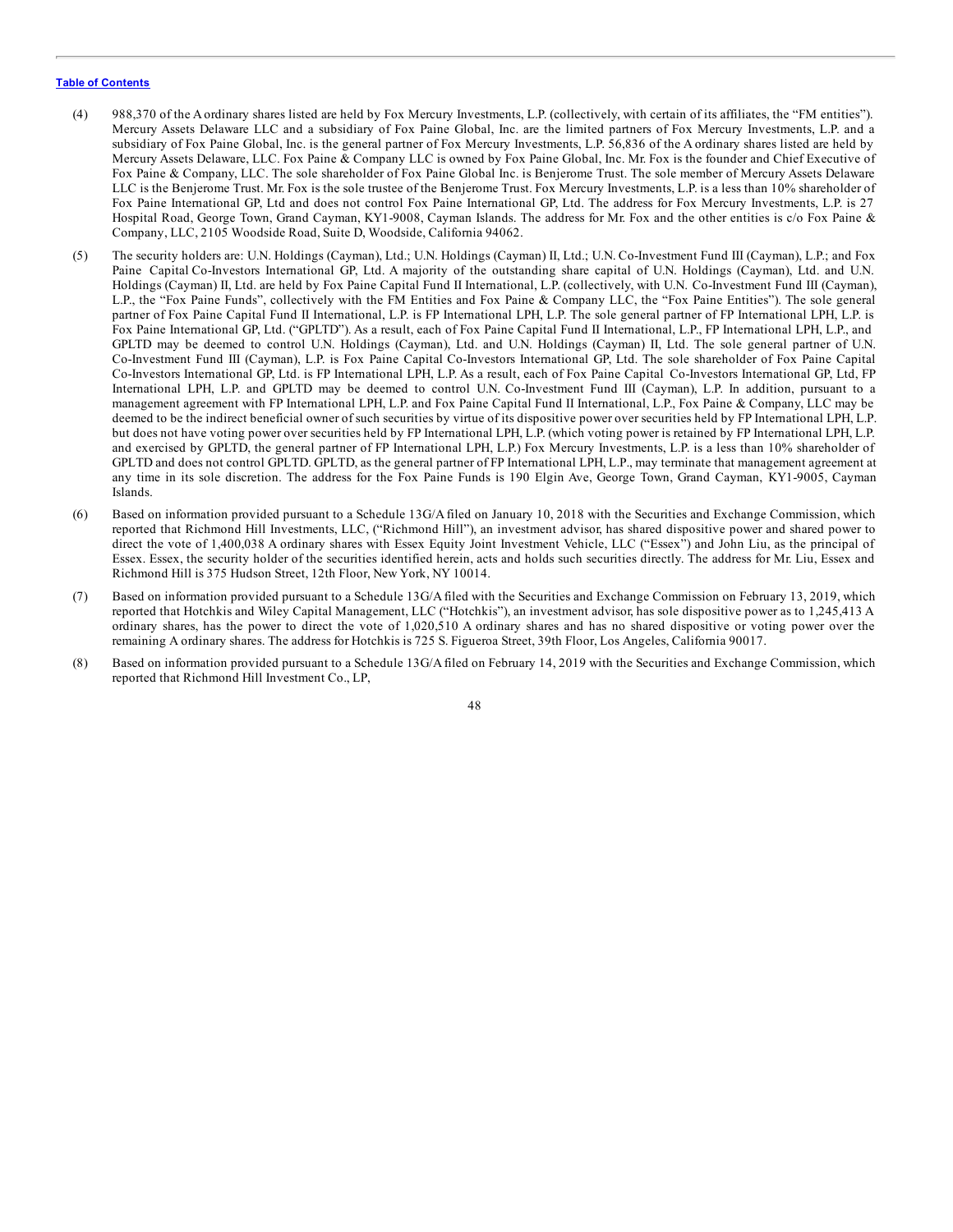<span id="page-53-0"></span>("Richmond Hill Investment"), an investment advisor, has shared dispositive power and shared power to direct the vote of 997,188 A ordinary shares with Richmond Hill Capital Management, LLC ("Richmond Hill Capital") and Ryan P. Taylor, the principal of Richmond Hill Capital. Richmond Hill Capital, the security holder of the securities identified herein, acts and holds such securities directly. The address for Mr. Taylor, Richmond Hill Investment and Richmond Hill Capital is 375 Hudson Street, 12th Floor, New York, NY 10014.

- (9) Based on information provided pursuant to a Schedule 13G/A filed with the Securities and Exchange Commission on February 8, 2019, which reported that Dimensional Fund Advisors LP ("Dimensional"), an investment advisor, has sole dispositive power as to 857,207 A ordinary shares, has the power to direct the vote of 821,470 A ordinary shares, and has no shared dispositive or voting power over the remaining A ordinary shares. The address for Dimensional is Palisades West, Building One, 6300 Bee Cave Road, Austin, Texas 78746.
- (10) Includes 400,000 A ordinary shares issuable upon exercise of options that are currently exercisable or will become exercisable within 60 days.
- (11) Mr. Gersch is a less than 10% shareholder of Fox Paine International GP, Ltd. and does not control Fox Paine International GP, Ltd.
- (12) Mr. Hurwitz is a less than 10% shareholder of Fox Paine International GP, Ltd. and does not control Fox Paine International GP, Ltd.

#### **Related Party Transactions**

The Audit Committee of our Board of Directors is responsible for reviewing and approving related party transactions and making recommendations with respect to related party transactions to our Board of Directors for its formal approval. If a member of the Audit Committee or our Board of Directors is a party to the transaction, he or she will not vote on the approval of the transaction.

Generally, the Audit Committee reviews all transactions with related parties, including those transactions that are required to be disclosed in our proxy statement or in the notes to our audited financial statements. A "related party" generally includes any executive officer, director, nominee for director or beneficial holder of more than 5% of our A ordinary shares or B ordinary shares, any immediate family member of those persons and any entity that is owned or controlled by any of the foregoing persons or any entity in which such a person is an executive officer.

The Charter of our Audit Committee provides that the Audit Committee shall (a) review and discuss with management and our outside auditors all related party transactions that are relevant to an understanding of our financial statements, (b) review and discuss with management and our outside auditors any of our material financial or non-financial arrangements that do not appear in our financial statements and (c) develop policies and procedures for ongoing review of related party transactions and review and approve all related party transactions. In addition, on a quarterly basis management notes each related party transaction that was entered into since the prior meeting of our Board of Directors and the status of each related party transaction that is currently active.

#### *Memorandum and Articles of Association*

Pursuant to our Memorandum and Articles of Association, amended and restated as of November 4, 2016, the Fox Paine Funds have the right to appoint a number of directors equal in aggregate to the Fox Paine Entities' percentage beneficial ownership of voting shares of Global Indemnity for so long as the Fox Paine Entities beneficially own shares representing an aggregate of 25% or more of the voting power in Global Indemnity. The Fox Paine Funds and FM Entities (collectively with Fox Paine & Company, LLC, the "Fox Paine Entities")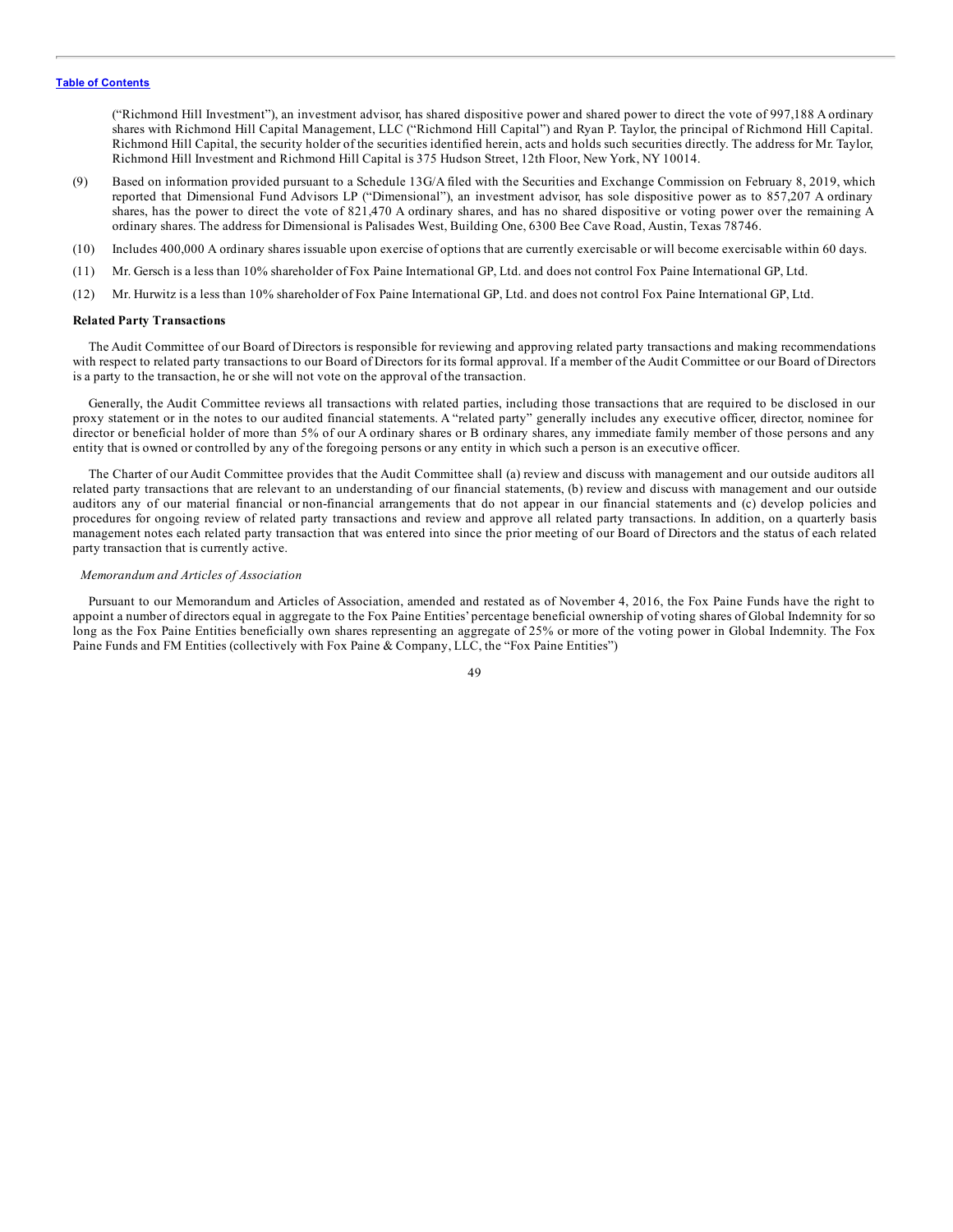beneficially own shares representing approximately 80% and 2% respectively of the voting power of Global Indemnity as of April 2, 2019 and the Fox Paine Funds have the right to appoint seven of our eight current directors. All of the directors and nominees listed herein have been nominated in accordance with such provisions.

#### *Management Agreement*

On October 31, 2013, Global Indemnity (Cayman), Ltd. ("Global Indemnity Cayman"), a wholly owned subsidiary of the Company, entered into an Amendment and Restatement of the Management Agreement with Fox Paine & Company, LLC (the "Amended and Restated Agreement"). The Amended and Restated Agreement reflects the fourth amendment to the original management agreement, which was entered into on September 5, 2003 when the Fox Paine Funds made their initial investment in the predecessor companies of the Company. The Company's subsidiaries, United America Indemnity, Ltd. ("United America"), Global Indemnity Reinsurance Company, Ltd., and Global Indemnity Group, Inc., guaranteed Global Indemnity Cayman's payment obligations under the Amended and Restated Agreement. In connection with, and effective upon, the Redomestication, Global Indemnity plc and the Company entered into a confirmation letter with Fox Paine & Company, LLC waiving any fees owed to Fox Paine & Company, LLC pursuant to the Amended and Restated Agreement in connection with the Redomestication and assigned the Amended and Restated Agreement to the Company. Additionally, Global Re and Global Indemnity Group, Inc., in connection with, and effective upon, the Redomestication reaffirmed their guarantee of the payment obligations under the Amended and Restated Agreement. United America was merged into the Company and no longer exists.

Prior to entering into the Amended and Restated Agreement, Global Indemnity Cayman paid Fox Paine & Company, LLC a \$1.5 million annual management fee ("Annual Service Fee") in exchange for Fox Paine & Company, LLC's ongoing provision of management services to Global Indemnity Cayman and its affiliates. With the Amended and Restated Agreement, the \$1.5 million Annual Service Fee is adjusted to reflect the aggregate increase in the CPI-U from August 31, 2003 to August 31, 2013, to \$1.9 million. The Annual Service Fee will be adjusted on an ongoing basis annually to reflect the year over year change in the CPI-U. Beginning on September 5, 2014, payment of the Annual Service Fee is deferred until a change of control or September, 2018, whichever occurs first, in exchange for an annual adjustment equal to the percentage rate of return the Company earns on its investment portfolio multiplied by the aggregate Annual Service Fees and adjustment amounts accumulated and unpaid through such date. On September 5, 2018, the Company paid Fox Paine & Company, LLC \$8,234,905 for the deferred Annual Service Fee. On November 1, 2018, the Company paid Fox Paine & Company, LLC \$2,048,857 for the Annual Service Fee for the period beginning September 2008.

In addition, upon the consummation of a "change of control" transaction in connection with the termination of management services, Global Indemnity Cayman will pay Fox Paine & Company, LLC a cash fee in an amount to be agreed upon, plus reimbursement of expenses. Fox Paine & Company, LLC will also receive a cash transaction fee in amount to be agreed upon, plus reimbursement of expenses, upon the consummation of a "change of control" transaction.

Global Indemnity Cayman has agreed to indemnify Fox Paine & Company, LLC and other indemnified parties against various liabilities that may arise as a result of the management services and advisory services they have provided or will provide.

#### *Indemnification Agreement*

Pursuant to the 2010 redomestication to Ireland, United America Indemnity entered into an indemnification agreement with one of the Fox Paine Funds with respect to certain potential U.S. and Irish tax liabilities. In connection with, and effective upon, the Redomestication the indemnification agreement was assigned to and assumed by the Company.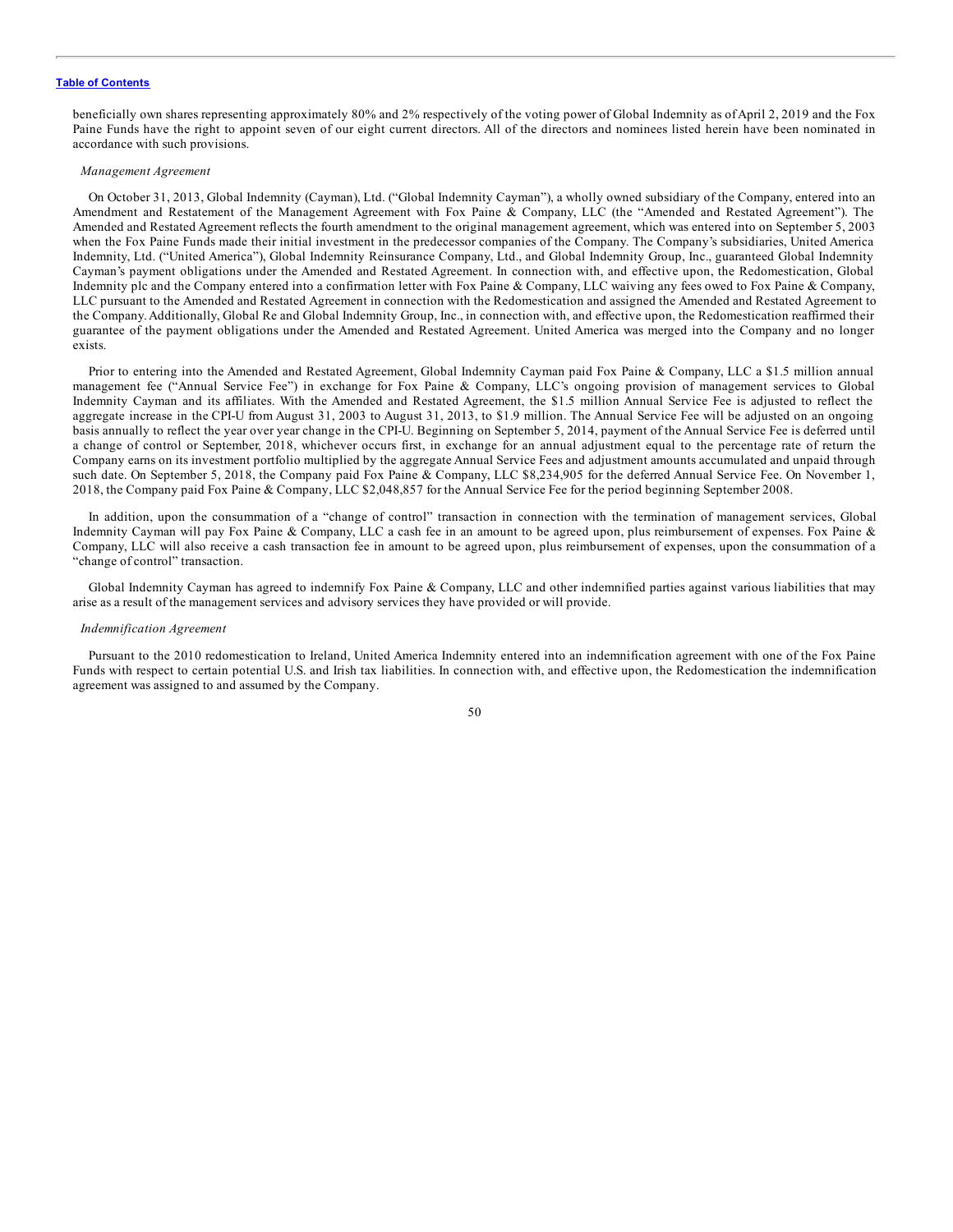In general, no gain should be recognized for U.S. federal income tax purposes by the indirect owners of the Fox Paine Funds solely as a result of the 2010 redomestication transaction. Nevertheless, we may engage in certain internal restructuring transactions involving transfers of assets to subsidiaries of the Company, which, under U.S. tax law, could require certain indirect owners of the Fox Paine Funds to enter into an agreement with the U.S. Internal Revenue Service in order not to recognize gain. Under the agreement with the U.S. Internal Revenue Service, the affected indirect owners of the Fox Paine Funds would agree to pay tax on their gain not taxed at the time of the redomestication to Ireland, together with interest on such tax, if a "triggering event" occurs.Atriggering event would be deemed to occur if, among other things, we dispose of shares of any such transferee subsidiaries or dispose of substantially all the transferred assets, including potentially in other internal reorganizations, to the extent such indirect owners have not previously disposed of our shares in a taxable transaction. In connection with our agreement with the Fox Paine Funds, we will have to indemnify the affected indirect owners of the Fox Paine Funds for any tax cost to them (including interest on tax and penalties, if any) of any triggering event and such affected indirect owners will pay us an amount equal to any tax benefits, if any, realized by them as a result of a triggering event for which they were indemnified, provided that the indirect owners will not be required to pay any amount of tax benefits in excess of the tax costs for which we have indemnified them. A sale or other disposition by these indirect owners of our ordinary shares will not constitute a triggering event for this purpose. In addition, the indemnification agreement with the Fox Paine Funds will provide that, under certain circumstances, in the event the conversion of our Class B ordinary shares to Class A ordinary shares or a sale or other disposition of our ordinary shares by any of the Fox Paine Funds is subject to Irish stamp duty, we (or a foreign subsidiary of the Company) will indemnify the Fox Paine Funds and their transferees against such Irish stamp duty. To date, the Company has not been made aware by the Fox Paine Funds that it has incurred any Irish stamp duty.

#### *Other Fees to Fox Paine & Company, LLC*

In addition to the Annual Service Fee under the Amended and Restated Management Agreement, as previously disclosed, Fox Paine & Company, LLC may also propose and negotiate transaction fees with the Company subject to the provisions of the Company's related party transaction policies including approval of the Company's Audit Committee of the Board of Directors, for those services from time to time. Each of the Company's transactions with Fox Paine & Company, LLC described below were reviewed and approved by the Company's Audit Committee, which is composed of independent directors, and the Board of Directors (other than Mr. Fox who is not a member of the Audit Committee and recused himself from the Board of Director's deliberations).

#### *Recapitalization and Reorganization Transactions Fee*

On April 25, 2018, the Company and its indirect wholly owned subsidiaries (including Global Indemnity Group, Inc. ("GIGI") and Global Re) entered into a series of recapitalization and reorganization transactions (collectively, the "Reorganization") designed to improve the Company's annual results and long-term financial performance. Pursuant to the Reorganization, the Company's affiliated group implemented the following, among other things: (i) GIGI became a subordinated co-obligor with the Company under the Company's 7.75% Subordinated Notes due in 2045 and its 7.875% Subordinated Notes due in 2047, (ii) GIGI agreed to provide capital to Global Re from time to time to satisfy Global Re's obligations incurred in connection with its insurance and reinsurance business and (iii) GIGI received a promissory note from the Company, which was subsequently assigned within the Company's affiliated group in connection with the settlement of certain intra-group indebtedness.

Fox Paine & Company, LLC acted as financial advisor to the Company's affiliated group in connection with the design, structuring and implementation of the Reorganization. Fox Paine & Company, LLC's services for the Company's affiliated group in connection with the Reorganization were performed during the first and second quarter of 2018. The total fee for these services was \$12.5 million, which was paid in June 2018. As with each of the Company's transactions with Fox Paine & Company, LLC, this transaction was reviewed and approved by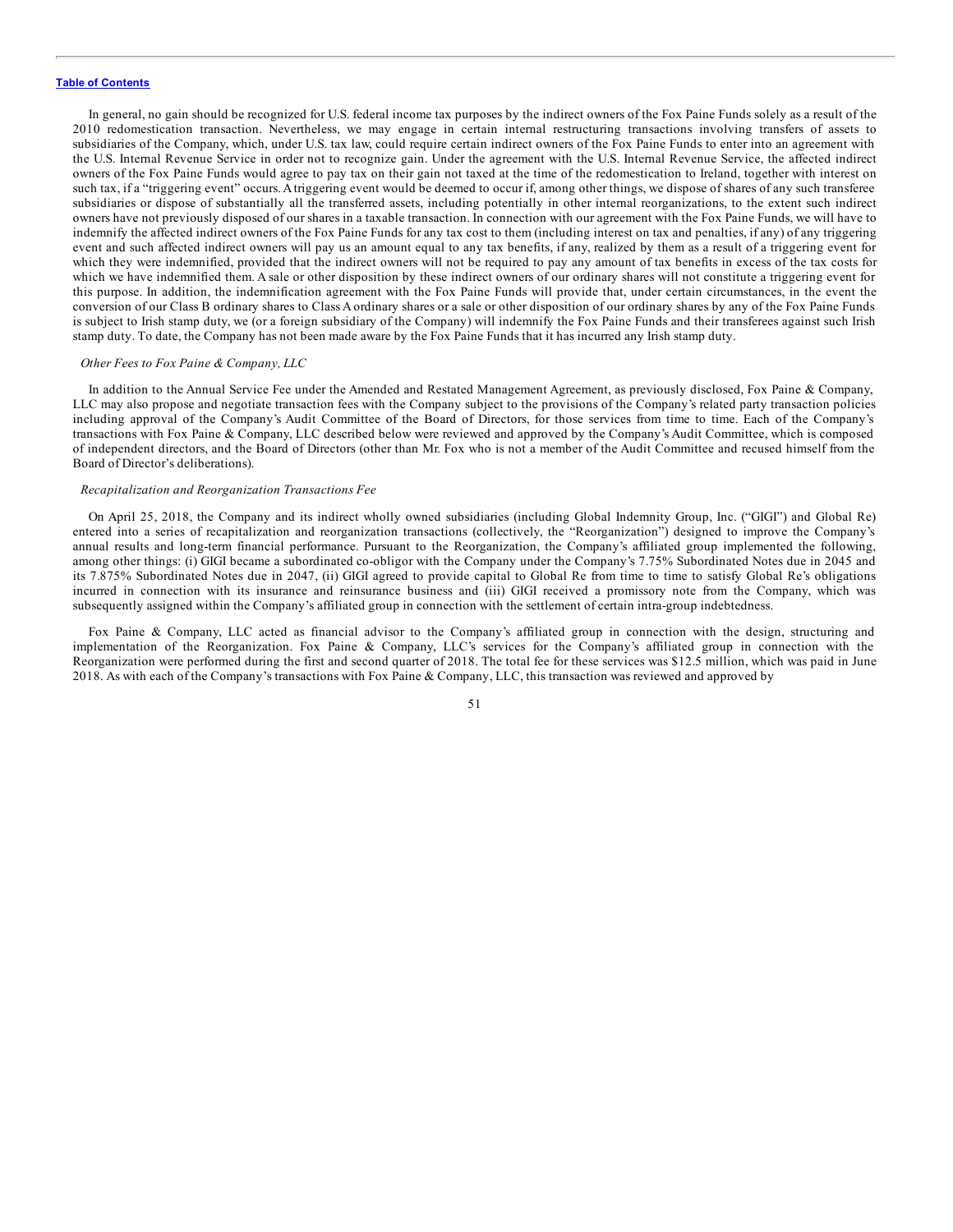<span id="page-56-0"></span>the Company's Audit Committee and the Board of Directors (other than Mr. Fox who recused himself), and, in connection with its review and approval of this transaction, the Audit Committee also engaged its own investment banking firm for advice.

#### *Illiquid Investment Fund Divestiture Fee*

On December 21, 2018, GIGI exited an investment in a private credit fund pursuant to a sale of GIGI's investment to third parties at par plus accrued interest. Fox Paine & Company, LLC provided services to GIGI in connection with the sale, including conducting due diligence to evaluate the private fund, recommending that GIGI withdraw from the private fund, and conducting extended negotiations with the private fund to secure GIGI's withdrawal from the private fund on favorable terms. Fox Paine & Company, LLC's services for GIGI in connection with the sale were performed during the second, third, and fourth quarters of 2018. The total fee for these services was \$2 million.

#### *Confidentiality Agreement*

On September 17, 2017, the Company and Fox Paine & Company, LLC entered into a confidentiality agreement whereby Fox Paine & Company, LLC agrees to keep confidential proprietary information, as defined in the confidentiality agreement, it receives regarding the Company from time to time, including proprietary information it may receive from director or director nominees appointed by the Fox Paine Funds.

#### **Audit Committee Report**

The following is the report of our Audit Committee with respect to our audited financial statements for the fiscal year ended December 31, 2018.

The Audit Committee operates under a charter adopted by our Board of Directors. A copy of our Audit Committee Charter is available on our website at www.globalindemnity.ky. In performing all of its functions, the Audit Committee acts in an oversight capacity. The Audit Committee relies on the work and assurances of our management, which has the primary responsibility for financial statements and reports, and of the independent auditor who, in their report, express an opinion on the conformity of our financial statements to United States generally accepted accounting principles.

The Audit Committee reviewed and discussed with management our audited financial statements for the fiscal year ended December 31, 2018.

The Audit Committee discussed with EY, our independent auditor, the matters required to be discussed by Public Company Accounting Oversight Board in Auditing Standard No. 16 "Communicating with Audit Committees."

The Audit Committee received written disclosures and the letter from EY required by applicable requirements of the Public Company Accounting Oversight Board regarding EY's communications with the Audit Committee concerning independence, and has discussed with EY its independence.

Based on the review and discussions referred to above, the Audit Committee recommended to our Board of Directors that our audited financial statements be included in our Annual Report on Form 10-K for the fiscal year ended December 31, 2018 for filing with the SEC.

#### **The Audit Committee**

Seth J. Gersch, Chairman John H. Howes Jason B. Hurwitz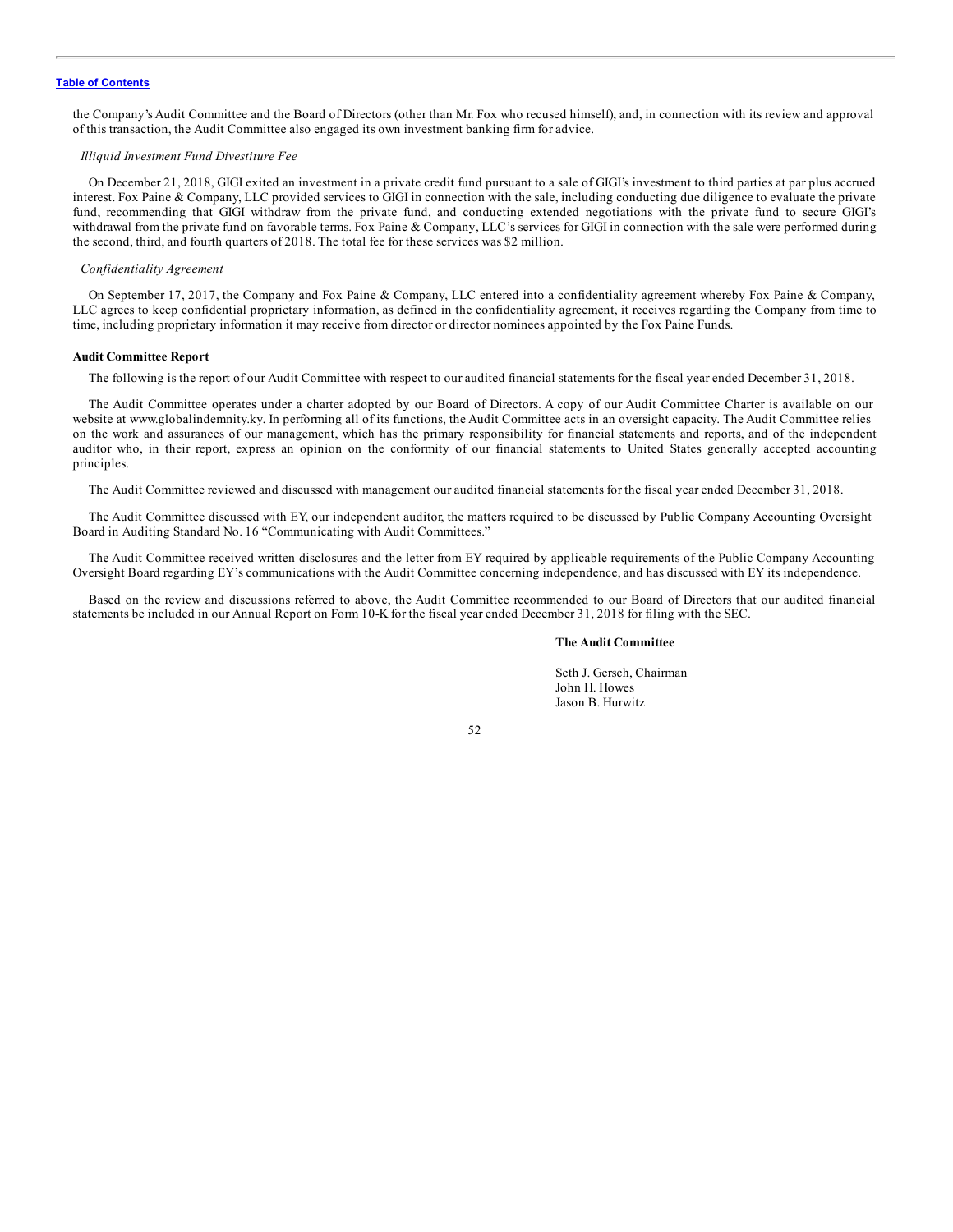#### <span id="page-57-0"></span>**Shareholder Proposals**

Under the rules and regulations promulgated by the SEC, certain shareholder proposals may be included in our proxy statement. Any shareholder desiring to have such a proposal included in our proxy statement for the annual general meeting to be held in 2019 must deliver a proposal that complies with Rule 14a-8 under the Exchange Act to our Chief Executive Officer c/o Global Indemnity Limited, on or before December 31, 2019.

Where a shareholder does not seek inclusion of a proposal in the proxy material and submits a proposal outside of the process described in Rule 14a-8 of the Exchange Act, the proposal must be received by our Chief Executive Officer c/o Global Indemnity Limited, 27 Hospital Road, George Town Grand Cayman, KY1-9008, Cayman Islands, Attn: Walkers Global on or before March 15, 2020 or it will be deemed "untimely" for purposes of Rule 14a-4(c) under the Exchange Act and, therefore, our form of proxy will confer discretionary authority to vote on any such proposal with respect to all proxies submitted to the Company.

Per our articles of association, general meetings shall also be convened on the requisition in writing of any shareholder or shareholders entitled to attend and vote at general meetings of the Company holding at least ten percent of the paid up voting share capital of the Company deposited at the Company's registered office specifying the objects of the meeting and signed by the requisitionists, and the Directors shall convene any such meeting within 21 days of, and for a date not later than 90 days after, the date of such deposit. This method of convening a general meeting is in addition to, and separate from, the rights of a shareholder to have a proposal included in the proxy statement in accordance with the rules of the SEC.

#### **Section 16(a) Beneficial Ownership Reporting Compliance**

Section 16(a) of the Exchange Act requires our executive officers, directors, and persons who own more than ten percent of a registered class of our equity securities (collectively, the "reporting persons") to file reports of ownership and changes in ownership with the SEC and to furnish us with copies of these reports. Based solely on our review of the copies of the reports that we have received, and written representations received from certain reporting persons with respect to the filing of reports on Forms 3, 4 and 5, we believe that all filings required to be made by the reporting persons for 2018 were made on a timely basis except for the following filings we filed late on behalf of the reporting persons: Ms. Valko was late on two Form 4 filings with respect to two transactions; Mr. Devlin was late on two Form 4 filings with respect to two transactions; Mr. McGeehan was late on two Form 4 filings with respect to two transactions; Matthew B. Scott, former Executive Vice President – Commercial Lines, was late on two Form 4 filings with respect to two transactions; and Mr. Wehr was late on one Form 3 filing and one Form 4 filing with respect to one transaction

#### **Other Matters**

Our management knows of no matters to be presented at the Annual General Meeting or any adjournments or postponements thereof other than those set forth above and customary procedural matters. If any other matters should properly come before the meeting, however, the enclosed proxy confers discretionary authority with respect to these matters and the persons voting the shares subject to such proxies will vote on such matters in accordance with their discretion.

#### **Householding**

Some banks, brokers, and other nominee record holders may be participating in the practice of "householding" proxy statements and annual reports. This means that only one copy of the Proxy Statement and Annual Report on Form 10-K may have been sent to multiple shareholders in your household. We will promptly deliver a separate copy of these documents to you if you send a written request to our Secretary c/o Global Indemnity Limited, 27 Hospital Road, George Town Grand Cayman KY1-9008, Cayman Islands, Attn: Walkers Global or request copies by calling +1 (345) 949-0100. If you want to receive separate copies of our Proxy Statement, Annual Report and 10-K in the future, or if you are receiving multiple copies and would like to receive only one copy for your household, you should contact your bank, broker or other nominee.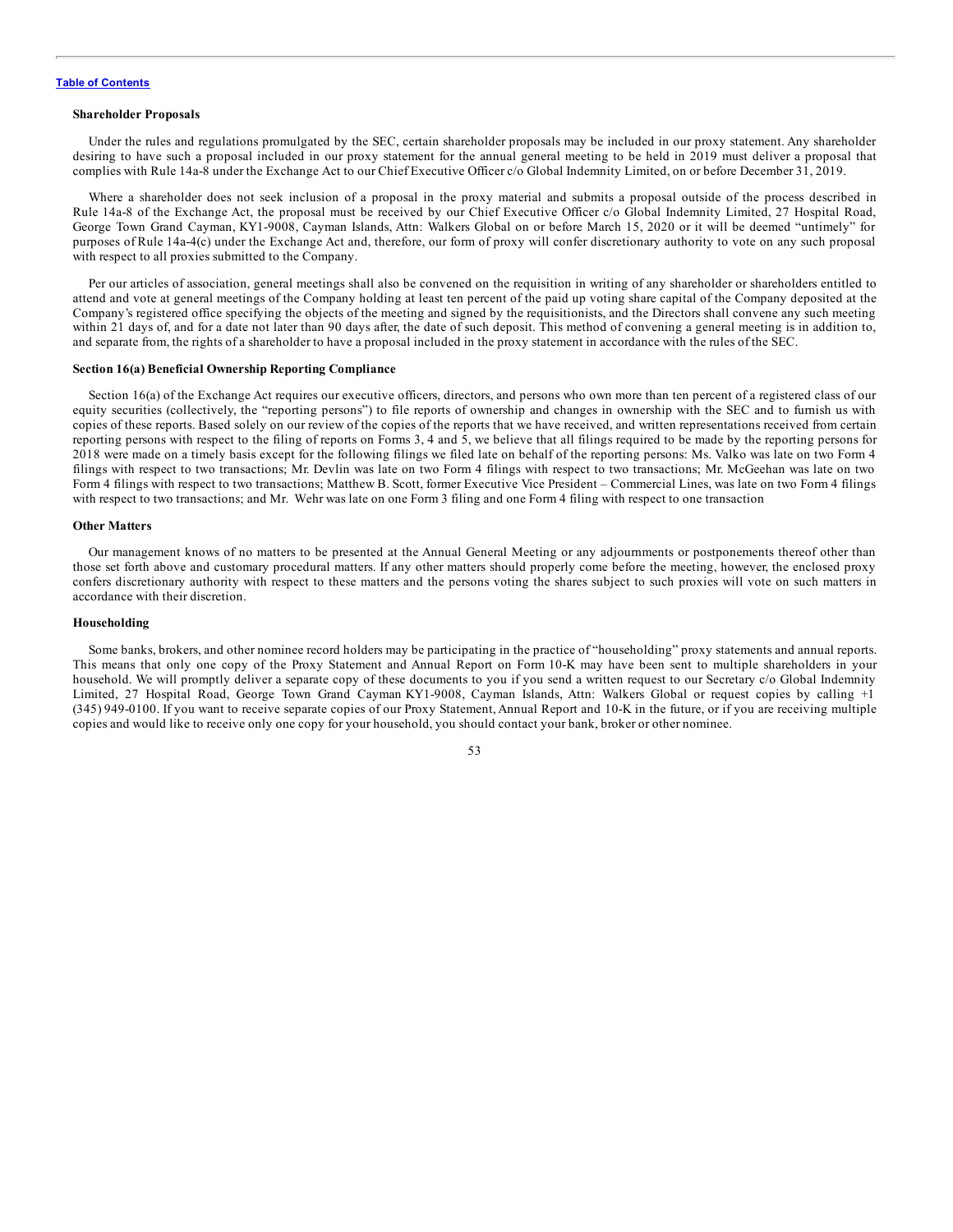Upon request, we will furnish to record and beneficial owners of our A and B ordinary shares, free of charge, a copy of our Annual Report on Form 10-K (including financial statements and schedules but without exhibits) for the fiscal year ended December 31, 2018. Copies of the exhibits to the Form 10-K also will be furnished upon request and the payment of a reasonable fee. All requests should be directed to our Chief Executive Officer c/o Global Indemnity Limited, 27 Hospital Road, George Town Grand Cayman KY1-9008, Cayman Islands, Attn: Walkers **Global or e-mailed to info@globalindemnity.ky. These items are also available at our website: www.globalindemnity.com.**

\* \* \*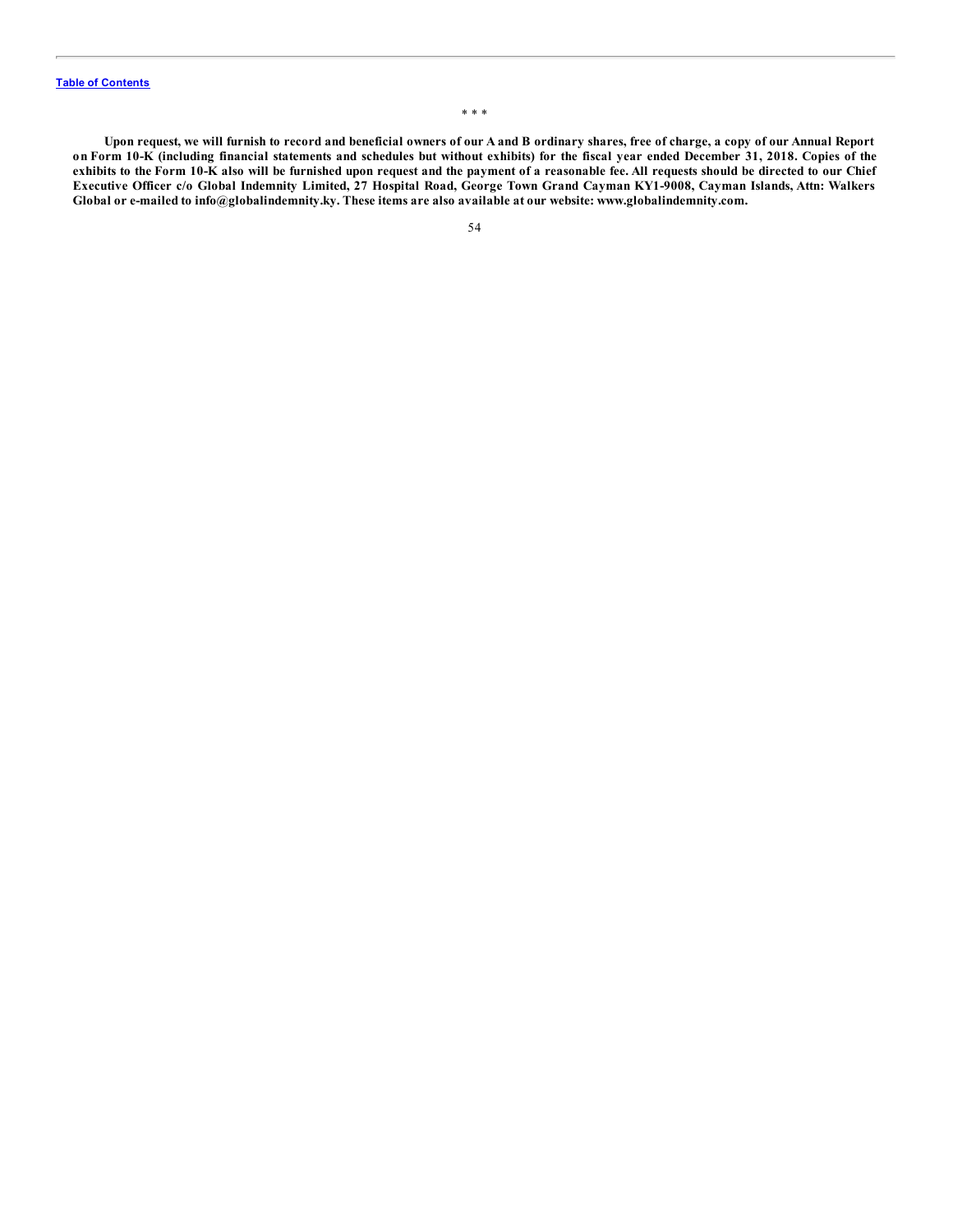|                                                                             | ENDORSEMENT_LINE<br>MR A SAMPLE<br>DESIGNATION (IF ANY)<br>ADD <sub>1</sub><br>ADD <sub>2</sub><br>ADD 3<br>ADD 4<br>ADD <sub>5</sub><br>ADD 6 | <b>GLOBAL INDEMNITY LTD</b><br>Insurance & Reinsurance<br>000004<br><b>SACKPACK</b><br><u>Ալիբերնաթրությունը[ա] թ] Ալիգիսի լրիկ գլխել Արաննակ</u> |                          | 000000000.000000 ext<br>000000000.000000 ext<br>000000000.000000 ext | C123456789<br>000000000.000000 ext<br>000000000.000000 ext<br>000000000.000000 ext |                           |  |  |  |
|-----------------------------------------------------------------------------|------------------------------------------------------------------------------------------------------------------------------------------------|---------------------------------------------------------------------------------------------------------------------------------------------------|--------------------------|----------------------------------------------------------------------|------------------------------------------------------------------------------------|---------------------------|--|--|--|
| not write outside the designated areas.<br><b>Annual Meeting Proxy Card</b> | Using a <b>black ink</b> pen, mark your votes with an X as shown in this example. Please do                                                    | <b>V</b> IF VOTING BY MAIL, SIGN, DETACH AND RETURN THE BOTTOM PORTION IN THE ENCLOSED ENVELOPE.                                                  |                          |                                                                      |                                                                                    |                           |  |  |  |
|                                                                             |                                                                                                                                                |                                                                                                                                                   |                          |                                                                      |                                                                                    |                           |  |  |  |
| Election of Directors:                                                      | Proposals — The Board of Directors recommends you vote FOR Proposals 1-3.                                                                      |                                                                                                                                                   |                          |                                                                      |                                                                                    |                           |  |  |  |
| 1a. Saul A. Fox                                                             | For Against Abstain<br>□                                                                                                                       | 1b. Joseph W. Brown<br>$\Box$                                                                                                                     | For Against Abstain<br>□ | □<br>1c. Seth J. Gersch                                              | For<br>□                                                                           | Against Abstain<br>$\Box$ |  |  |  |
| 1d. John H. Howes                                                           | □<br>H                                                                                                                                         | □<br>1e. Jason B. Hurwitz                                                                                                                         | П                        | 1f. Bruce R. Lederman<br>□                                           | $\Box$<br>□                                                                        | П                         |  |  |  |
| 1g. Cynthia Y. Valko                                                        | $\Box$<br>П                                                                                                                                    | $\Box$<br>1h. James D. Wehr                                                                                                                       | $\Box$<br>$\Box$         | $\Box$                                                               |                                                                                    |                           |  |  |  |

| Matters concerning Global Indemnity Reinsurance Company, Ltd.<br>and to authorize Global Indemnity Limited to vote, as proxy on such<br>matters.                  | For Against Abstain |         | To ratify the appointment of Global Indemnity Limited's<br>independent auditors and to authorize our Board of Directors<br>through its Audit Committee to determine its fees. |                                               |     | For     | Against | Abstain               |  |  |                 |
|-------------------------------------------------------------------------------------------------------------------------------------------------------------------|---------------------|---------|-------------------------------------------------------------------------------------------------------------------------------------------------------------------------------|-----------------------------------------------|-----|---------|---------|-----------------------|--|--|-----------------|
| Elections of directors and alternate directors of Global Indemnity Reinsurance Company, Ltd.:                                                                     |                     |         |                                                                                                                                                                               |                                               |     |         |         |                       |  |  | Against Abstain |
|                                                                                                                                                                   | For                 | Against | Abstain                                                                                                                                                                       |                                               | For | Against | Abstain |                       |  |  |                 |
| 2a.1 Stephen Green                                                                                                                                                |                     |         |                                                                                                                                                                               | 2a.2 Terrence Power                           |     |         |         | 2a.3 Cynthia Y. Valko |  |  |                 |
| 2a.4 Marie-Joelle Chapleau<br>(Alternate Director)                                                                                                                |                     |         |                                                                                                                                                                               | 2a.5 Grainne Richmond<br>(Alternate Director) |     |         |         |                       |  |  |                 |
| 2b. To ratify the appointment of Ernst & Young, Ltd., Hamilton,<br>Bermuda as the independent auditor for Global Indemnity<br>Reinsurance Company, Ltd. for 2019. |                     |         |                                                                                                                                                                               | For Against Abstain                           |     |         |         |                       |  |  |                 |

**B Authorized Signatures —This section must be completed for your vote to be counted.—Date and Sign Below.**

Please sign exactly as your name(s) appear(s) hereon. When signing as attorney, executor, administrator, or other fiduciary, please give full title as such. Joint owners should each sign personally. All holders must sign.

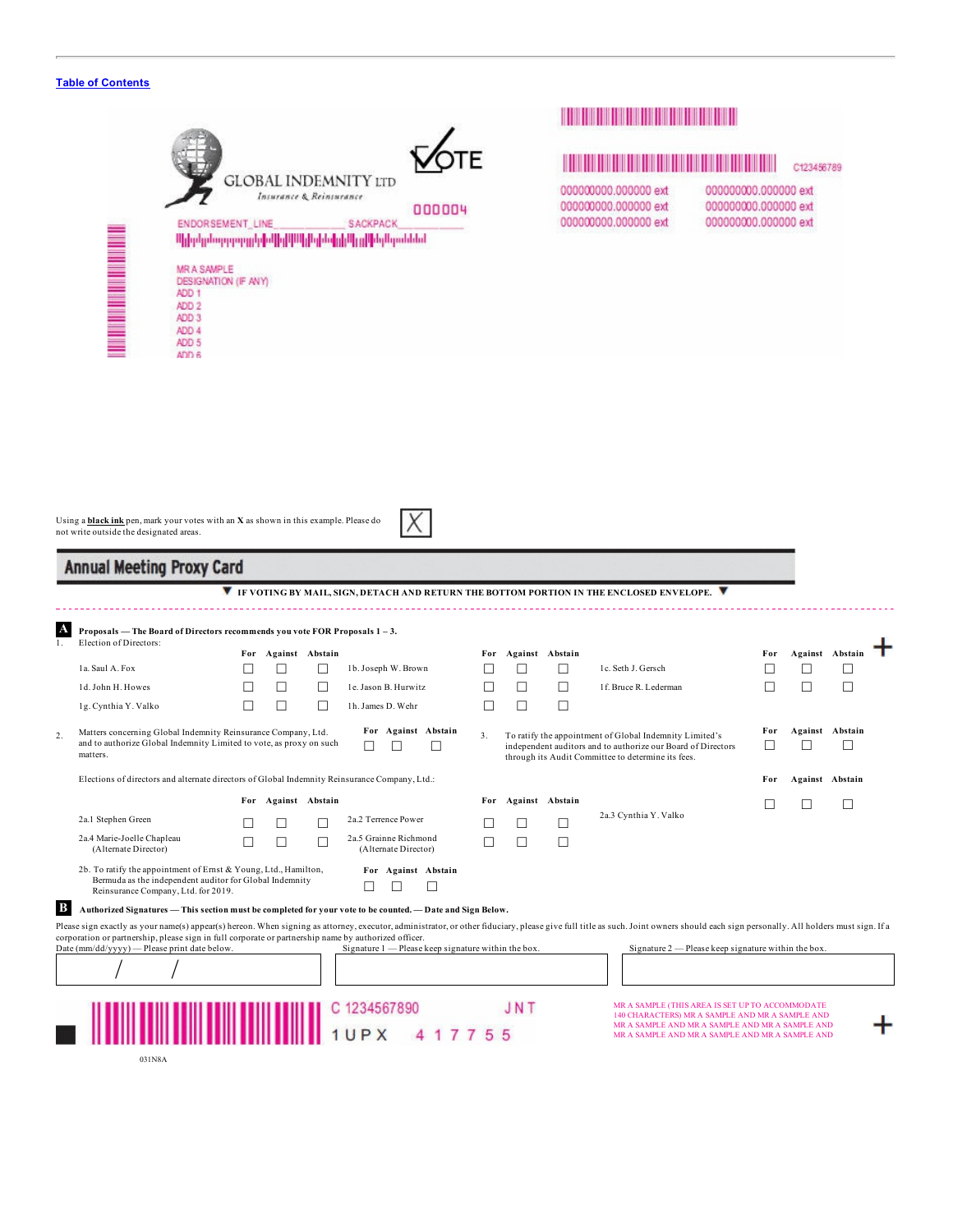### **IF YOU PLAN TO ATTEND THE 2019 ANNUAL GENERAL MEETING, PLEASE BRING, IN ADDITION TO THIS ADMISSION TICKET, A FORM OF PHOTO IDENTIFICATION.**

**ADMISSION TICKET**

## **GLOBAL INDEMNITY LIMITED 2019 ANNUAL GENERAL MEETING OF SHAREHOLDERS**

**June 12, 2019, 11:00 A.M., Cayman Time Walkers Ltd. 190 Elgin Avenue George Town, Grand Cayman KY1-9001 Cayman Islands**

## **THIS ADMISSION TICKET ADMITS ONLY THE NAMED SHAREHOLDER.**

#### **FOR DIRECTIONS TO THE 2019 ANNUAL GENERAL MEETING, PLEASE CALL +1 (345)949-0100**

# **NOTE: NO CAMERAS, RECORDING EQUIPMENT, ELECTRONIC DEVICES, LARGE BAGS, BRIEFCASES OR PACKAGES WILL BE PERMITTED IN THE ANNUAL GENERAL MEETING.**

Important Notice Regarding the Availability of Proxy Materials for the Annual Meeting: The 2018 Annual Report on Form 10-K for the fiscal year ended December 31, 2018, Notice of Annual General Meeting and Proxy Statement are available on or about April 30, 2019, at https://www.envisionreports.com/GBLI.

**IF VOTING BY MAIL, SIGN, DETACH AND RETURN THE BOTTOM PORTION IN THE ENCLOSED ENVELOPE.**

# **GLOBAL INDEMNITY**

#### **2019 Annual General Meeting of Shareholders June 12, 2019, 11:00 A.M. Cayman Time This proxy is solicited by the Board of Directors**

The shareholder(s) hereby appoint(s) Thomas M. McGeehan and Stephen W. Ries, or either of them, as proxies, each with the power to appoint (his/her)substitute, and hereby authorizes them to represent and to vote, as designated on the reverse side of this ballot, all of the shares of A and B ordinary shares of GLOBAL INDEMNITY LIMITED that the shareholder(s) is/are entitled to vote at the 2019 Annual General Meeting of shareholder(s) to be held at 11:00 A.M., Cayman Time on 12 June 2019, at Walkers Ltd., 190 Elgin Avenue, George Town, Grand Cayman KY1-9001 Cayman Islands, and any adjournment or postponement thereof. The undersigned hereby further authorizes such proxies to vote, to the extent permitted by the rules and regulations of the Securities and Exchange Commission, in their discretion upon such other matters as may properly come before such Annual General Meeting and at any adjournment or postponement thereof, including adjournment and postponement of the Annual General Meeting and any other matters incident to the conduct of the Annual General Meeting. Any prior proxy is hereby revoked by the undersigned.

This proxy, when properly executed, will be voted in the manner directed herein. If no such direction is made, this proxy will be voted in accordance with the Board of Directors' recommendation on all matters set forth in the Proxy Statement and in the discretion of the proxies upon such other matters as may properly come before the 2019 Annual General Meeting of Shareholders and any adjournment or postponement thereof.

#### **Continued on reverse side.**

#### **C Non-Voting Items**

**Change of Address** — Please print new address below. **Comments** — Please print your comments below. **Meeting Attendance** 

Mark box to the right if you plan to attend the

Annual Meeting.

☐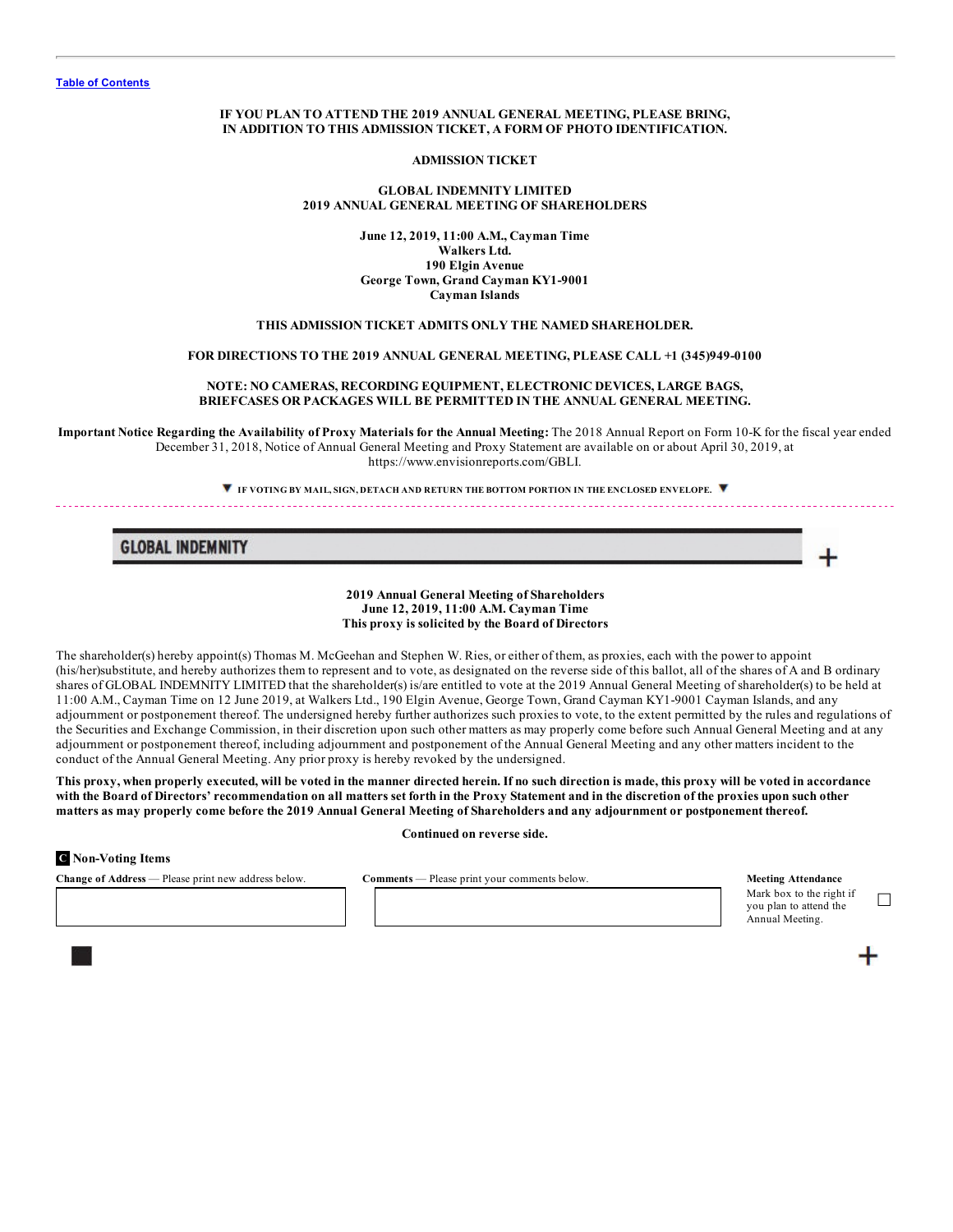|                                                                                                                                                                                           | GLOBAL INDEMNITY ltd<br>Insurance & Reinsurance |                     |                   |                                                                                                            |         |                     |        |                                                                                                                                                                                                                                                                                      |          |        |                        |
|-------------------------------------------------------------------------------------------------------------------------------------------------------------------------------------------|-------------------------------------------------|---------------------|-------------------|------------------------------------------------------------------------------------------------------------|---------|---------------------|--------|--------------------------------------------------------------------------------------------------------------------------------------------------------------------------------------------------------------------------------------------------------------------------------------|----------|--------|------------------------|
| <b>THE REAL PROPERTY AND REAL</b>                                                                                                                                                         |                                                 |                     |                   |                                                                                                            |         |                     |        |                                                                                                                                                                                                                                                                                      |          |        |                        |
| Using a <b>black ink</b> pen, mark your votes with an X as shown in this example. Please do<br>not write outside the designated areas.<br><b>Annual Meeting Proxy Card</b>                |                                                 |                     |                   |                                                                                                            |         |                     |        |                                                                                                                                                                                                                                                                                      |          |        |                        |
|                                                                                                                                                                                           |                                                 |                     |                   |                                                                                                            |         |                     |        |                                                                                                                                                                                                                                                                                      |          |        |                        |
| Proposals - The Board of Directors recommends you vote FOR Proposals 1-3.                                                                                                                 |                                                 |                     |                   |                                                                                                            |         |                     |        | <b>V</b> IF VOTING BY MAIL, SIGN, DETACH AND RETURN THE BOTTOM PORTION IN THE ENCLOSED ENVELOPE. <b>V</b>                                                                                                                                                                            |          |        |                        |
| Election of Directors:                                                                                                                                                                    |                                                 | For Against Abstain |                   |                                                                                                            |         | For Against Abstain |        |                                                                                                                                                                                                                                                                                      | For      |        | Against Abstain        |
| 1a. Saul A. Fox                                                                                                                                                                           | □                                               | □                   | ⊔                 | 1b. Joseph W. Brown                                                                                        | ш       | □                   | ⊔      | 1c. Seth J. Gersch                                                                                                                                                                                                                                                                   | □        | □      | □                      |
| 1d. John H. Howes                                                                                                                                                                         | □                                               | □                   | ⊔                 | 1e. Jason B. Hurwitz                                                                                       | Ш       | □                   | $\Box$ | 1f. Bruce R. Lederman                                                                                                                                                                                                                                                                | □        | □      | □                      |
| 1g. Cynthia Y. Valko<br>Matters concerning Global Indemnity Reinsurance Company, Ltd.<br>and to authorize Global Indemnity Limited to vote, as proxy on such<br>matters.                  | □                                               | □                   | □                 | 1h. James D. Wehr<br>For Against Abstain<br>$\Box$<br>⊔<br>$\Box$                                          | □<br>3. | □                   | $\Box$ | To ratify the appointment of Global Indemnity Limited's<br>independent auditors and to authorize our Board of Directors<br>through its Audit Committee to determine its fees.                                                                                                        | For<br>□ | ⊔      | Against Abstain<br>□   |
| Elections of directors and alternate directors of Global Indemnity Reinsurance Company, Ltd.:                                                                                             |                                                 |                     |                   |                                                                                                            |         |                     |        |                                                                                                                                                                                                                                                                                      | For      |        | <b>Against Abstain</b> |
|                                                                                                                                                                                           |                                                 | For Against Abstain |                   |                                                                                                            |         | For Against Abstain |        |                                                                                                                                                                                                                                                                                      |          | $\Box$ |                        |
| 2a.1 Stephen Green                                                                                                                                                                        |                                                 |                     |                   | 2a.2 Terrence Power                                                                                        |         |                     |        | 2a.3 Cynthia Y. Valko                                                                                                                                                                                                                                                                |          |        |                        |
| 2a.4 Marie-Joelle Chapleau                                                                                                                                                                | П                                               | □                   | $\mathsf{L}$<br>П | 2a.5 Grainne Richmond                                                                                      | Ш       | $\mathsf{L}$<br>□   | ⊔<br>□ |                                                                                                                                                                                                                                                                                      |          |        |                        |
| (Alternate Director)<br>2b. To ratify the appointment of Ernst & Young, Ltd., Hamilton,<br>Bermuda as the independent auditor for Global Indemnity<br>Reinsurance Company, Ltd. for 2019. |                                                 |                     |                   | (Alternate Director)<br>For Against Abstain<br>⊔                                                           |         |                     |        |                                                                                                                                                                                                                                                                                      |          |        |                        |
| A<br>1.<br>2.<br>B                                                                                                                                                                        |                                                 |                     |                   | Authorized Signatures - This section must be completed for your vote to be counted. - Date and Sign Below. |         |                     |        |                                                                                                                                                                                                                                                                                      |          |        |                        |
| corporation or partnership, please sign in full corporate or partnership name by authorized officer.<br>Date (mm/dd/yyyy) - Please print date below.                                      |                                                 |                     |                   | Signature 1 - Please keep signature within the box.                                                        |         |                     |        | Please sign exactly as your name(s) appear(s) hereon. When signing as attorney, executor, administrator, or other fiduciary, please give full title as such. Joint owners should each sign personally. All holders must sign.<br>Signature 2 — Please keep signature within the box. |          |        |                        |
|                                                                                                                                                                                           |                                                 |                     |                   |                                                                                                            |         |                     |        |                                                                                                                                                                                                                                                                                      |          |        |                        |

031N9A